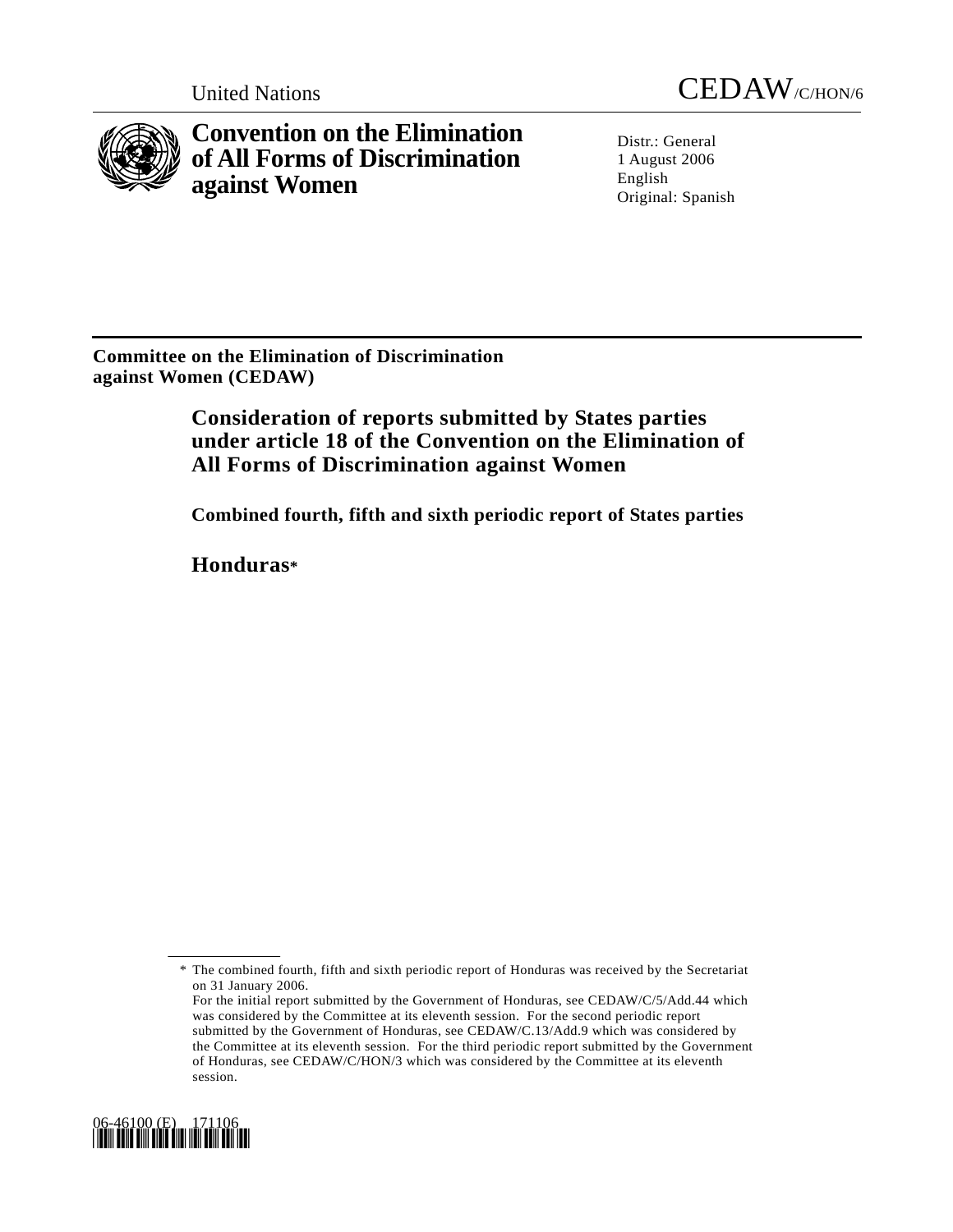The last CEDAW report of the Government of Honduras was presented in 1992. The Committee offered a series of observations, conclusions and comments on that report, which are detailed below for consideration in the periodic report to be presented in 2005 by the National Women's Institute, headed by Minister Marcela del March Suazo. The present report describes the changes that the Honduran government has made in order to implement the provisions of the Convention on the Elimination of All Forms of Discrimination against Women (CEDAW).

## **BACKGROUND**

This report was prepared with the involvement of officials of various government ministries, who formed a working group to provide information demonstrating implementation of the measures adopted.

## **FINAL OBSERVATIONS OF THE COMMITTEE ON THE ELIMINATION OF DISCRIMINATION AGAINST WOMEN: HONDURAS. 24/01/92. A/47/38, PARAGRAPHS 106-143 (CONCLUSIONS, OBSERVATIONS AND/OR COMMENTS) CEDAW**

Members of the Committee asked about the existence of national mechanisms or similar arrangements to promote the advancement of women, and to disseminate and apply the Convention. They were greatly concerned at the magnitude of the HIV/AIDS problem. Another question raised by the Committee had to do with the distribution of foreign aid, which was often done by men's committees and consequently did not cater to the needs of women. They asked whether and how women would be able to take part in the distribution of foreign aid funds.

With respect to article 2, members asked whether the assertion in the report that, in connection with rape, "the physical and organic damage and the moral trauma engendered in a male victim may be more serious than in a woman" was the result of a study or of a prejudicial concept. They also enquired whether there were plans to reform the Penal Code with regard to the sanctions for the murder of a spouse for adultery, which amounted to only four to six years. They asked the government to provide the text of the law giving women a preferential right over the salary, wages or income of their husbands.

On article 3, members observed that a change in legislation was not sufficient for combating discrimination against women. It was important to implement the related laws by concrete measures. Although the third periodic report referred to a series of measures, there did not seem to be a plan of action behind them or any national machinery to carry them out. Members also pointed to the persistent discrepancies in wages for men and women, and asked which programmes have been undertaken to eliminate that inequality.

Under article 4, members asked why no temporary special measures had as yet been undertaken to ensure de facto equality between women and men. Further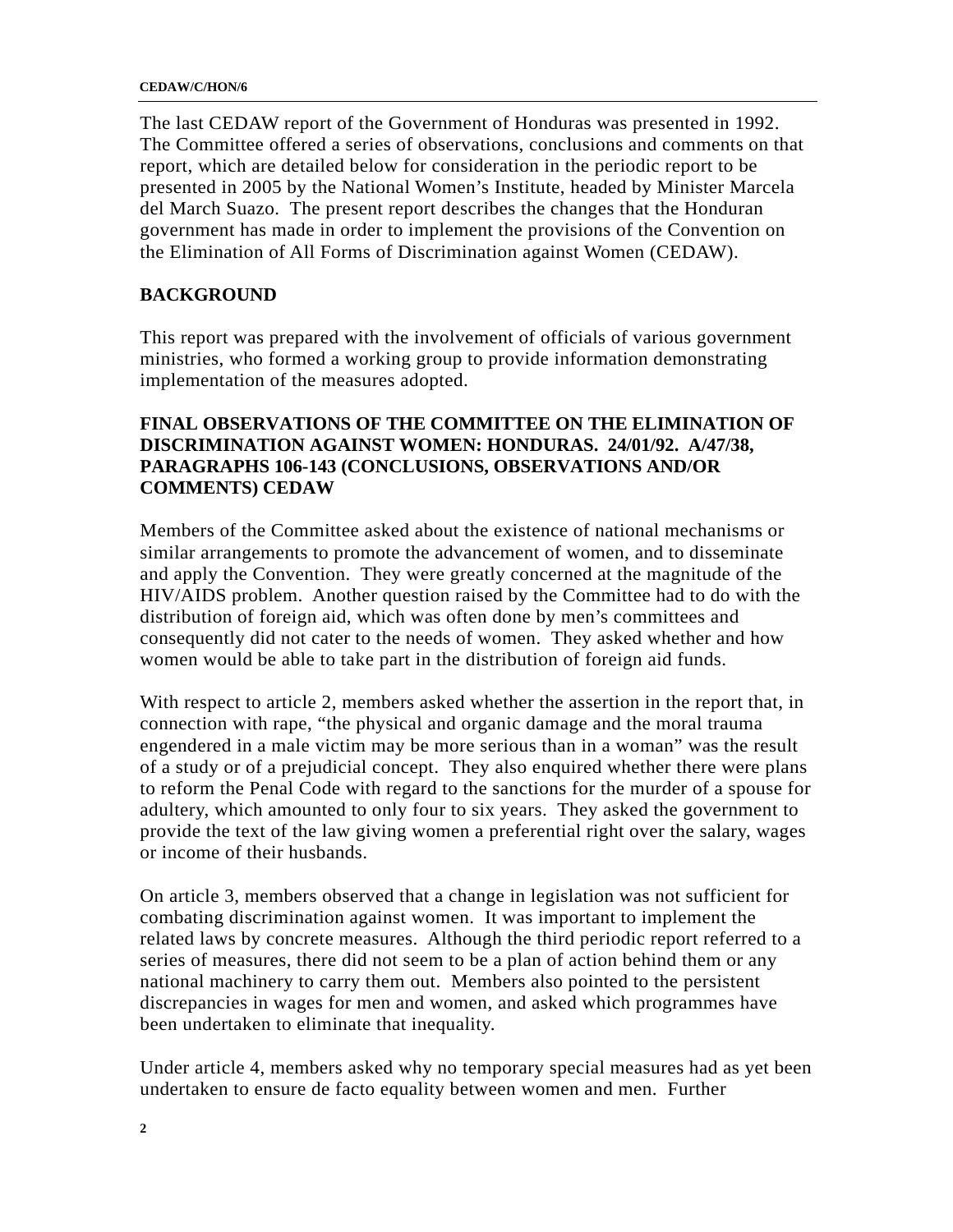clarification was sought regarding maternity benefits, and the question was asked why maternity benefits were mentioned under article 4 of the Convention, although they constituted a basic right.

On article 5, more information was requested on legislation to protect women against violence of various forms or other violations of human rights. Members asked whether support services, information and training programmes to counter violence existed, and they requested statistics on the frequency of the various forms of violence. They also asked whether there were attempts to coordinate activities with women's groups and nongovernmental organizations, what was being done to protect migrant women, and whether there were special programmes for refugee women. More information was sought on legislation with regard to the punishment of sexual harassment, and its enforcement.

Under article 6, more information was requested on the prostitution of minors, on the effectiveness of any related measures, and on the number of cases taken to court. Members asked how many and what kind of women engaged in prostitution and whether any plans existed to establish contact with nongovernmental organizations to protect women from violence and abuse. It was noted that the report made no reference to AIDS programmes directed at prostitutes. Some members wanted to know whether female prostitutes received the same protection by law against violence and rape as other women.

On article 7, members asked about the citizenship status of Hondurans under the age of 18, and whether the fact that personnel on active duty in the Armed Forces were prohibited from voting did not constitute discrimination against a certain section of the population. Under article 9, information was requested on the nationality rights of children. Regarding article 10, statistics were requested on the number of girls attending middle schools and universities.

On article 11, clarification was sought on the long duration of maternity leave and its compulsory character, and members asked whether the provisions of the Labour Code implied that women were considered intellectually and morally the weaker sex. Information was requested on any laws that guaranteed equality of women and men in the workplace, and on equality with regard to job assignment, salaries and career prospects. Members enquired about the number of women who attended professional training courses, about any actions undertaken by labour unions for guaranteeing equal employment opportunities for women, and about the percentage of women in the labour force, broken down by sector. A question was asked concerning the degree to which women participated in the production process, and whether they were protected against dismissal on grounds of pregnancy. Members asked whether article 124 of the Labour Code, prohibiting the termination of a pregnant woman's work contract, did not in practice work against women, especially if women did not have the resources to resort to the courts.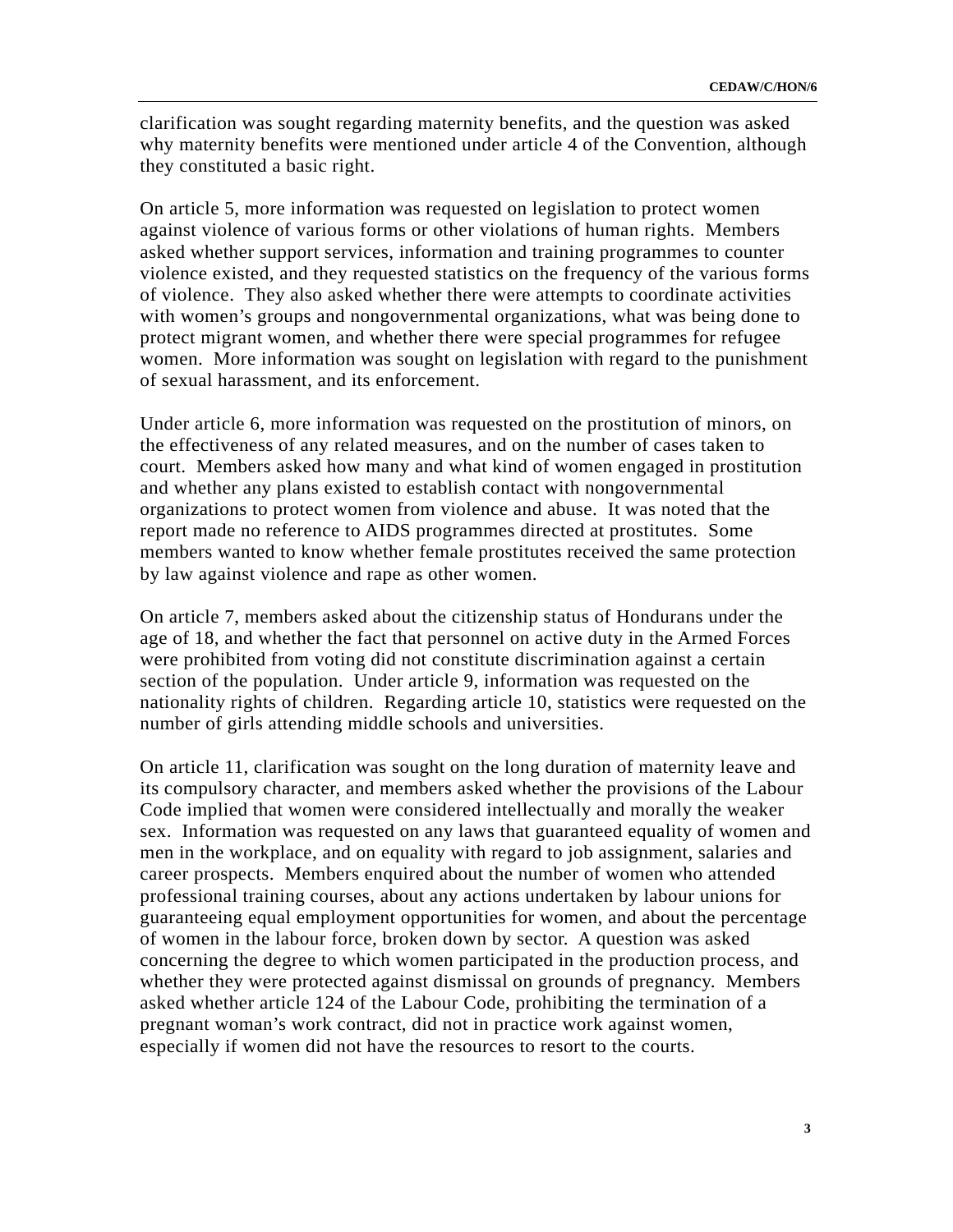On article 12, questions were raised about obstetric conditions for women, maternal and child health, family planning and contraception, the results of health programmes, statistics on clandestine abortions, and the number of deaths resulting from such procedures. It was also asked whether women were free to practice family planning, and whether they were still reluctant to seek health counselling.

On article 14, clarification was requested on the thrust of the government's programme for rural women, and whether they were treated as equal to men or simply as helpmates. Members enquired about the state of health of rural women, and the health protection offered them, and about education in family planning. They asked whether there were programmes to encourage agricultural cooperatives, which would be a way for women to become economically independent.

Regarding article 15, members asked whether the new family code abolished the husband's right to decide on the conjugal residence or whether it did away with the concept of the husband as head of the household. The experts also asked whether there was a campaign in Honduras to repeal the provisions regarding homicide in the case of adultery.

On article 16, clarification was requested on the order of guardianship rights over minors, on the administration of family property within marriage, and on the reasons for setting the legal age of marriage higher for boys than for girls. Members asked whether the legal provisions governing marital unions also applied to de facto unions, and whether it was not counterproductive to imprison men for non-payment of alimony, since that might further reduce support for the family.

### **CONSIDERATIONS FOR THE FUTURE OFFERED BY THE COMMITTEE**

Special congratulations were expressed to the government for having included information on environmental concerns, at a time when eco-feminism was emerging around the world, and women's values seem to coincide with the values of those seeking to protect the environment. Women had a different approach to the environment, and the concept of "development" was being replaced by "sustainable development". In that evolution, women had an important role to play.

Some members expressed concern over the provisions of the Honduran constitution prohibiting persons on active military duty from voting, which meant that, for belonging to an apolitical body, people were effectively deprived of one of the most fundamental rights. It was asked whether that regulation applied also to police officers and prison guards, and the government was invited to reconsider the related provisions in the Constitution. Other members, however, showed understanding for the provision, noting that many Latin American countries had suffered frequent *coups d'état*, and that the army had to bow to the regime of the country. Military and paramilitary organizations were supposed to protect elections and the nation, and not to be involved in politics.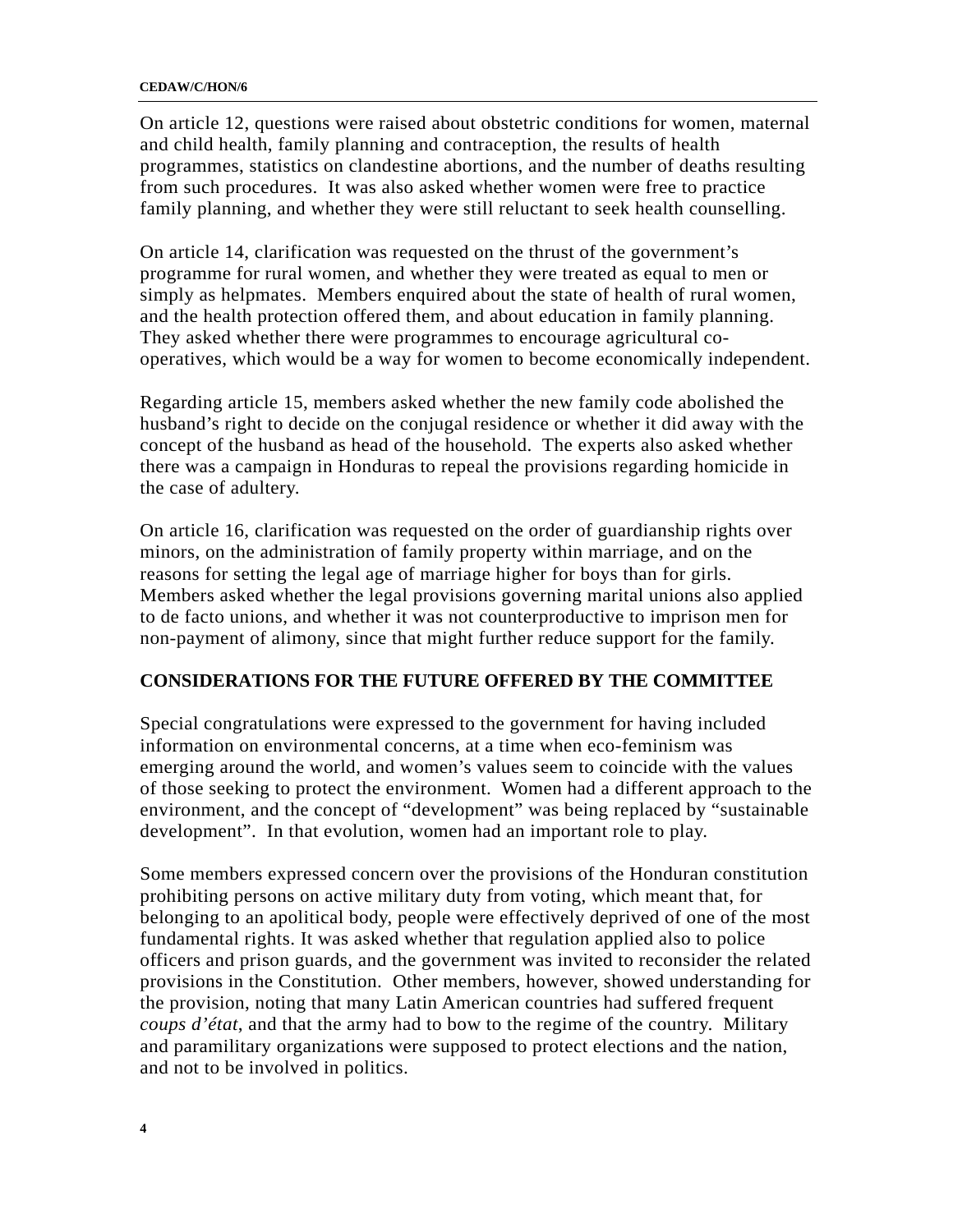One expert asked whether the government was aware of the important principle of equal pay for work of equal value, and Honduran legislators were invited to take it into account in the preparation of future legal reforms.

In concluding its observations, the Committee expressed its appreciation for the government's efforts to implement the Convention and to improve the status of women, while taking note of the political situation that prevailed in Honduras, and the background of Latin American countries in general. It emphasized the interlinkage of development and social progress and pointed out that the Convention was one of the few international instruments that addressed the various aspects of human activity. In spite of the conditions prevailing in the country, it was noted that the Convention had had a positive impact on the status of Honduran women. Since ratification, many positive reforms had been undertaken, especially referring to the family, and the penal and agrarian codes. The Committee noted that the introduction of a new system to evaluate agrarian reforms merited closer examination and evaluation, the results of which should be included in subsequent reports. The Committee was concerned at the uncertainty as to whether the Penal Code discriminated against women and whether the principle of equal pay for work of equal value was respected. The Committee also felt that the issue of violence against women required closer monitoring. It was hoped that the government would take strong measures to eliminate outdated stereotypes curtailing the role of women, and that it would undertake consciousness-raising campaigns aimed at women and men alike, in order to allow women to contribute effectively to society.

### **II. A BRIEF NOTE ON THE COUNTRY CONTEXT**

#### **Social, demographic and economic aspects**

Honduras covers a territory of 112,492 km², and has a current population of 7 million inhabitants (7,000,011), of whom 51% are women and 49% and men (Household Survey, May 2004). The population growth rate is 2.8%, 2.2% in the cities and 3.6% in rural areas.

According to the 2003 Human Development Index, 71.1% of the Honduran population is living in poverty: the figures are 77.7% in the countryside, and 63.1% in the cities.

The total income of the population of Honduran migrants in the United States is already equal to the national income of Honduras, and according to the central bank, family remittances to the country have been growing rapidly, amounting in 2003 to approximately US\$1 billion. This figure is close to the value of the country's agricultural output, and is more than half as much as the country's merchandise exports. According to the 2004 Multiple Use Dwellings Survey, remittances from abroad constitute the third most important source of family income (8.3%), exceeded only by income from wages (48%) and self-employment (35%). 75% of emigrants have no legal status. It is important to note that most of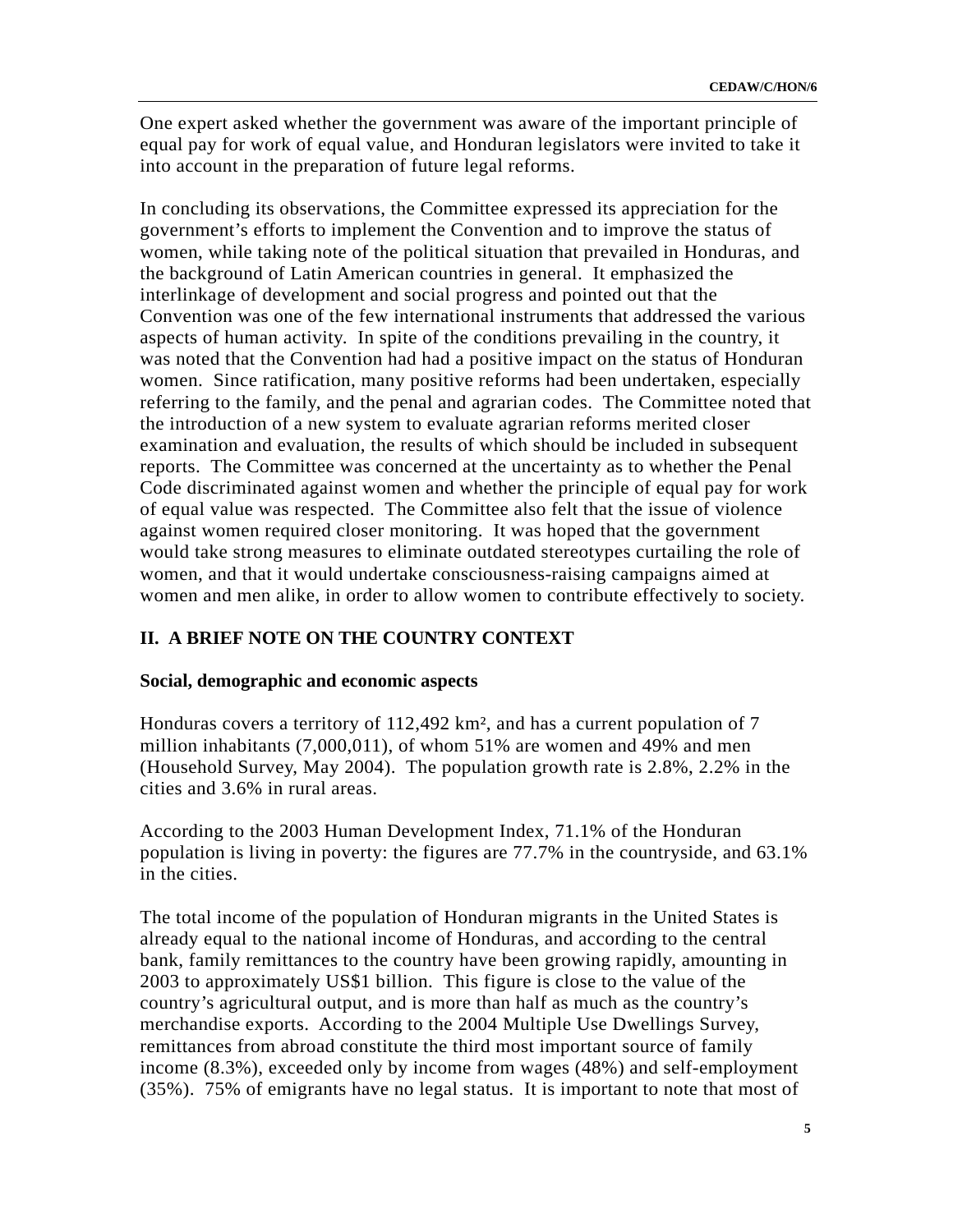#### **CEDAW/C/HON/6**

those who emigrate are men, a fact that further increases the family responsibilities of women.

Official data show that the economically active population or labour force (EAP) stands at 2,592,186 persons, of whom 1,719,122 are men and 873,064 are women (National Statistics Institute (INE), Permanent Multiple Use Dwellings Survey, March 2004). In 2004 the female EAP was distributed as follows: 36% in rural areas, and 64% in urban areas, with a concentration in the services sector. One of every four urban women works as a domestic servant. According to figures from the National Statistics Institute, the labour market participation rate for men is 70.0%, and that for women is 33%. The participation rate is highest, at 50%, among women in the 30 to 34-year age bracket.

The main problem in the labour market is the low incomes associated with temporary jobs and low productivity. National income per capita is L. 1431 per month, and the head of household has an average of 6.3 years of schooling. Urban incomes are nearly triple those in rural areas (L. 2091 versus L. 801). Income is closely related to the average years of schooling of the head of household, which is 7.8 years in the cities and 4.4 years in the countryside.

The open unemployment rate is 6%: in the cities it is 8%, while in rural areas it is 3.8%. The invisible underemployment rate is 29.5% nationally, and 37.5% in rural areas (INE, 2004).

The distribution by sex shows that 64% of men are employed, with an average of 5.8 years of schooling, while 36% of women are employed, with an average of 6.7 years of schooling. The dependency ratio (i.e. the number of persons that each worker must support) is 2.8.

## **HEALTH:**

The Ministry of Health is responsible for this sector. It has 978 primary health care centres nationwide, including 28 hospitals, nine maternal-child clinics, 214 professionally staffed medico-dental centres (CESAMO) and 727 rural health centres (CESAR). Through the centres, the Ministry provides coverage to approximately 70% of the population; 15% is served by Social Insurance, and the remaining 15% by private care facilities.

Life expectancy at birth in Honduras is 70 years: 69 years for men, and 72 years for women (2004). The fertility rate is 4.4 children per woman (3.3 urban and 5.6 rural); the birth rate is 4.5 children per woman, rising in rural areas to six children per woman.

The high rate of teenage pregnancies is another serious problem, particularly among the poorest population groups.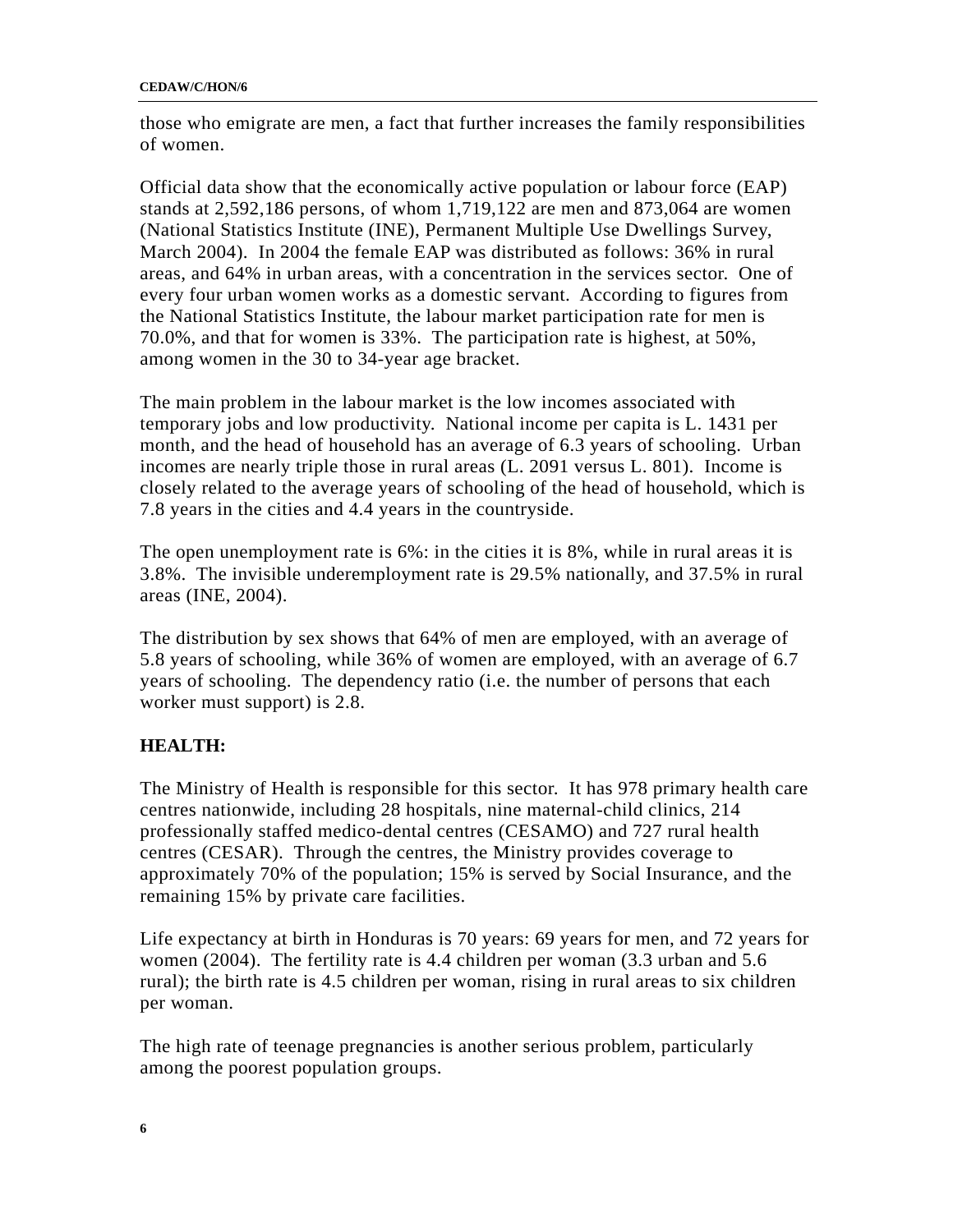In 2001, 21.6% of births were to women under 20 years of age (according to the National Epidemiology and Family Health Survey, ENESF 2001).

It is important to visualize the HIV/AIDS problem, where the distribution of cases by sex is 59% male and 41% female. Official data report a total of 20,624 persons testing HIV-positive, with a life expectancy of only 31 years, or 39 years less than the national life expectancy at birth. The group most affected is the young working population between the ages of 15 and 39 (Ministry of Health, STD/HIV-AIDS Department, 1985-2004).

### **EDUCATION:**

The national illiteracy rate in Honduras is 18.5%. The average length of schooling is 5.5 years. Among men, the illiteracy rate is 18.2%, and among women it is 18.7%. Men have 5.3 years of schooling, and women 5.6. One person in five over the age of 15 is illiterate, and 27% of the rural population falls into this category (EPHPM 2004).

The coverage rate for boys and girls between 7 and 12 years of age is 89%: 91% in the cities, and 88% in the countryside. The rate of coverage is however much lower, at 21%, in the 16-to-18 years bracket, meaning that only one in five persons in this age bracket is attending some form of school (EPHPM 2004). In 23 years the labour force has achieved only a modest increase in schooling of three years. The "terminal efficiency indicator" shows that 29% complete primary school, 36.4% complete secondary school, and 15.3% graduate from higher education (SP/UNAT).

According to World Bank studies, educational inequality among the country's municipalities may be extreme: the illiteracy rate in the poorest municipalities, usually populated by indigenous and black persons over 40 years of age, is significant. At least 30% of boys and girls of school age living in indigenous and black communities do not go to school.

In the wake of Hurricane Mitch, Honduras prepared a national plan for reconstruction and poverty reduction, conditional upon agreements with the International Monetary Fund and the country's participation in the Heavily Indebted Poor Countries (HIPC) Initiative. As can be seen from the 2002 Human Development Index, the economic reforms pursued over the last two decades have not served to strengthen the democratic process in Honduras.

#### **THE STATE AND WOMEN'S RIGHTS:**

While Honduras legislation makes clear reference to equality of rights between women and men, it was only with the broad efforts made by women's and feminist movements in the 1990s, in the context of international conferences, in particular the Cairo Conference on Population and Development and the Fourth World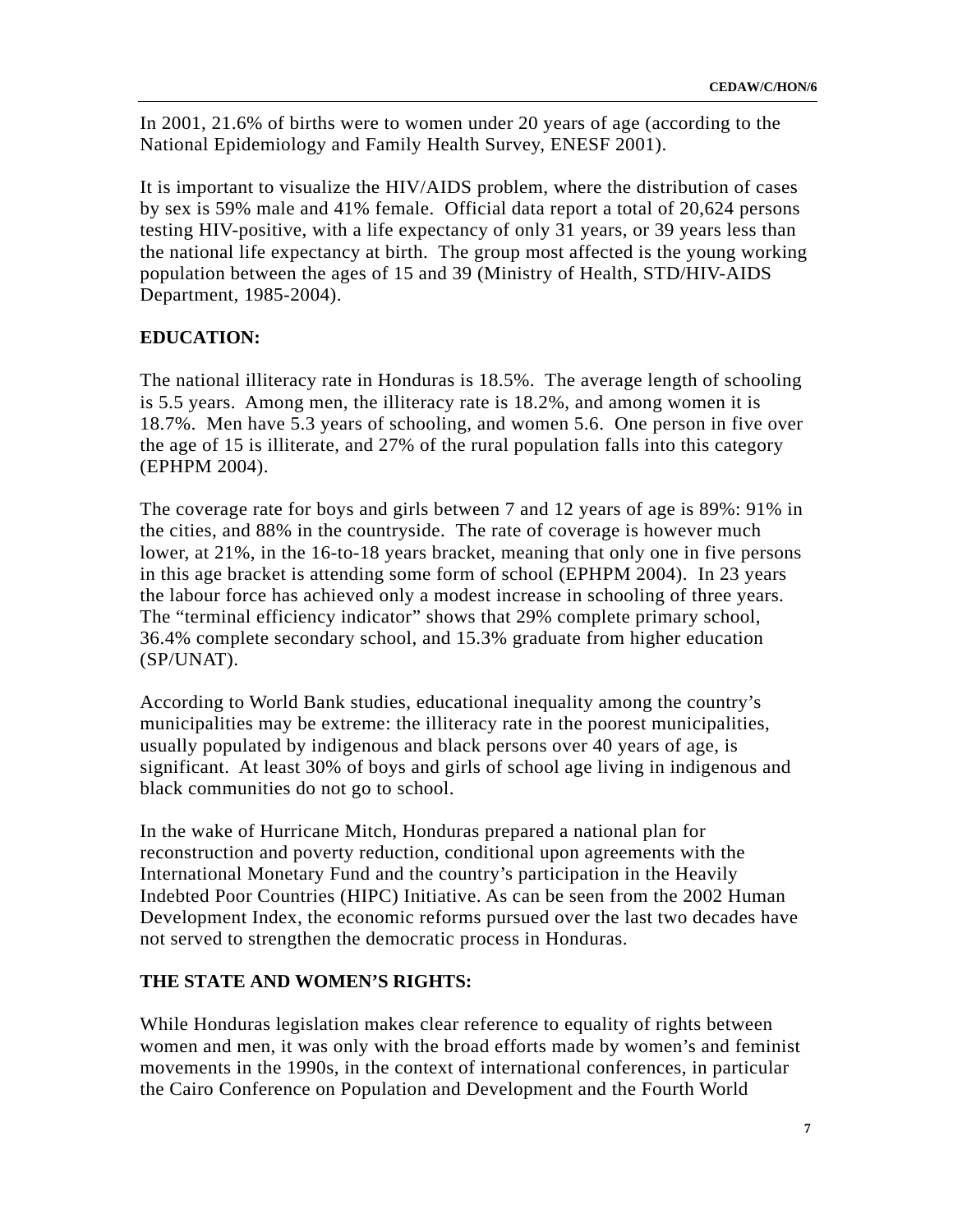Conference on Women, that the Honduran government committed itself to a determined policy approach, and to establish mechanisms specifically designed to promote certain rights of women.

Among the major commitments assumed by the government are the creation of mechanisms and laws to prevent and punish violence; legal reforms to promote women's access to land; electoral reforms to encourage political participation by women; reproductive health policies and programmes that stress the needs of women and educational access for women and girls.

One very important mechanism is the National Women's Institute (INAM), the government body that has the lead in policies designed to improve the status and situation of women. This Institute has a Women's Governing Council, representing various expressions of the women's movement, as well as government ministries. It is of vital importance for implementing the National Policy on Women. Efforts to promote women's rights in all spheres have been a fundamental priority of the current minister of the National Women's Institute, who has been working actively both internally and externally. Among the significant achievements has been the creation of the Council of Central American Ministers for Women's Affairs, which has been incorporated into the Central American Integration System (SICA) and is promoting joint and integrated regional efforts in the economic and health fields, and in women's political participation.

Nevertheless, despite the growing response capacity of women's movements and formal government recognition of a series of women's rights, the patriarchal thinking that underlies the ideology of public institutions and political parties constitutes the main obstacle to pursuing and promoting agendas formulated and proposed by women.

## **THE WOMEN'S MOVEMENT AND ITS CONTRIBUTIONS TO THE ADVANCEMENT OF HONDURAN WOMEN IN THE 1990s**

The Honduran women's movement gained importance in the mid-1980s with the emergence of a number of women's organizations, NGOs, and private development organizations motivated by various factors: the economic crisis, the democratic transition, the involvement of Central American women in feminist meetings in Latin America and the Caribbean, as well as international events for generating policies targeted at women, and international economic assistance that appeared at this time when the Central American region was facing a political, social and economic crisis.[1](#page-7-0)

This initiative to band together reflected the need to resolve the immediate problems posed for women by the economic, political and social crisis, rather than any strategic vision of gender identity.

<span id="page-7-0"></span> $\overline{a}$ 1 *Movimiento de Mujeres en Centroamérica. Un Movimiento de Mujeres naciente Honduras*, Blanca Dole Durán, with the collaboration of Ana Patricia Centeno.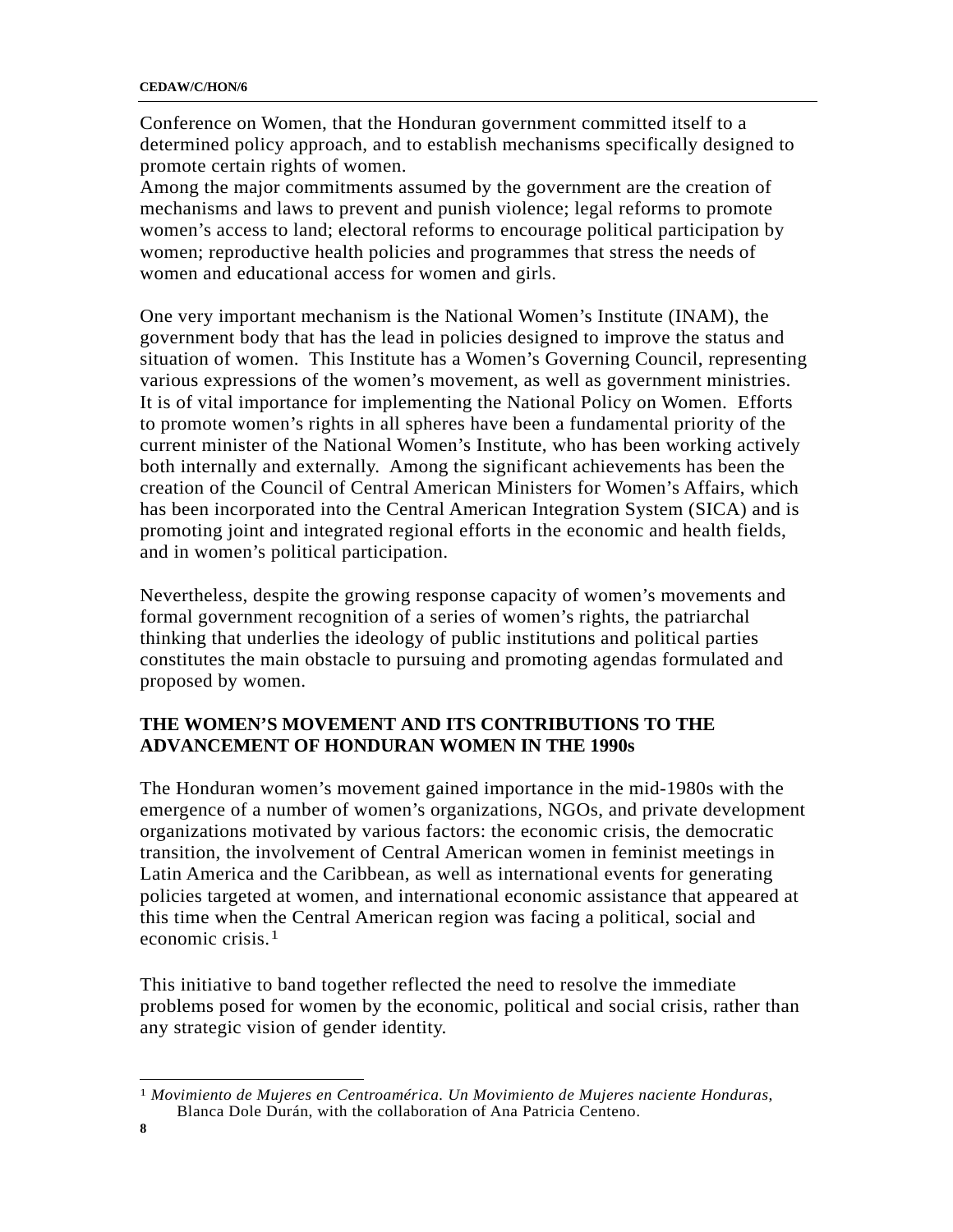The mid-1980s also saw the emergence of various organizations or groupings of women known as "feminist movements", which worked to spark public debate on problems of violence against women, armed conflicts, and women's human rights, in the context of feminist meetings in Latin America and the Caribbean.

Influenced by these processes, the Government of Honduras included in its 1982/1986 and 1986/1990 development plans a series of policies and priority measures to promote the incorporation of Honduran women into the country's development (SECPLAN: National Policy on Women, Honduras, April 1989).

In 1989, the government of José Simon Azcona assigned to its Social Development Cabinet the task of formulating and approving a National Policy on Women, signifying a government effort to legitimize sectoral proposals and create an institutional framework to coordinate the efforts of its various technical units. This process was supported by the UNDP. Although it was approved at the highest level, this policy was not implemented.

In the 1990s, the world experienced profound political, economic, social and cultural upheavals that had both positive and negative effects on Honduran women. The introduction of structural adjustment and macroeconomic stabilization policies exacerbated extreme poverty and the feminization of poverty, and had the same effect on unemployment, environmental vulnerability, and violence against women.

In that same decade, the United Nations sought to reorient all its global activities, and it accordingly convened a series of conferences and consultations to point the way to the future. Some of those world events deserve special note, for they were essential to ensuring that governments would not lose sight of the social and gender agenda: the 1993 Human Rights Conference in Vienna, the 1994 Conference on Population and Development in Cairo, the 1995 Fourth World Conference on Women in Beijing, and the 1995 World Summit for Social Development in Copenhagen. At the same time, the women's/feminist movement was working on its own agenda of proposals at the national, subregional and regional levels, seeking to have an impact through dialogue and consensus building.

It is important to note that the feminist movement has played an increasingly large and influential role in determining and monitoring the contents of the action plans resulting from those conferences.

Despite the impact of neoliberal structural adjustment measures in worsening the economic and political inequality of women, it was during the 1990s that feminist thinking began in various ways to permeate State political structures and civil society. Women's rights and the need to build citizenship became topics of general discussion that went beyond the confines of formal democratic models by demanding changes in institutional dynamics in order to place on the "government agenda" the proposals and demands of women in all social sectors.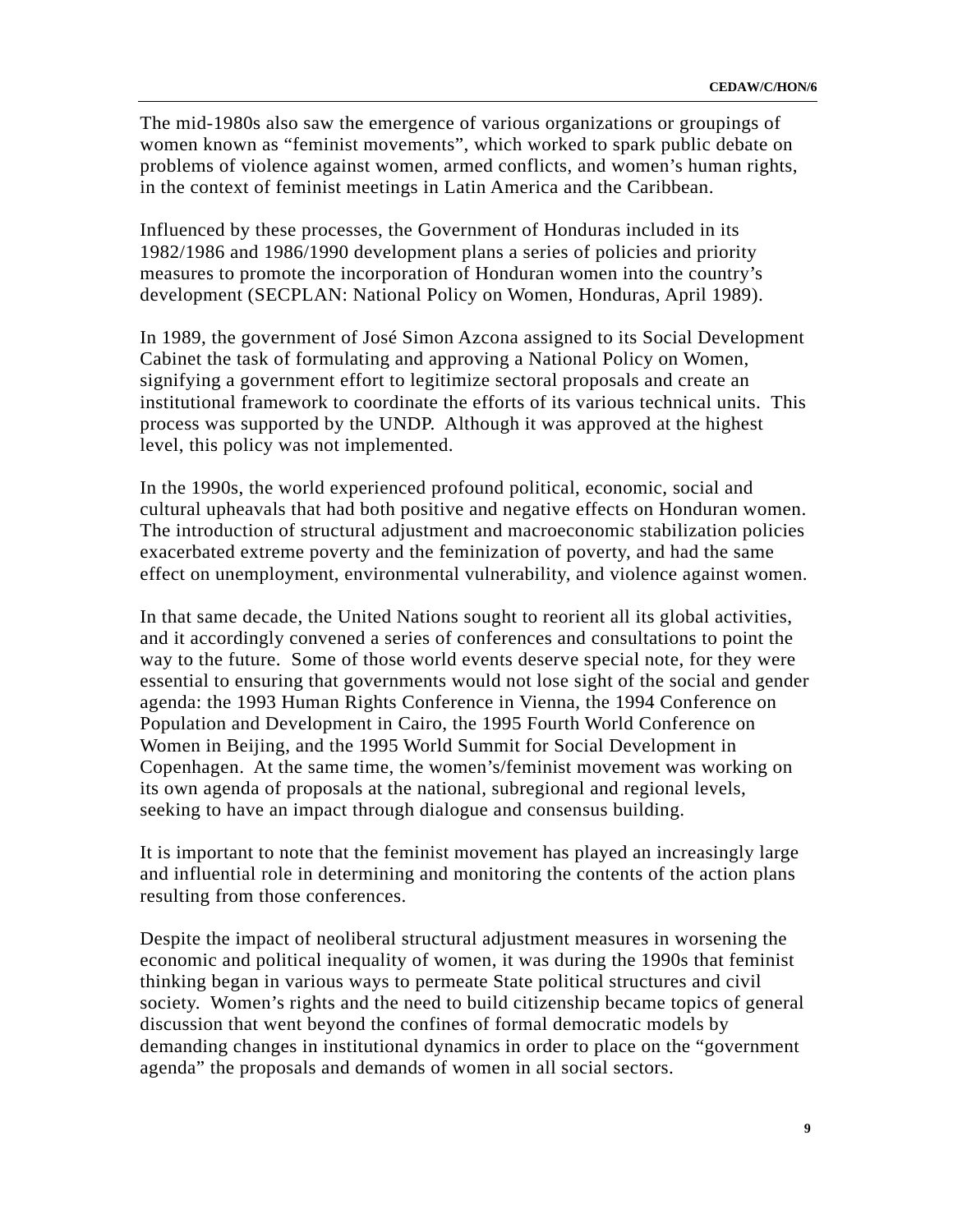#### **CEDAW/C/HON/6**

Institutionalizing the gender perspective within government is another important challenge. This institutionalization is still weak, as can be seen in the scanty funding allocated to women's mechanisms, and it is viewed as a minor issue within the State apparatus.

At the end of the 1990s, there were some important changes as well in the political and practical culture (presence, town hall meetings, pressure) of the feminist leadership with respect to sectors that were traditionally left to government. This refers in particular to the relationships established between certain feminist organizations and female politicians in a process of gender awareness raising, such that it became possible to move forward within the structures of power in formulating and implementing public policies. This found expression in the approval of laws, such as the Domestic Violence Law of 1997, the law creating the National Women's Institute and the Law on Equal Opportunities for Women of 2000.

One important achievement has been the National Policy on Women and the First Equal Opportunities Plan, 2002-2007, which has involved a process of dialogue and consensus building between the National Women's Institute and the Women's Movement/Feminist Movement. This policy was officially adopted by the government in 2002.

## **COLLECTIVE SPACES OF CONVERGENCE OF THE WOMEN'S MOVEMENT/FEMINIST MOVEMENT**

Another great contribution of the women's movement/feminist movement to building democracy can be seen in the many efforts made to have the government prepare and implement policies from the perspective of gender equity, which means considering the specific needs of women, who still labour under the weight of discrimination.

In this respect, the preparation of negotiating instruments with the political parties in the electoral campaign of 2001 represented a new approach to women's exercise of their citizenship. The preparation and presentation of the Minimum Agenda of Honduran Women represented an exercise in citizenship, which resulted in signature of an undertaking with presidential candidates for the term 2002-2006, as well as the Political Pact against Violence. These documents represent measurable commitments to women on the part of the political parties, and they constitute true mechanisms of accountability.

There are also women's forums that are highly important and that have led to change. For example, the Confederation of Rural Women (*Confederación de Mujeres Campesinas*) was involved in preparing the gender policy for agriculture. The National Coordinating Council of Indigenous and Black Women was also created to highlight the importance of this group in the public agenda.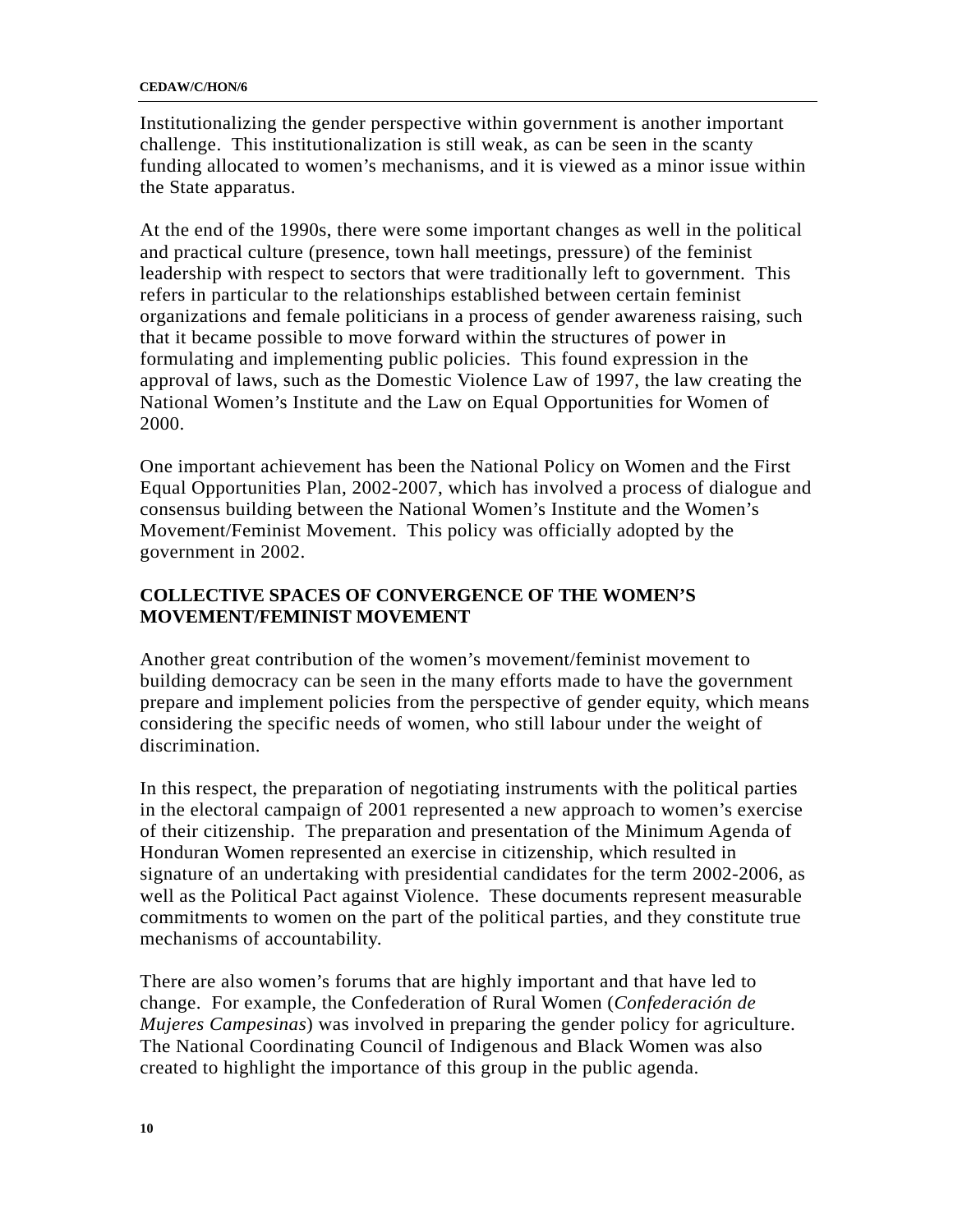## **III. PROGRESS BY THE HONDURAN GOVERNMENT IN IMPLEMENTING THE CEDAW**

*Article 1. "For the purposes of the present Convention, the term "discrimination against women" shall mean any distinction, exclusion or restriction made on the basis of sex which has the effect or purpose of impairing or nullifying the recognition, enjoyment or exercise by women, irrespective of their marital status, on a basis of equality of men and women, of human rights and fundamental freedoms in the political, economic, social, cultural, civil or any other field."* 

The legal framework of the Honduran State contains no distinction, exclusion or restriction that would nullify the enjoyment of women's human rights. Article 60 of the Constitution declares:

1. "All men are born free and equal in rights. There are no privileged classes in Honduras. All Hondurans are equal before the law. All forms of discrimination on account of sex, race, class or any other reason prejudicial to human dignity shall be punishable. The law shall establish the crimes and penalties for violators of this provision."

2. This article is given effect through various laws and through enforcement of the Penal Code, which establishes penalties and sanctions.

3. We may say that Honduras has a broad legal framework to guarantee the rights of its citizens. The problem is that, in practice, the administration of justice is impeded by a series of obstacles that are directly related to the persons who take decisions in the different branches of government.

We may cite rules and beliefs for taking decisions on women's social, political and cultural rights that are based in religion and not in the national and international legal framework.

Article 2. "State Parties condemn discrimination against women in all its forms, agreed to pursue by all appropriate means and without delay a policy of eliminating discrimination against women and, to this end, undertake:

### **Article 2.**

6. Currently, the Honduran State is working through its three branches (executive, legislative and judicial) to improve the situation and status of Honduran women by creating a legal framework, preparing policies, programmes and projects, and creating mechanisms to guarantee the implementation of that framework. We may cite: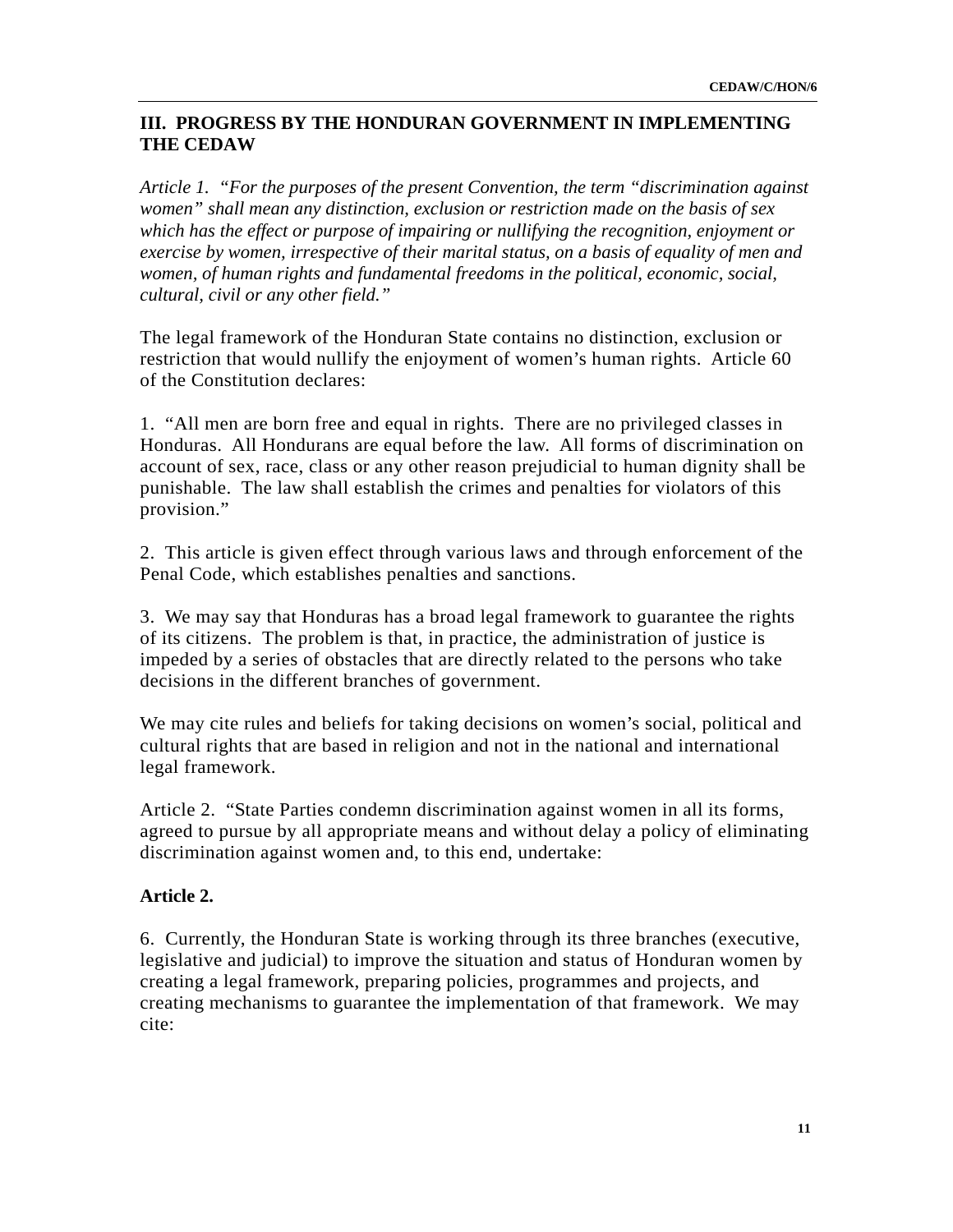## **LAWS:**

7. The law on domestic violence, approved by Decree 132/97 of 15 November 1997.

8. The law on equal opportunities, approved by Decree 34-2000 of 28 April 2000.

9. The law creating the National Women's Institute, Decree 232-98 of 11 February 1999.

10. The Electoral Law: Decree 44-2004 of 15 May 2004: Title 6 articles 98 to 105.

11. The minimum-wage law: Executive Order STSS-154-2000 published in the Official Gazette #29320 of 6 November 2000, referring to the education bonus.

12. The Special Law on HIV/AIDS, approved by Decree in September 1999.

## **POLICIES AND MECHANISMS**

13. The National Policy on Women, First National Equal Opportunities Plan: 2002- 2007, which was made official policy during the government of Ricardo Maduro, by executive Decree.

14. Creation of the Honduras Institute of Childhood and the Family (IHNFA), created by law in 1988, for the purpose of offering comprehensive protection for children and adolescents, and full integration of the family.

15. The policy on gender equality in agriculture, 1999-2015, prepared in collaboration with the rural women's movement and approved by the Agricultural Development Council in March 2000.

16. The policy on sexual and reproductive health approved by the Ministry of Health in November 1999 (when the Secretary of Health was Dr. Plutarco Castellanos). Government Order 4562 of 31 December 2004 also created national standards for maternal-neonatal health care.

17. The national maternal-child policy.

### **MECHANISMS:**

18. The National Women's Institute.

19. The Special Public Prosecutor's Office for Women (*Fiscalía Especial de la Mujer*), created in June 1994.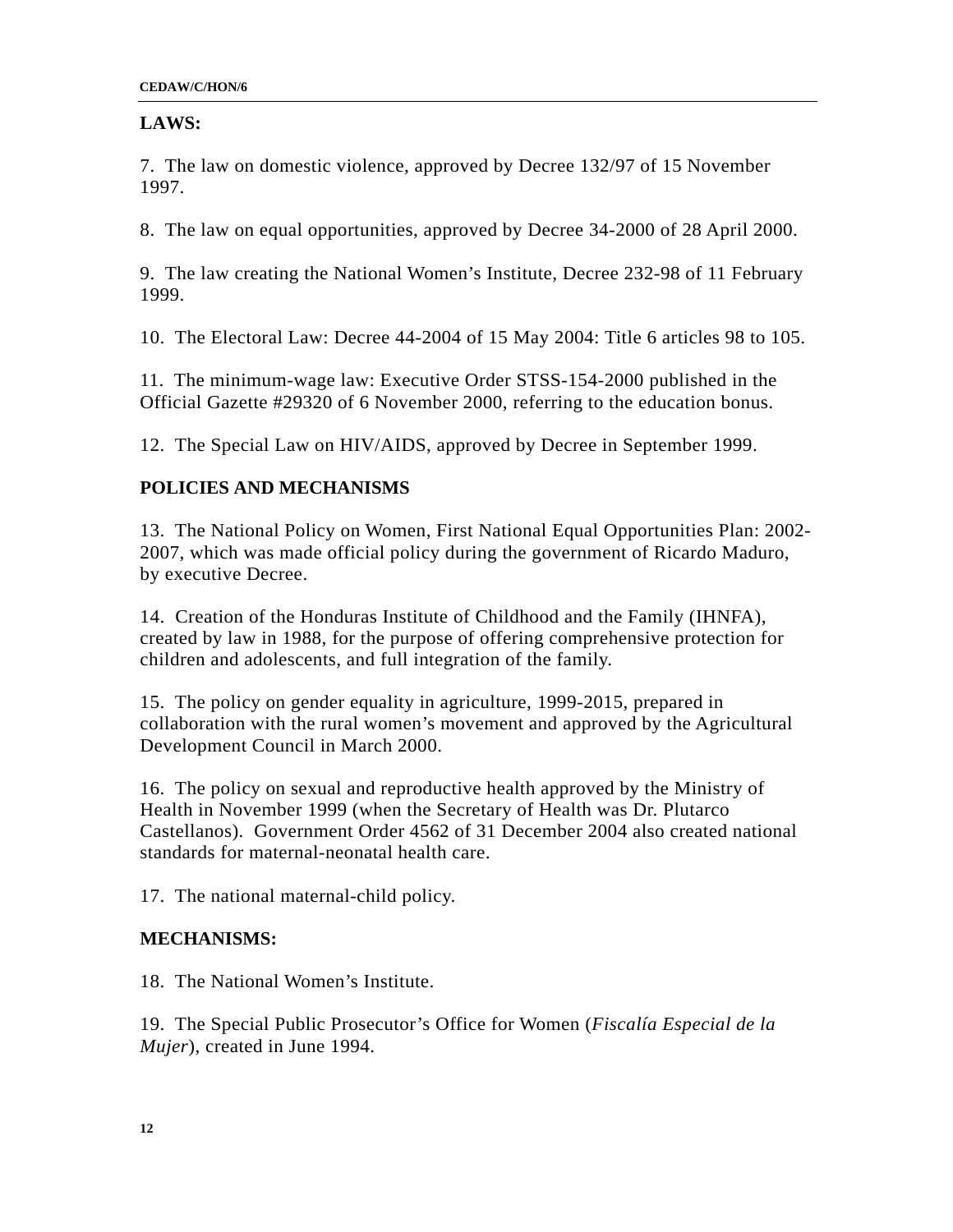20. The family counselling offices (*consejerías de familia*) created under the Ministry of Health by Order 0079-93 and implemented in 1995 as a mechanism for the control and guarantee of human rights, to prevent and provide assistance, protection and support to victims of family violence, whether physical, mental or sexual. There are currently 15 family counselling offices nationwide.

21. The Office of the National Human Rights Commissioner, created in 1995, with a mandate to uphold the rights and freedoms recognized in the national Constitution and in the international conventions ratified by Honduras.

22. Creation of the Interagency Commission on the Law against Domestic Violence, comprising government institutions and civil society.

23. Creation of the "*VIVIR*" emergency hotline 114 within the Security Ministry. This was sponsored by the National Women's Institute, with financial support from the UNDP.

24. Creation of networks to counter violence against women in different municipalities and cities of the country.

25. The National Women's Institute has created and implemented information systems to identify violence against women, in the Supreme Court of Justice and the Attorney General's Office.

26. Protocol for Enforcement of the Law against Domestic Violence, in coordination with the Supreme Court of Justice.

27. The National Plan to Prevent, Punish and Eradicate Violence against Women is now in the process of formulation.

28. The Manual of Rules and Procedures on Comprehensive Care for Women.

### **AGREEMENTS AND REGULATIONS:**

29. The programming basis has been laid for a national programme of comprehensive health care for adolescents, covering sex and sexuality, comprehensive health, gender, comprehensive care, sexual end reproductive health, and gender differentiation among teenagers.

30. Interagency Agreement between the Ministry of Education and the Ministry of Health, 1995.

31. General regulations on measures to prevent occupational accidents and illnesses, Executive Order STSS-001-2002, Official Gazette 29691 of 25 January 2002, Article 430, Chapter XXVII, chemical products for use in agriculture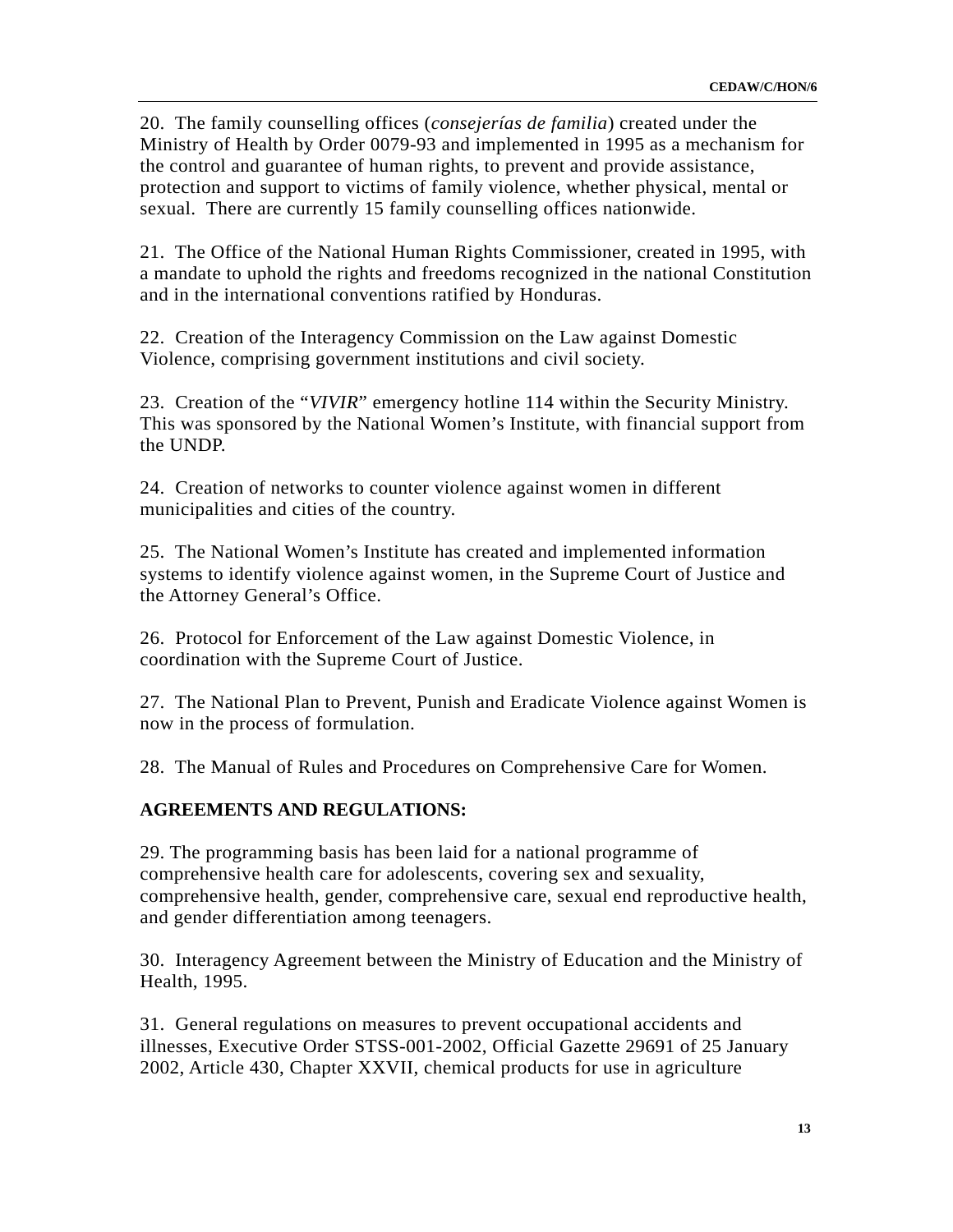(prohibits pregnant or nursing women and women of childbearing age from working with agricultural chemicals).

32. Agreements were negotiated in 1996 between the Labour Ministry and INFOP to subsidize vocational training for persons who apply to the Ministry.

33. Its objective is to establish mechanisms of co-operation and education for health.

34. Areas defined: sexuality and STD, mental health, cholera and diseases that can be prevented through inoculation, breast-feeding and nutrition, and attention to the environment.

## **ACTIONS:**

36. Laws have been passed to eradicate violence against women, and to eliminate from current legislation all forms of discrimination against women.

37. Design and formulation by the National Women's Institute of the Information System on Children and Women.

38. "Gender Diagnosis" of the country.

39. A series of amendments have been made to the Penal Code contained in Decree 144-83 in order to eliminate all forms of discrimination against women, via legislative decrees 191-96, 59-97 and 127-99, and family violence has been made a crime (articles 179-A and 179-B), as has sexual harassment (article 147-A). As a result of these amendments, rape is now a publicly actionable crime, even if the victim is an adult. Article 122 has been repealed and article 142 amended.

40. The Law on Domestic Violence was created to prevent, eradicate and punish violence against women, pursuant to Decree 132-97.

41. Amendments to this Law were submitted to Congress in 2004 with a view to improving enforcement procedures, and they were approved in August 2005. Approval of the Gender Equality Law (Decree 34-2000) to eliminate all obstacles to women's full participation in all spheres; submission of proposed reforms to achieve greater applicability in the various aspects of the Law. In 2004 amendments were presented to the Penal Code (Decree 144-83), affecting Book II Title II "Crimes against sexual freedom and integrity". The definition of the crime of rape has been improved to include illegal trafficking in persons and commercial sexual exploitation.

42. The effectiveness of the government's efforts can be seen in the interagency coordination for enforcing the laws throughout the country, and not only in the major cities. There has been a steady increase in the number of offences reported.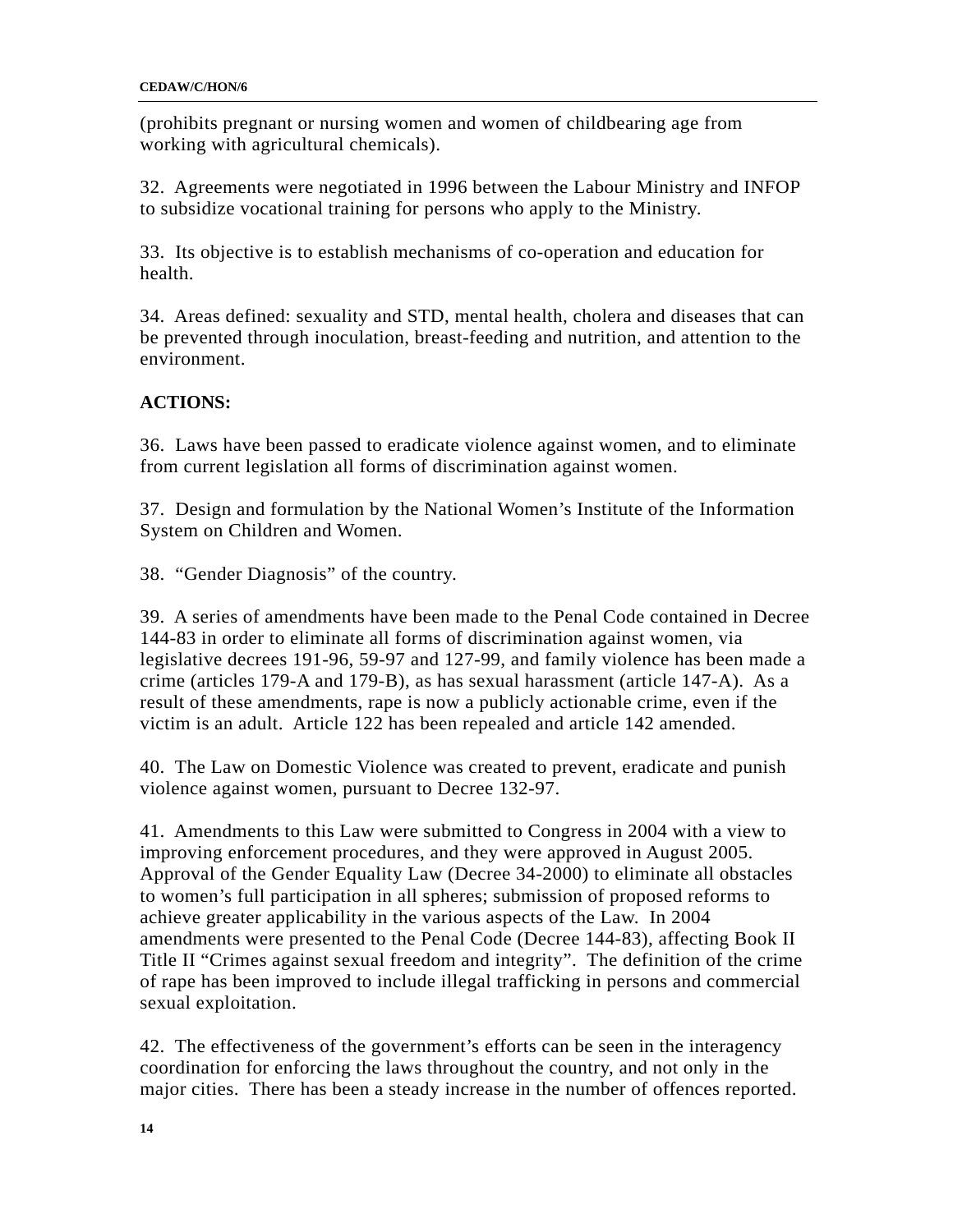Given the need for close monitoring of violence and discrimination against women, the Special Public Prosecutor's Office for Women was created on 6 September 1994, representing one of the most significant steps forward in the administration of justice. Its mandate is to apply justice, bringing criminal action on behalf of women who are victims of any crime, and pursuing action against domestic violence, as a means to offer women effective protection within the existing legal framework.

| Year  | Complaint | <b>Definitive</b> | % effective | <b>Sources</b>           |
|-------|-----------|-------------------|-------------|--------------------------|
|       | s         | judgments         |             |                          |
| 1994  | 8         |                   |             | Cinco años decisivos     |
|       |           |                   |             | ("Five Decisive Years)   |
|       |           |                   |             | 1994/1999                |
| 1995  | 616       |                   |             | Cinco años decisivos     |
|       |           |                   |             | 1994/1999                |
| 1996  | 1,521     |                   |             | Cinco años decisivos     |
|       |           |                   |             | 1994/1999                |
| 1997  | 2,400     |                   |             | Cinco años decisivos     |
|       |           |                   |             | 1994/1999                |
| 1998  | 4,439     | 5245              |             | Cinco años decisivos     |
|       |           |                   |             | 1994/1999                |
| 1999  | 3,242     | 1,359             |             | Annual activities report |
|       |           |                   |             | 1999                     |
| 2000  | 7,262     | 161               |             | U. T. Reforma Penal      |
| 2001  | 4,835     | 350               |             | U. T. Reforma Penal      |
| 2002  | 4,383     | 628               |             | U. T. Reforma Penal      |
| 2003  | 6,694     | 951               |             | U. T. Reforma Penal      |
| 2004  | 9,900     | 1,118             |             | U. T. Reforma Penal      |
| Total | 45,300    | 9,812             | 21.66%      |                          |

### **Table 1 Special Public Prosecutor's Office for Women Complaints received**

44. There has been a cyclical pattern in the cases of domestic violence reported in recent years. The Special Prosecutor's Office of Tegucigalpa reports that the number of cases resulting in definitive judgments is low in comparison with the complaints presented..

45. In 2000 there were 7,262 complaints, of which 4,579 went to trial. Of these, 161 resulted in definitive judgments (113 convictions and 48 acquittals), representing 2.22% of all complaints. For the following years, Table 2 presents the proportion of cases resulting in definitive judgments.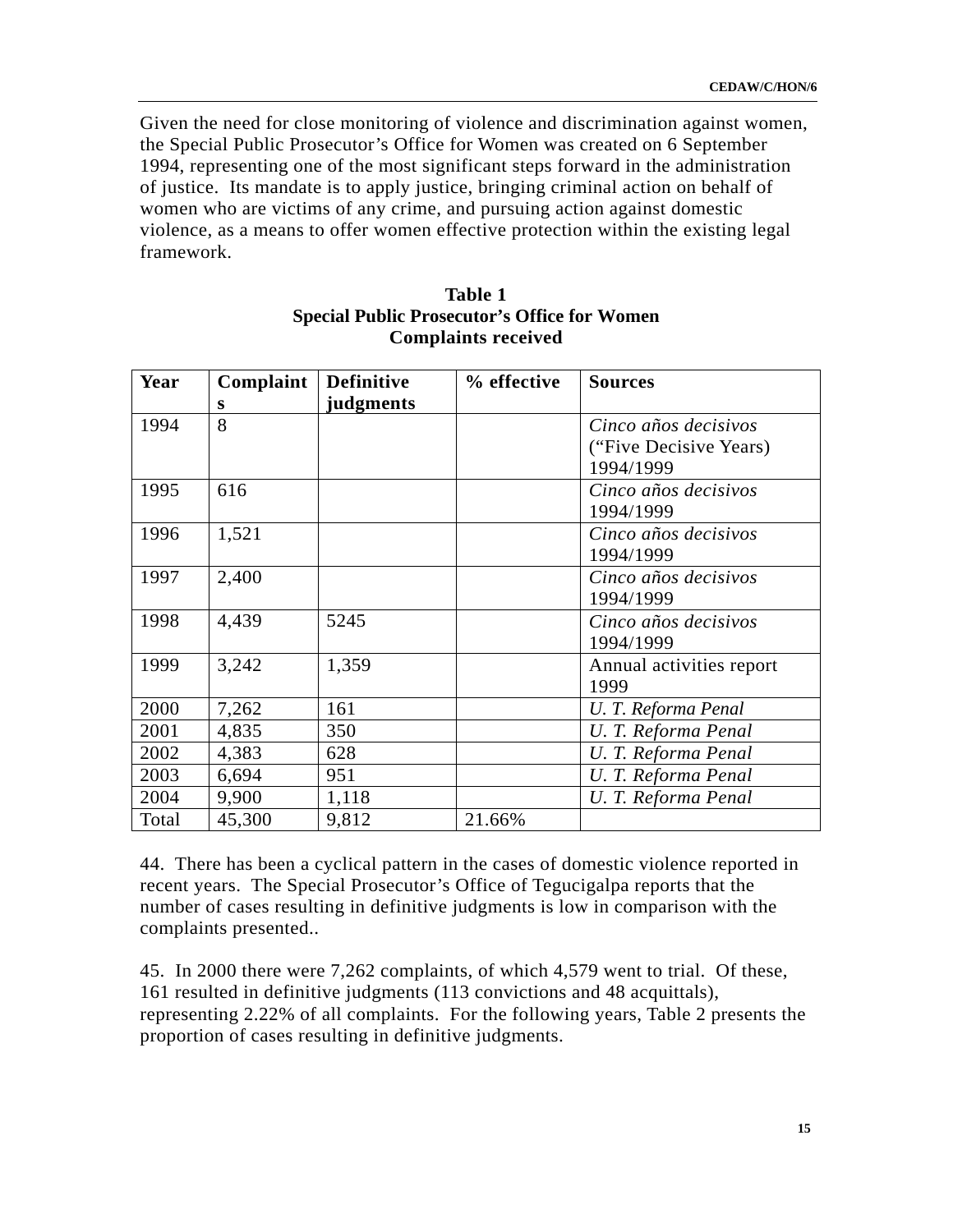| Table 2                                                              |
|----------------------------------------------------------------------|
| Percentage of proceedings or cases resulting in definitive judgments |

| Year | 2000           | 2001                                       | 2002  | 2003 | 2004*                                  |
|------|----------------|--------------------------------------------|-------|------|----------------------------------------|
| %    | $\cap$<br>4.44 | $\sim$<br>$\overline{\phantom{0}}$<br>. 22 | 14.33 | 4.21 | $\cap$<br>n<br>$\cdot$ . $\sim$ $\sim$ |

\* January-September 2004

Source: *Unidad Técnica Reforma Penal/Fiscalía* (Technical Unit on Penal Reform/Special Prosecutor's Office)

46. The Attorney General's Office, through the Special Prosecutor's Office for Women, gives specialized attention to cases of violence against women. The demands placed on the offices in Tegucigalpa and San Pedro Sula are particularly heavy, because they are located in the country's largest urban centres. Unfortunately, this factor is not reflected in the human, logistical and financial resources assigned them, and this frustrates the achievement of better results.

### **Obstacles:**

47. The lack of human and logistical resources, due to the low budget allocated by the government to the Attorney General's office, which reflects the lack of awareness of this issue among senior officials who decide budgetary applications.

48. Lack of specialized courts for dealing with domestic violence. Such courts exist only in the largest cities (Tegucigalpa and San Pedro Sula); in the rest of the country, cases of domestic violence are handled by the ordinary courts. Consequently the laws relating to women's issues are not uniformly enforced, and this induces impunity and undermines the credibility of the judicial system in the eyes of women.

49. Crimes against women are slow to be investigated, because of human resource constraints and bureaucratic red tape. There is also a lack of privacy in dealing with cases. The principles established in the Domestic Violence Law are thus violated when women lay complaints before the responsible institutions.

50. "Justice operators" are now assigned to deal with cases involving the violation of women's rights.

51. Steps have been taken to eliminate discriminatory and sexist language in the Penal Code, but this is a cultural problem that will require a long time to change; in the meanwhile, certain laws, procedural codes, regulations and other legal instruments as well as educational and informative publications still contain discriminatory language. For example: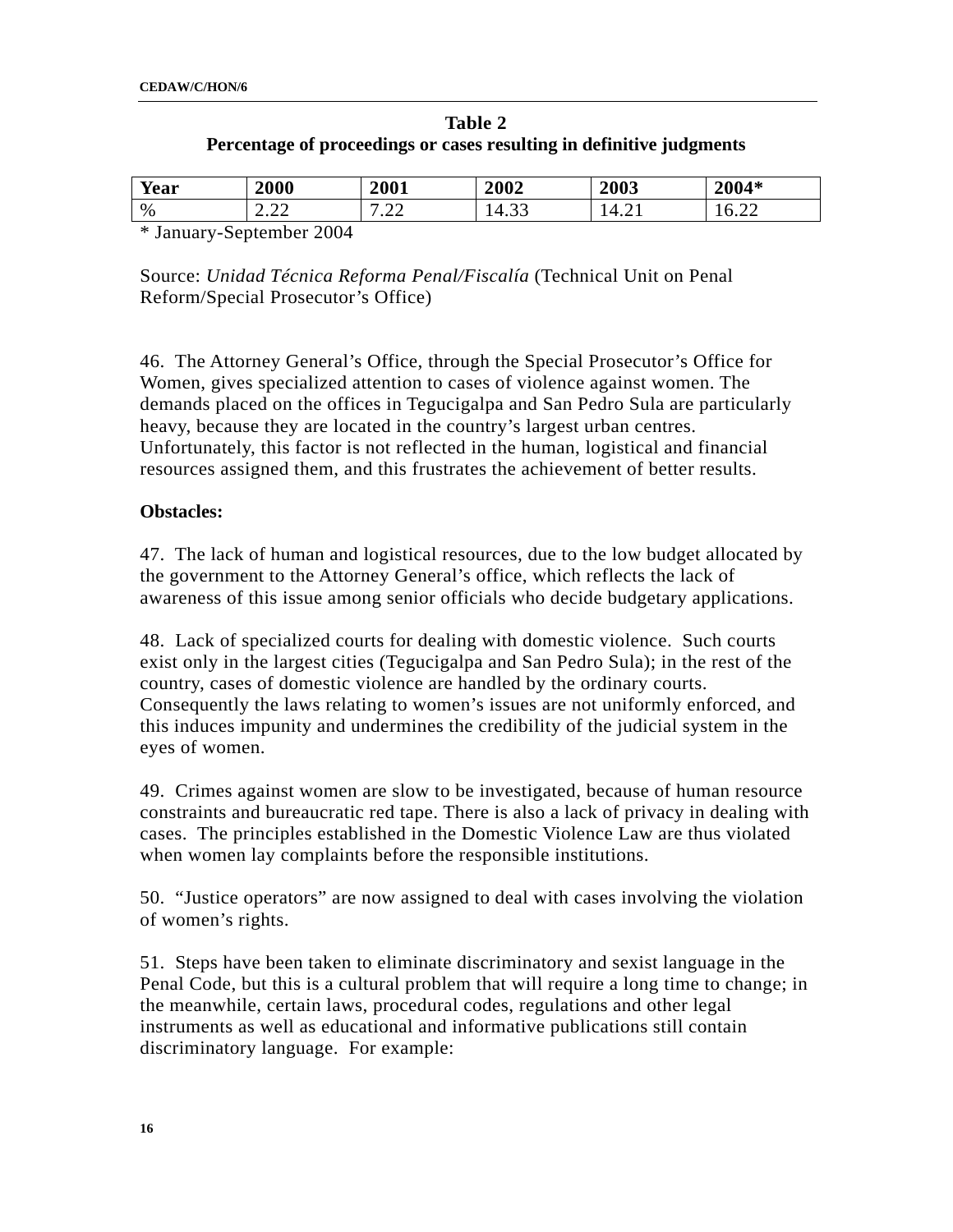"Article 42 (Detention (*reclusión*) or imprisonment (*prisión*) of women of good reputation and of persons older than 70 years, if this does not exceed six months). If the detention term does not exceed six months, women of good reputation and persons over 70 years of age may serve their sentence at home. The same treatment shall be given to these persons if the applicable penalty is imprisonment."

"Article 129 (Privileged abortion). If a woman induces or procures an abortion "in order to hide her shame", she shall be liable to six months to one year of detention."

*Article 3. "States Parties shall take in all fields, in particular in the political, social, economic and cultural fields, all appropriate measures, including legislation, to ensure the full development and advancement of women, for the purpose of guaranteeing them the exercise and enjoyment of human rights and fundamental freedoms on a basis of equality with men."* 

### **Article 3**

52. As noted under article 2, the legal framework contains no legislation to limit women's access to development, such as access to education and culture, or to health, or participation in political, economic or social activities. The only restriction applies to military personnel.

53. To apply the National Policy on Women, First Equal Opportunities Plan 2002- 2007, the National Women's Institute (INAM) has established co-operation agreements with the different ministries for implementing the policy in their respective operating plans.

54. As a result of the National Policy on Women, the gender perspective has been incorporated into the training curriculum for the national police at all levels.

55. A statistics and case monitoring system on domestic violence has been created within the judicial branch, and similar systems are being created in the Attorney General's office and in the Security Ministry, in order to have a unified system of information on violence against women.

56. In 2005 the gender focus was incorporated into training plans and programmes of the Judiciary School, and a joint campaign was undertaken with the National Women's Institute to provide training for all judges nationwide on the comprehensive framework of rights and on the protocol for enforcement of the Domestic Violence Law.

57. An analysis has been prepared on the interagency response to enforcement of the Domestic Violence Law.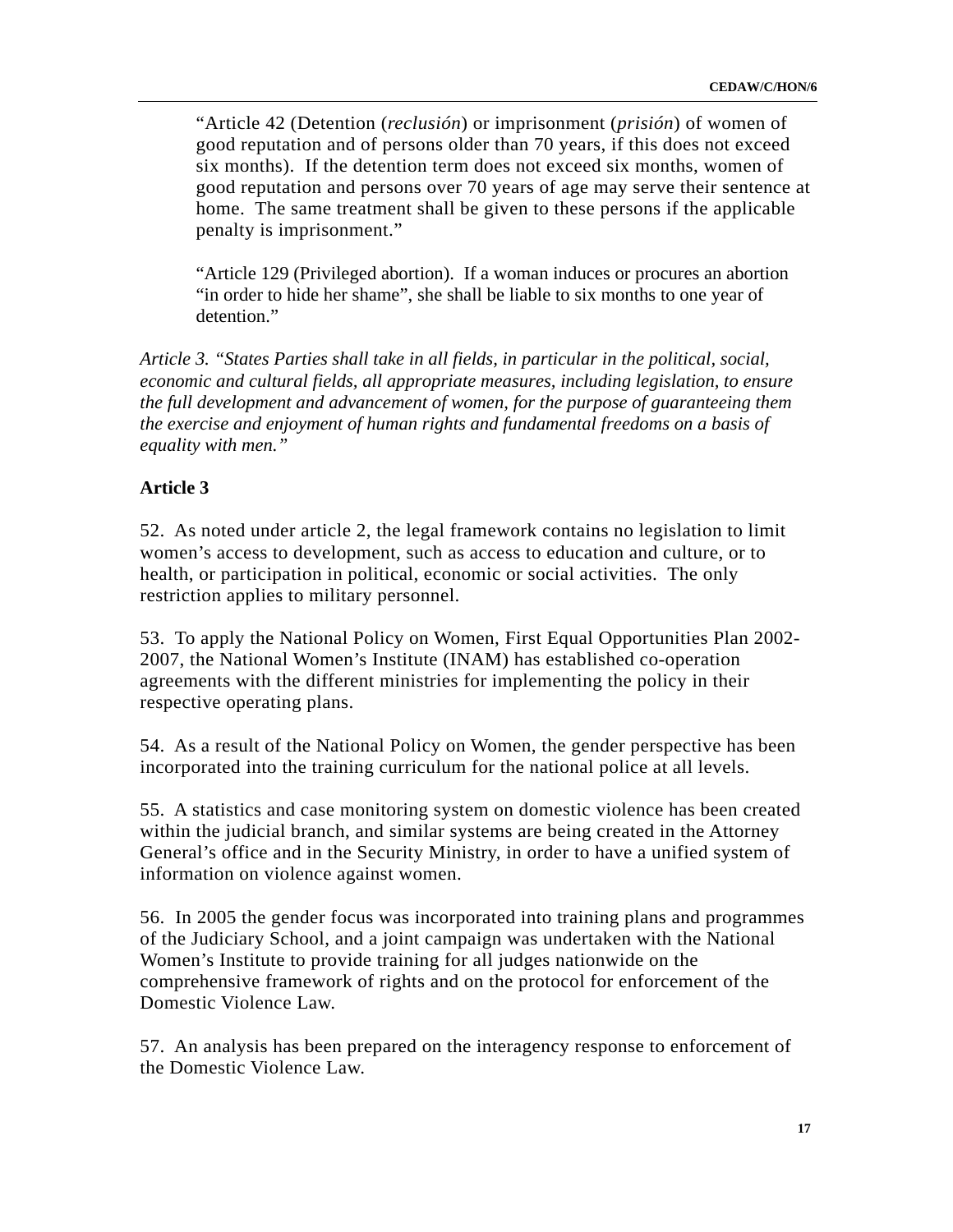58. Qualitative research into maternal mortality reveals that our women are suffering severe problems of mental and sexual violence.

59. A technical and regulatory protocol has been established for judges so that they can properly enforce the Domestic Violence Law. With entry into force of the new Code of Criminal Procedure in the country, integrated centres have been created to deal with complaints, and many women are now filing complaints for various offences and for domestic violence. The centres are staffed by prosecutors, public defenders, police officers, and forensic physicians.

60. With the INAM initiative and the Office of the First Lady, and support from UNFPA, the 114 emergency hotline *VIVIR* is now operating in the Security Ministry, to assist and provide guidance to women affected by any form of violence.

61. With the support of the First Lady and international co-operation, shelters are being created for battered women.

62. An interagency commission has been established to monitor enforcement of the Domestic Violence Law, comprising all institutions involved in the prevention, treatment and punishment of domestic violence.

63. The Domestic Violence Law and the Law on Equal Opportunities for Women have been translated into the Misquito, Garifuna and Tawaka languages.

64. INAM conducts a regular series of sessions to publicize the laws establishing women's rights, targeted at women in different sectors and locations.

65. With entry into force of the new Code of Criminal Procedure in the country, integrated centres have been created to deal with complaints, and many women are now filing complaints for various offences and for domestic violence. The centres are staffed by prosecutors, public defenders, police officers, and forensic physicians.

66. With the INAM initiative and the Office of the First Lady, and support from UNFPA, the 114 emergency hotline *VIVIR* is now operating in the Security Ministry, to assist and provide guidance to women affected by any form of violence.

67. With the support of the First Lady and international co-operation, shelters are being created for battered women.

68. An interagency commission has been established to monitor enforcement of the Domestic Violence Law, comprising all institutions involved in the prevention, treatment and punishment of domestic violence.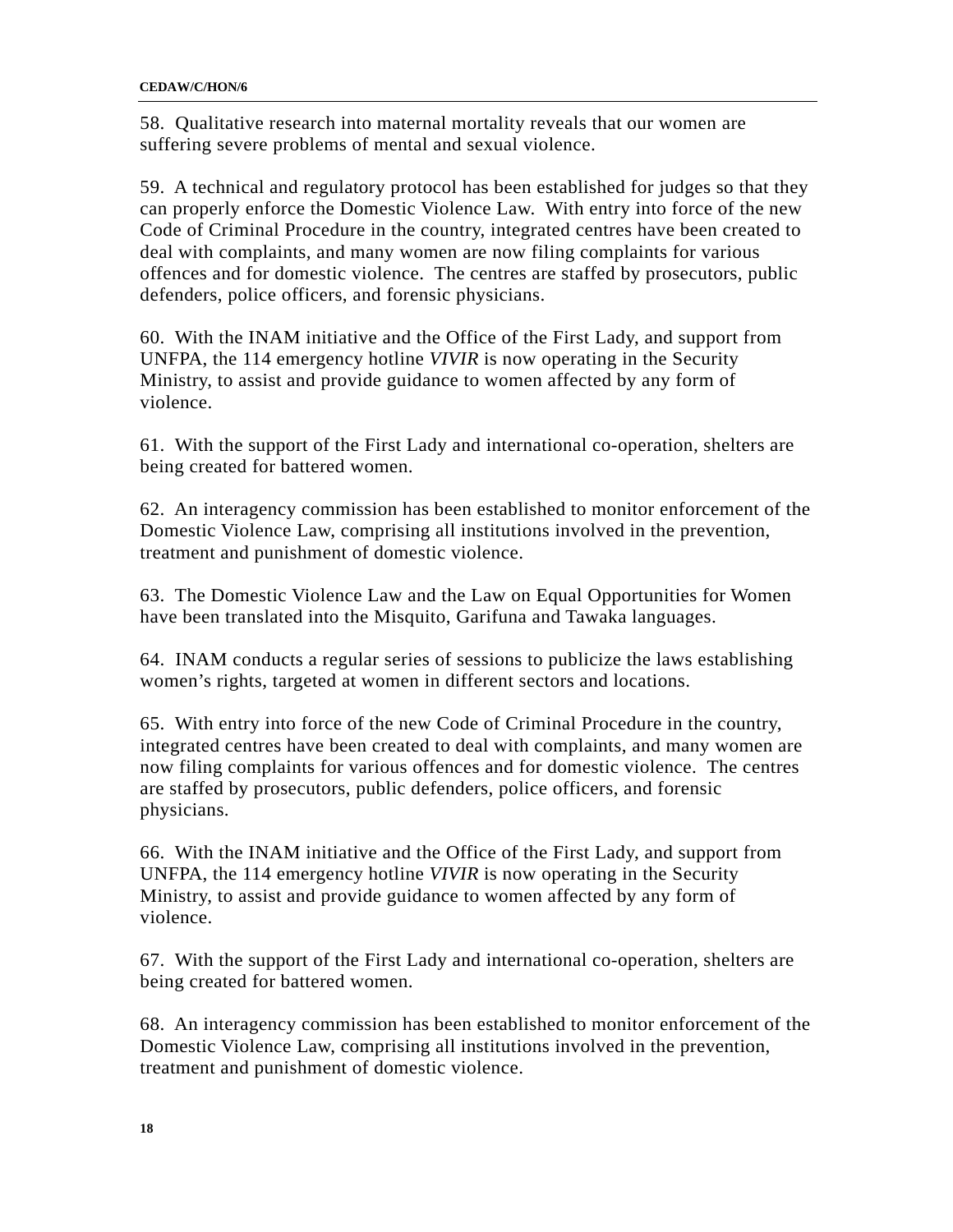69. The Domestic Violence Law and the Law on Equal Opportunities for Women have been translated into the Misquito, Garifuna and Tawaka languages.

70. INAM conducts a regular series of sessions to publicize the laws establishing women's rights, targeted at women in different sectors and locations.

71. The National Policy on Women is being incorporated into the various aspects of the strategic plans for municipal development.

72. INAM is promoting research on the impact of domestic violence in the *maquila* establishments.

73. Research has been conducted into the impact of gender violence on the national finances, in order to quantify the outlays that the State makes through its various organs.

74. A National Plan to Prevent and Punish Violence against Women is being formulated.

75. As well, development opportunities have been enhanced and the competitiveness of micro, small and medium-sized enterprises has been improved through the adoption of policies and strategies, in consultation with stakeholders in this sector. At the same time, steps have been taken to reinforce application of the domestic legal framework governing the social sector of the economy, through the design and development of projects, training, advisory services, and technical assistance supported by various national and international co-operation agencies, primarily the National Commission for Micro, Small and Medium-Sized Enterprises (CONAMIPYME); the Micro, Small and Medium-Sized Enterprise Development Programme (PROMYPE/GTZ) sponsored by the German government; the international co-operation agency of the Republic of China (ICDF Programme/Taiwan); the National Competitiveness Programme (PNC), as well as public and private institutions that support the sector.

76. The Ministry of Industry and Commerce has signed an agreement (*Convenio*) with INAM under the National Policy on Women dealing with economic aspects. The DIFOMIPYME-SSE represents the link between the Ministry and INAM.

77. The purpose of this Agreement is to formalize the relations of co-operation and technical assistance between the two institutions in order to optimize the resources available for all the programmes and projects designed to promote the exercise of women's economic rights and to reduce poverty indicators from a perspective of equal opportunities between the sexes, as well as to improve the status of women and promote their integral development.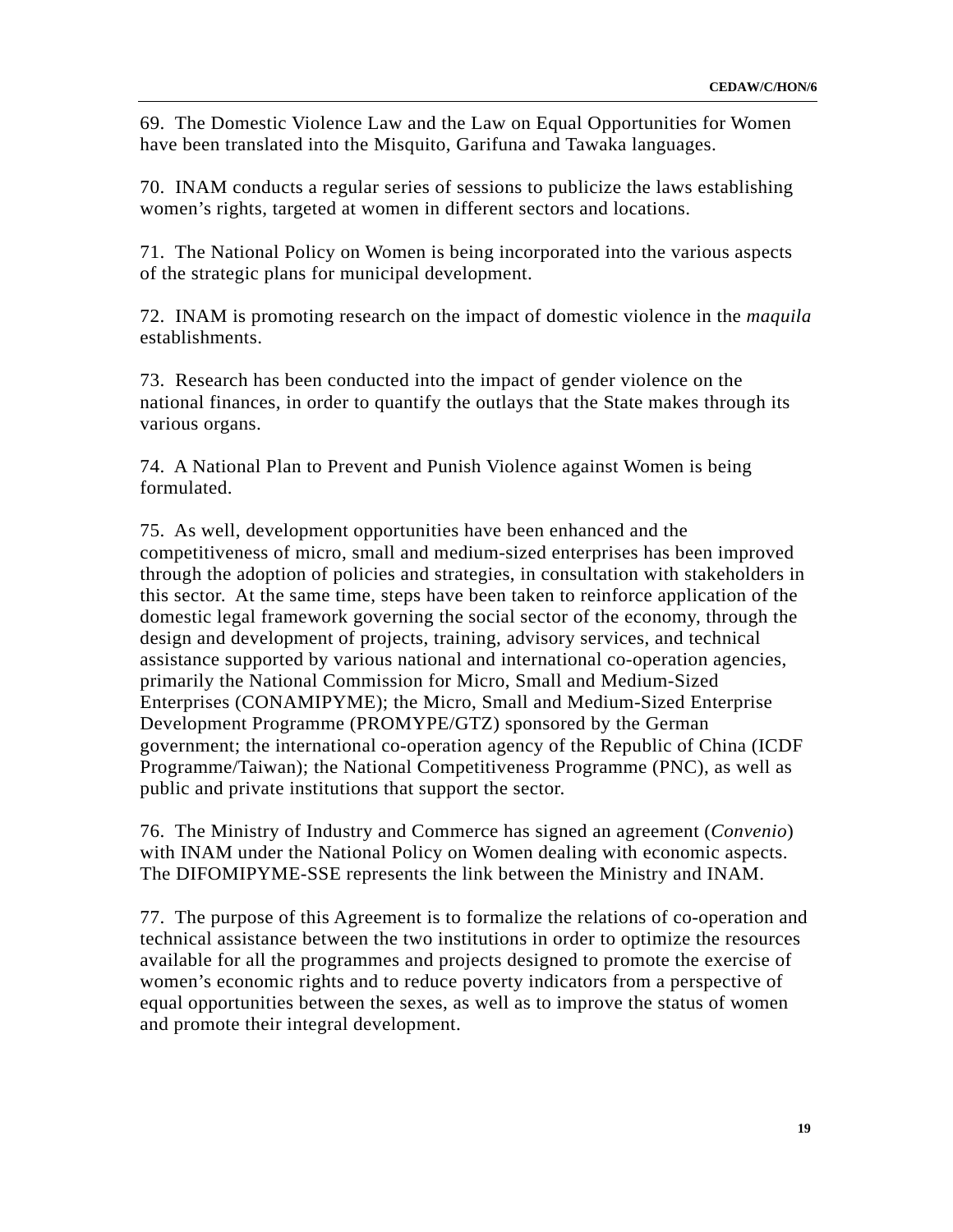#### **CEDAW/C/HON/6**

### *Article 4.*

*"1. Adoption by States Parties of temporary special measures aimed at accelerating de facto equality between men and women shall not be considered discrimination as defined in the present Convention, but shall in no way entail as a consequence the maintenance of unequal or separate standards; these measures shall be discontinued when the objectives of equality of opportunity and treatment have been achieved.* 

*"2. Adoption by States Parties of special measures, including those measures contained in the present Convention, aimed at protecting maternity shall not be considered discriminatory."* 

## **Article 4**

78. The purpose of this Agreement is to formalize the relations of co-operation and technical assistance between the two institutions in order to optimize the resources available for all the programmes and projects designed to promote the exercise of women's economic rights and to reduce poverty indicators from a perspective of equal opportunities between the sexes, as well as to improve the status of women and promote their integral development.

79. Equality of men and women in Honduras cannot be considered *de facto*, for it is regulated in the various domestic and international legal instruments that Honduras has ratified and that form part of our internal law.

80. There is protection for maternity, regulated by the Labour Code, the Law creating the Honduran Institute of Social Security, the Civil Service Law, and the Internal Regulations on Labour and Collective Contracts. These provisions include women working in the Ministry of Security and Defence (Police Women).

*Article 5.* 

*"States Parties shall take all appropriate measures:* 

*a) To modify the social and cultural patterns of conduct of men and women, with a view to achieving the elimination of prejudices and customary and all other practices which are based on the idea of the inferiority or the superiority of either of the sexes or on stereotyped roles for men and women;* 

*b) To ensure that family education includes a proper understanding of maternity as a social function and the recognition of the common responsibility of men and women in the upbringing and development of their children, it being understood that the interest of the children is the primordial consideration in all cases."*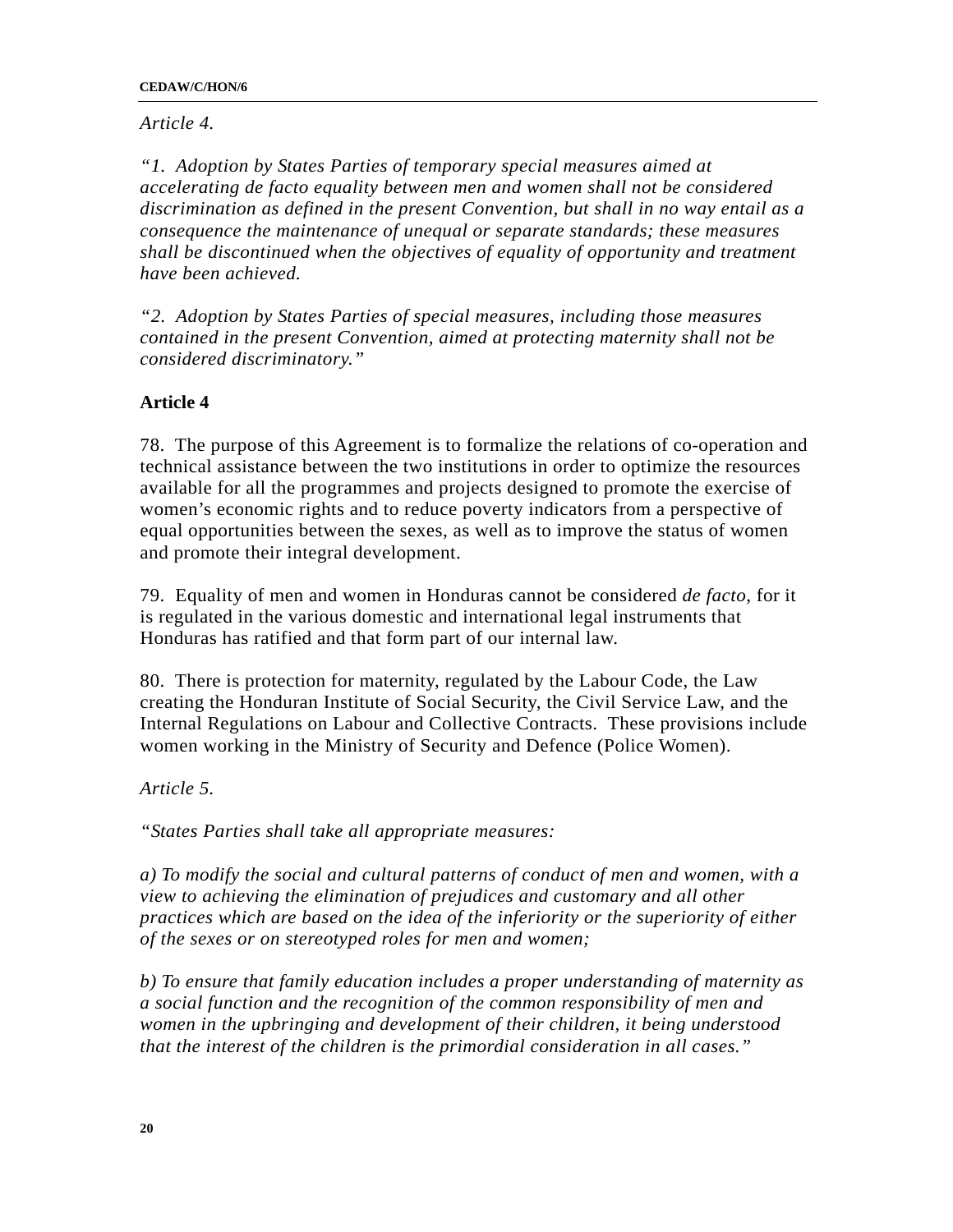### **Article 5.**

81. One of the obvious manifestations relates to the changes that have been made in the curriculum at the different levels of the military academies in order to modify the social and cultural patterns of men and women. These changes to the curriculum have been implemented through agreements signed with the National Women's Institute (INAM), which has provided ongoing technical assistance for incorporating the gender focus into the curriculum in these institutions, and at the same time a number of gender-focused study modules have been prepared. The Ministry of Education is currently reviewing and amending school textbooks. The National Pre-Basic Education Curriculum has been formulated with a gender focus.

82. With technical assistance from INAM to the National Institute for Vocational Training, the CENFA Centre in the Department of La Paz now accepts women: prior to 1994, it was reserved exclusively to men. Teaching staff are being trained in gender issues, educational modules are being prepared and the curriculum is being revised with a view to including in it the gender perspective. This has proven a successful experiment in incorporating women into agricultural training. Thanks to these processes, gender and education training has been provided for 100% of teachers in the Agricultural Training Centre and the Handicrafts Training Centre in the Valle de Angeles, as well as in the departmental directorates of six of the country's departments.

83. The Education branch of INAM has forged strategic partnerships with the Non-Formal Education Commission (CENFEANFO), which has trained teachers and more than 9000 students in gender issues in the Department of Lempira.

84. INAM has formed strategic partnerships through technical assistance agreements with the following educational institutions: the Universidad Pedagógica Francisco Morazán teaching university, the Pan American Agricultural School, the Journalism Career and the Faculty of Legal and Social Sciences.

85. Preparation and design of an education manual on the gender equity focus for boys and girls in preschool education.

86. INAM has conducted a number of studies on incorporating the gender focus into education programmes. One of these relates to "Thematic Evaluation of the Incorporation of the Gender Focus in the Design of the National Curriculum for Basic Education".

87. In the public agriculture sector, comprehensive training is being provided with a gender focus, designed to modify social and cultural patterns of the patriarchal type, together with the distribution and provision of information and teaching materials illustrating the gender focus (primers, posters, case studies, pamphlets, etc.). The immediate effect has been groundbreaking and systematic, and can be seen in attitudinal changes, and recognition and appreciation of the gender issue in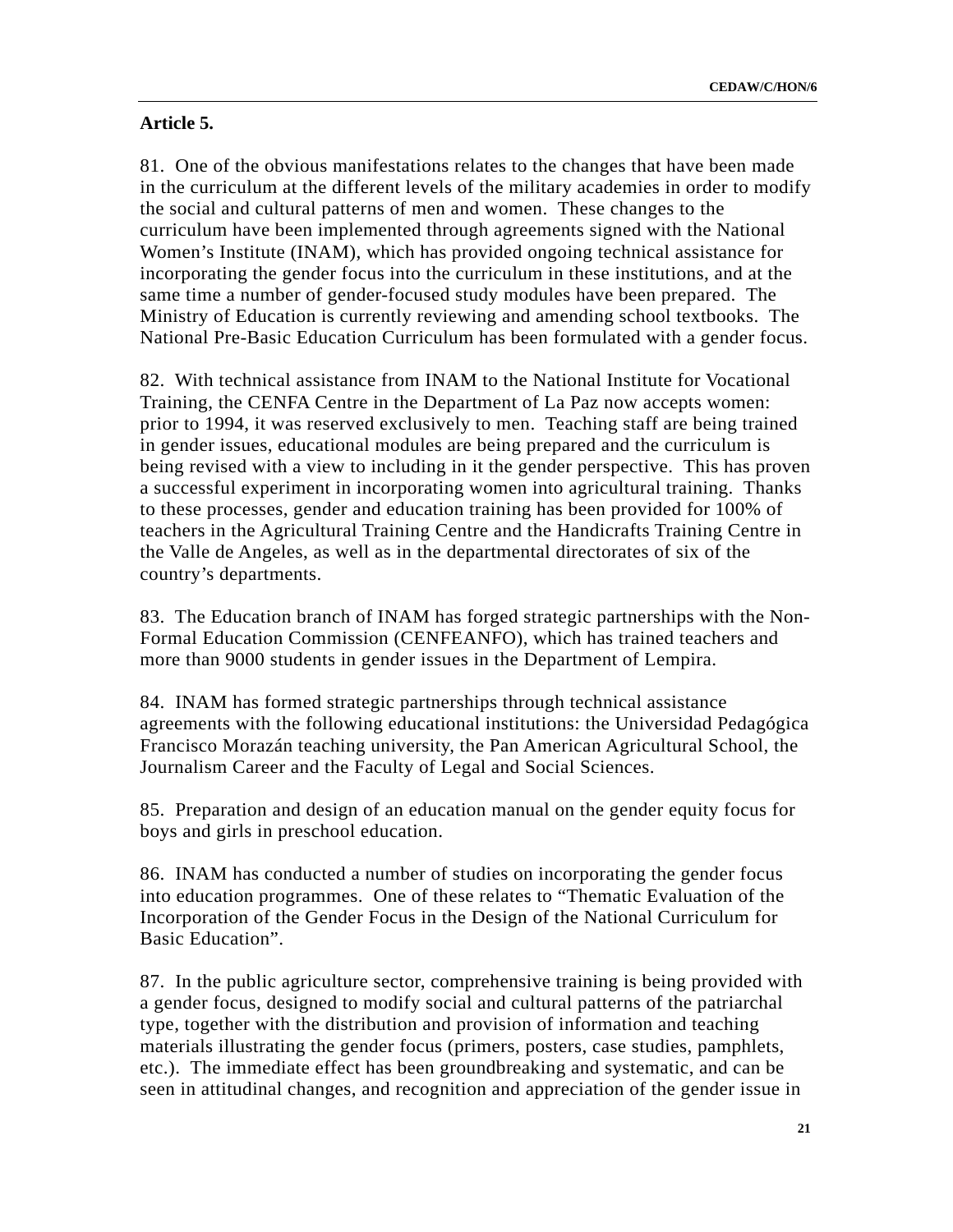institutions, the formulation of public policies with a gender focus, implementation and application of the Gender Equity Policy in Honduran Agriculture by certain institutions of the sector.

88. The rights granted are satisfactory, for there is evidence of greater participation by women in socioeconomic activities, and a greater awareness of their duties and rights as citizens and family members.

89. To correct the problem, the State has created temporary organizational units at the institutional level. Implementation and application of the Gender Equity Policy in Honduran Agriculture by certain institutions of the sector. Nevertheless, the State is taking steps, including the preparation of conceptual frameworks, tools, methodologies and systems and other educational and informative material to help women gain access to technical and financial assistance.

90. Through *Radio Nacional de Honduras*, which falls under the Ministry of State for Culture, Arts and Sports, broadcast time is being made available for publicizing women's rights. Programming is also designed to modify discriminatory attitudes that generate violence against women, to promote family unification, and to prevent the risk of contracting HIV/AIDS.

## **Obstacles:**

91. The rights granted are partially unfulfilled, because of inadequate and inequitably distributed financial resources. The shortage of funding leads to greater poverty, vulnerability, subjection, and marginalization, which undermines the human dignity of women. With respect to the factors attributed to the State in violation of their rights, there is inequality among countries (for example, developed versus developing countries), which is reflected in inequality in the terms of trade.

92. Budget shortfalls.

93. Lack of a permanent technical group comprising all government agencies coordinated by INAM, such as is needed to prepare a strategic plan for the government to eradicate social and cultural attitudes that discriminate against women.

94. Lack of coordination among the agencies of the Ministry of State for Culture, Arts and Sports and NGOs and other institutions that are directly or indirectly involved with the problem.

*Article 6.* 

*"States Parties shall take all appropriate measures, including legislation, to suppress all forms of traffic in women and exploitation of prostitution of women."*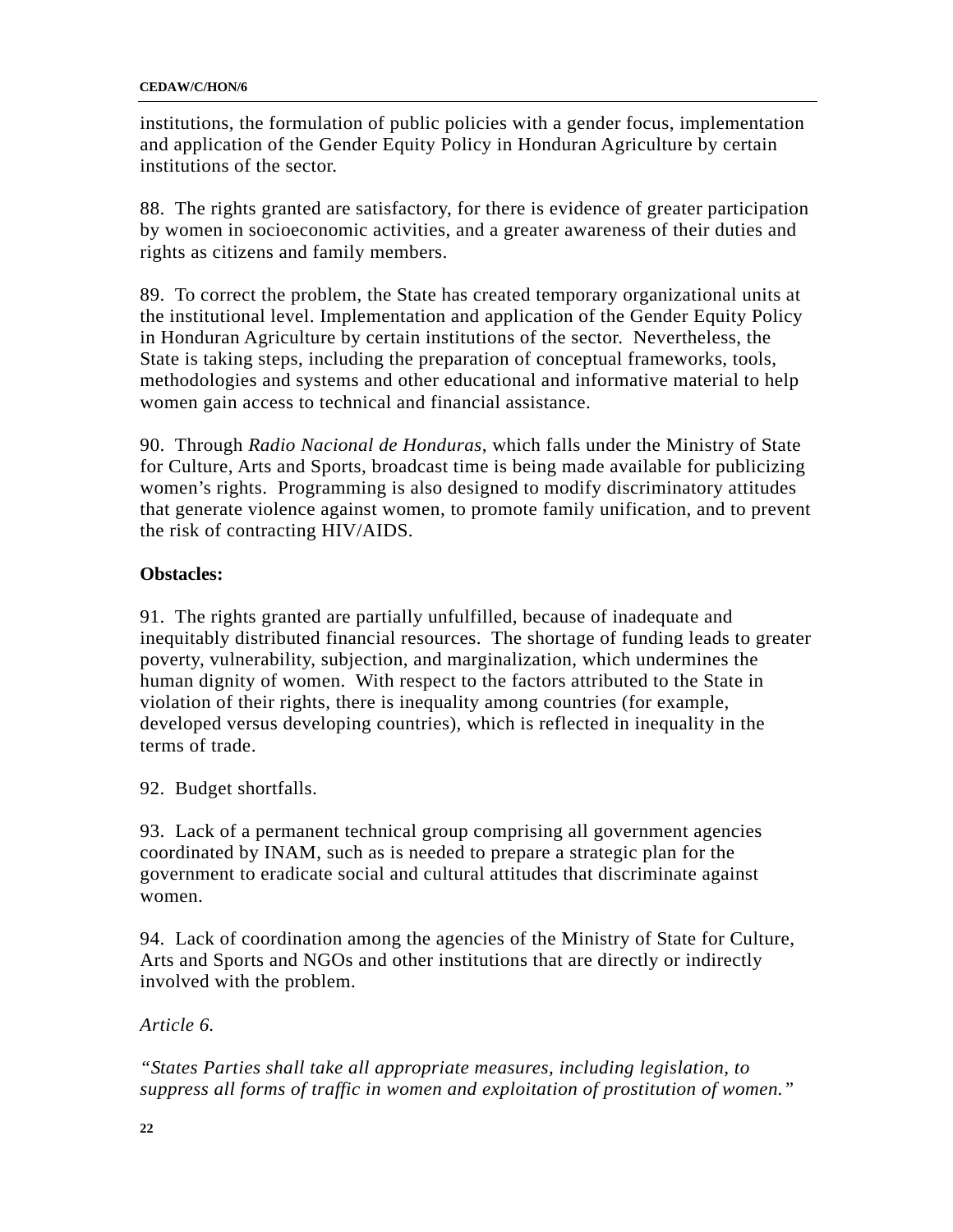## **Article 6.**

95. The commercial trafficking and exploitation of women as a way of life is duly punished in Honduras.

96. Studies have been conducted to shed light on the sexual and commercial exploitation of girls and adolescents, primarily in frontier areas. There is a national plan to eradicate the worst forms of child labour, including the exploitation of children and adolescents. There is a National Committee and there are Technical Subcommittees at the regional level to eradicate sexual and commercial exploitation. Both mechanisms are duly established and they represent public and private sector institutions and civil society organizations. The International Labour Organization has been an important source of support in steadily eliminating the worst forms of exploitation of children and adolescents.

82. At the national level, INAM has sponsored, organized and trained 55 Municipal Women's Offices and Support Committees, as a means of ensuring that municipal governments incorporate the issue of women in their local development plans and that they take concrete steps to reduce the indicators of discrimination, violence and exploitation against girls and women.

97. The Ministry of External Relations, the General Directorate of Migration and the Special Prosecutor's Office for Children have investigated and rescued Honduran girls who were working as prostitutes in Guatemala.

### **Obstacles:**

98. Honduran legislation punishes the promotion or practice of prostitution and prosecutes women who engage in it, but it does not criminalize or punish the practitioners.

### *Article 7.*

*"States Parties shall take all appropriate measures to eliminate discrimination against women in the political and public life of the country and, in particular, shall ensure to women, on equal terms with men, the right:* 

*a) To vote in all elections and public referenda and to be eligible for election to all publicly elected bodies;* 

*b) To participate in the formulation of government policy and the implementation thereof and to hold public office and perform all public functions at all levels of government;* 

*c) To participate in nongovernmental organizations and associations concerned with the public and political life of the country."*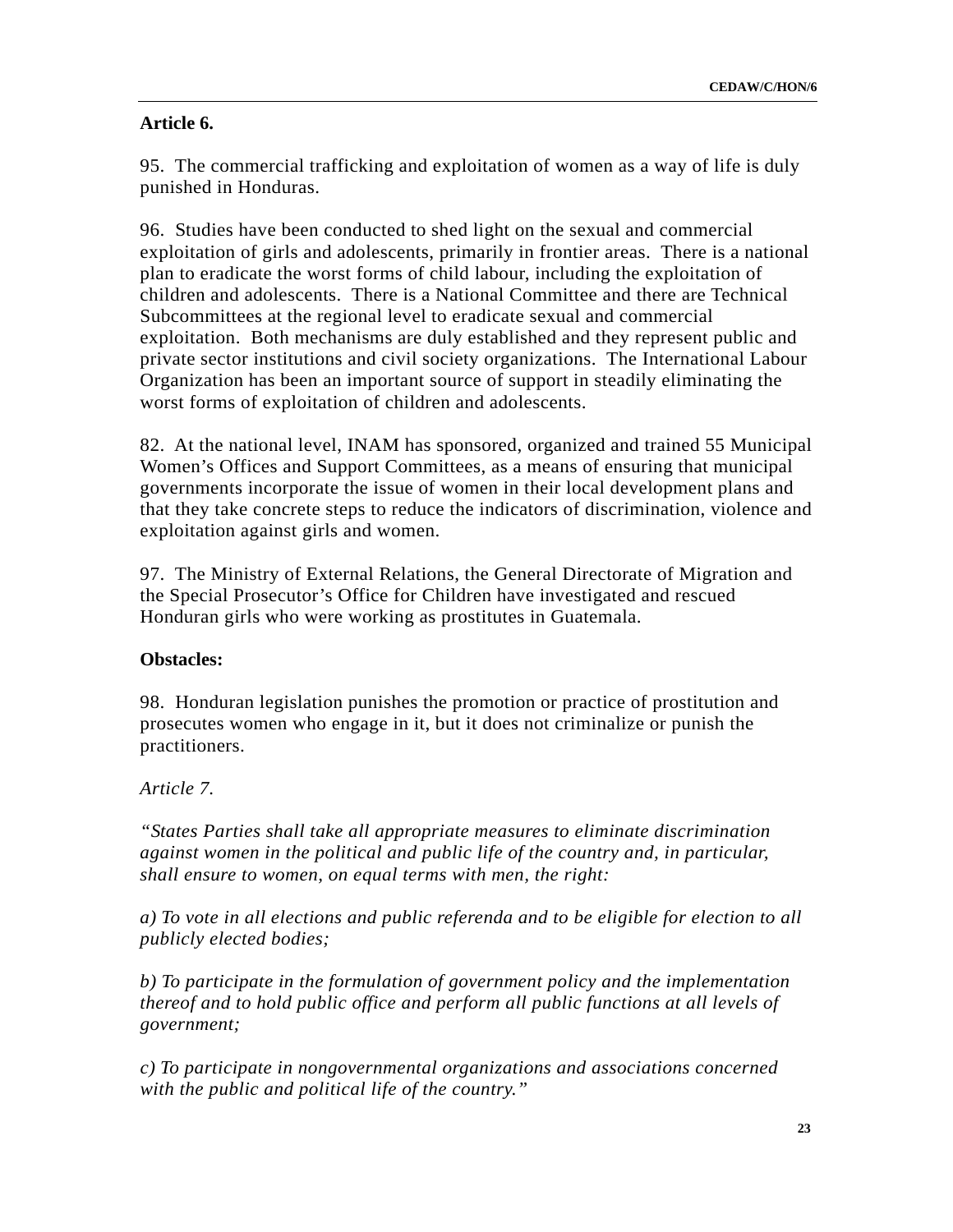## **Article 7**

99. The Honduran legislature approved the Law on Elections and Political Organizations by means of Decree 44-2004, Title VI, Chapter II of which establishes equality of political opportunity (articles 103, 104 and 105).

100. Chapter VI of the Equal Opportunities Law covers all aspects of women's political and social participation, and requires the Honduran State to guarantee those rights set forth in the Constitution of the Republic and in this Law.

Article 104 of the Law on Elections and Political Organizations establishes the guarantee of non-discrimination and requires the Supreme Electoral Tribunal to ensure that within the governing structures of political parties and among candidates for elected office there is no discrimination by reason of gender, creed, race, religion, or any other form of discrimination. It requires political parties, with the participation of women, to adopt internal policies on gender equity, and to report on their compliance with gender equity policy six months before the convening of internal and primary elections.

101. Article 105 of the Law calls for equitable distribution of elected positions. To achieve effective participation by women, it sets a ratio of 30% as a minimum, applicable to positions of political party directors, deputies and alternates to the National Congress and to the Central American Parliament, mayors, deputy mayors and municipal councillors. Yet this article contradicts and violates the Equal Opportunities Law, the Elections Law, and the Constitution of the Republic, in which it is stipulated that all Hondurans are equal and have equal rights to stand for election.

102. The National Policy on Women has as one of its principal thrusts the political participation of women.

103. To promote women's political participation, and in particular to highlight discrimination against women, INAM has taken a series of measures, including the following:

- Various studies to highlight women's political participation in Honduras.
- Analysis and interpretation of articles 103, 104 and 105 of the Law on Elections and Political Organizations.
- Interventions with the Ministry of the Interior and Justice and with Municipal Corporations to consider the National Policy on Women as a mechanism for women's participation, and the inclusion of projects in five thematic areas and strategic planning of municipal development.
- Training and education for 1500 female politicians and leaders of the five political parties in 16 departments of the country.
- Sponsorship, organization and creation of a Network of Women Politicians of Honduras, which subsequently decided to constitute an Association of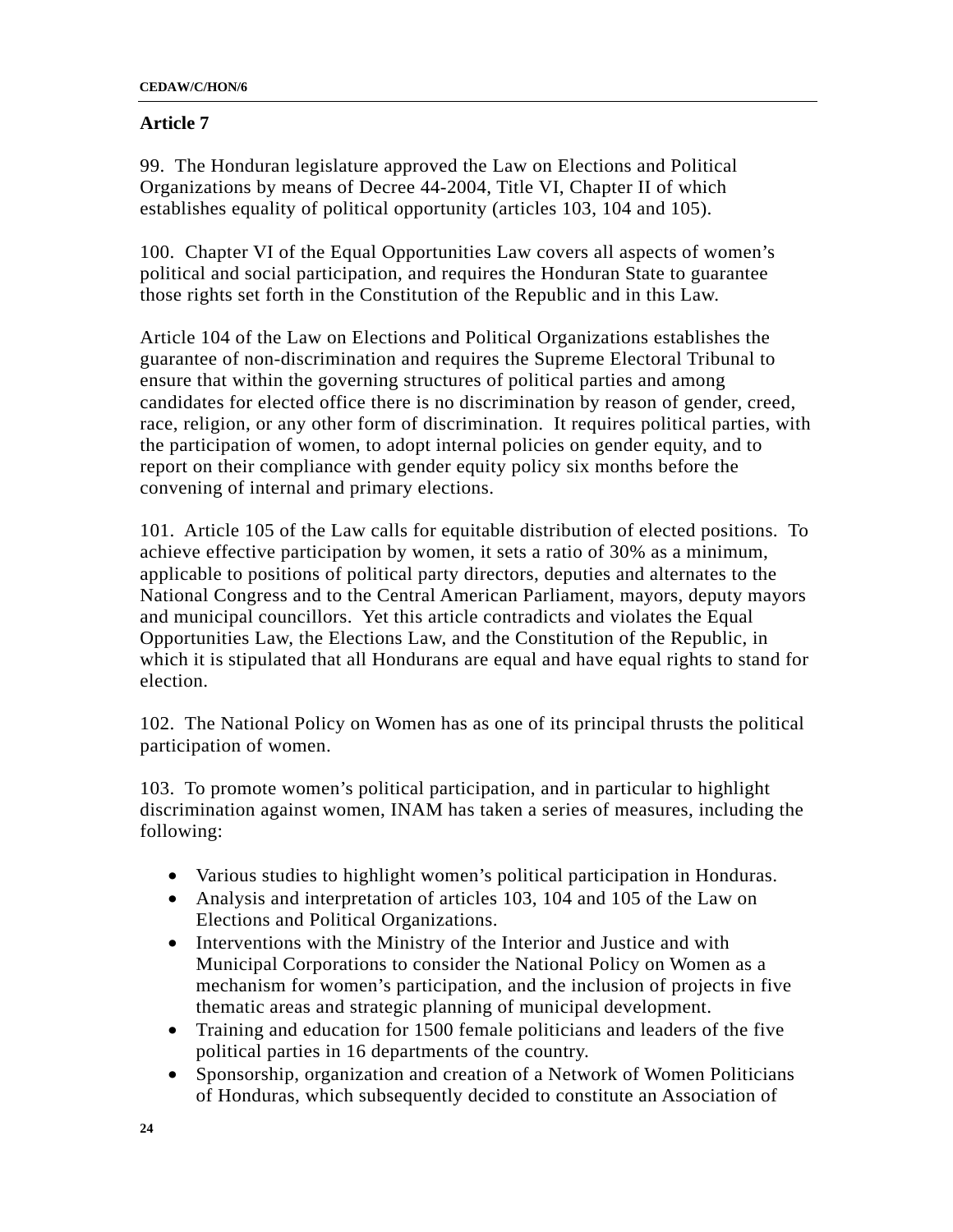Women Politicians of Honduras (AMUPH), as a civil body to defend their interests and objectives and in particular to achieve political participation by women.

Parallel to this process, and with a view to supporting implementation of the National Policy on Women and in particular the political participation of women, the Association of Social Communicators for a Culture of Gender Equity has been created. By constitutional and legal mandate, women (except military personnel) have the right to vote and to stand for election, and are guaranteed to constitute a minimum of 30% of candidates for publicly elected positions.

### **Table 3 Women's Participation and Access to Power in Honduras 1. Female Deputies**

| Year | Women      | Men | <b>Total</b> | $\%$ women |
|------|------------|-----|--------------|------------|
| 1995 |            | 19  | 28           | 7.03       |
| 1998 | $\sqrt{2}$ | 116 | 128          | 9.38       |
| 2000 | ◠          | .16 | 28           | 9.38       |
| 2003 |            | 19  | 28           | 0.ZJ       |

| Year | Women | Men | <b>Total</b> | $\%$ women |  |
|------|-------|-----|--------------|------------|--|
| 1995 | 33    | 260 | 293          | 11.26      |  |
| 1998 | דר    | 270 | 297          | 9.09       |  |
| 2000 | ົາ    | 270 | 298          | 9.06       |  |
| 2003 | 25    | 273 | 298          | 8.39       |  |

#### **2. Female Mayors**

#### **3. Female Municipal Councillors**

| Year | Women | Men  | <b>Total</b> | $\%$ women |
|------|-------|------|--------------|------------|
| 1995 | 33    | 1779 | 1812         | 1.82       |
| 1998 | 220   | 1627 | 1847         | 11.91      |
| 2000 | 220   | 1627 | 1847         | 11.91      |
| 2003 | 315   | 1467 | .782         | 17.68      |

### **4. Female Court Magistrates**

| Year | Women | Men | <b>Total</b> | $\%$ women |
|------|-------|-----|--------------|------------|
| 1995 |       |     |              |            |
| 1998 |       |     |              |            |
| 2000 |       |     |              |            |
| 2003 | O     |     | ⊥ັ           | 53.33      |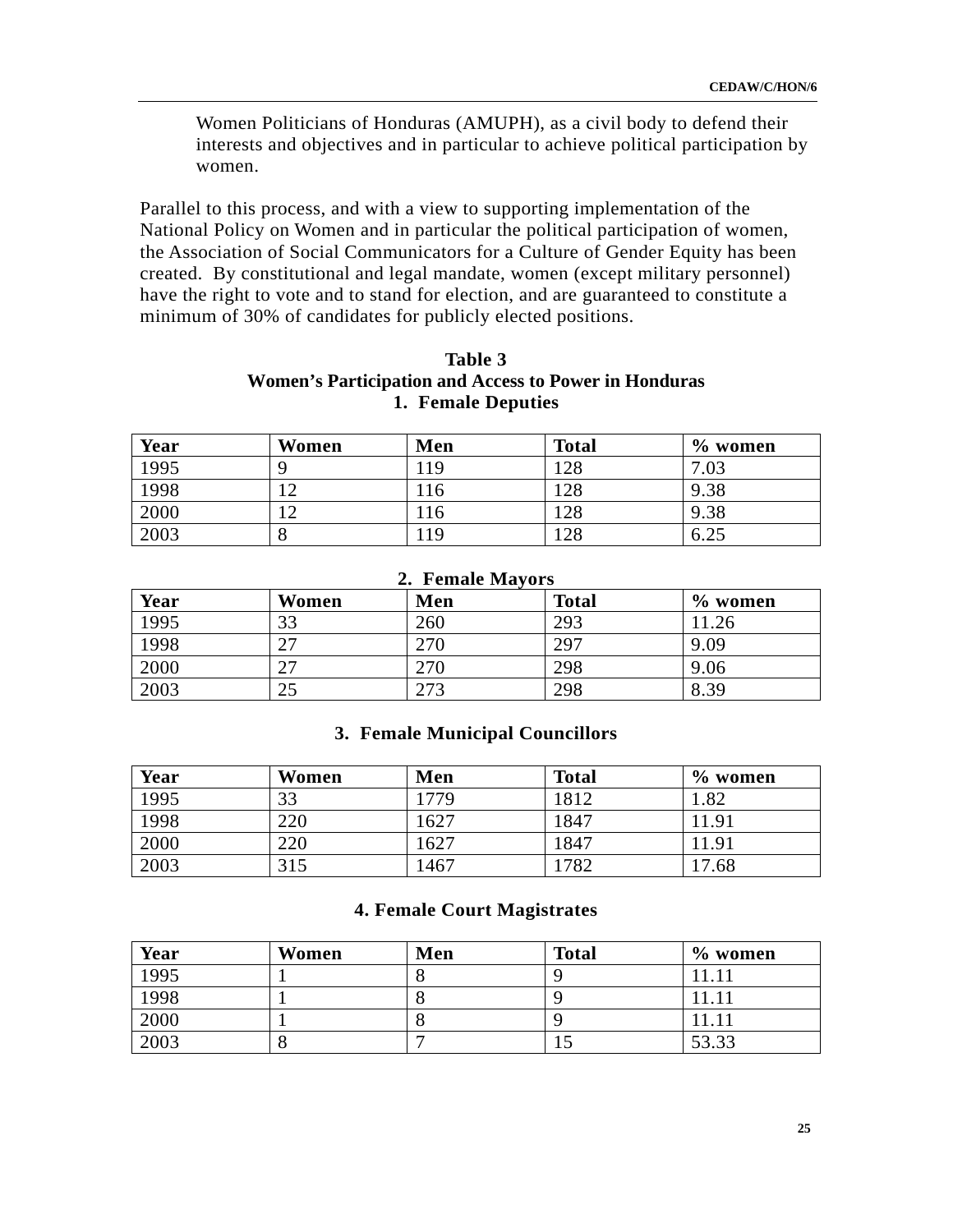| Year | Women | Men       | <b>Total</b> | $\%$ women |
|------|-------|-----------|--------------|------------|
| 1995 |       | 1 T       |              | .69        |
| 1998 | 4     | 11        | ⊥⊃           | 26.67      |
| 2000 | 4     | . .       |              | 26.67      |
| 2003 | ∽     | $\bigcap$ | 14           | 4.29       |

# **5. Female Heads of Government Ministries**

## **6. Female Governors of Departments**

| Year              | Women | Men | <b>Total</b> | $\%$ women |
|-------------------|-------|-----|--------------|------------|
| $\overline{1995}$ |       | l 6 |              |            |
| 1998              |       | ۱4  | 18           | 22.22      |
| 2000              |       |     |              | 16.67      |
| 2003              | 4     | 14  | 18           | ാറ ററ      |

Source: National Elections Tribunal-2001

Note: the totals change for each period.

| Category                       | Rank            | $\%$ Men $\%$  | % Women        | <b>Total</b> |
|--------------------------------|-----------------|----------------|----------------|--------------|
|                                |                 |                |                | women        |
| <b>Regular Senior Officers</b> | Colonels        | 100            | $\overline{0}$ |              |
|                                | Lt. Colonels    | 100            | $\theta$       |              |
|                                | Majors          | 99.08          | 0.92           |              |
|                                | <b>Subtotal</b> | 99.44          | 0.56           |              |
| <b>Regular Junior Officers</b> | Captain         | 99.24          | 0.76           |              |
|                                | Lieutenant      | 96.55          | 3.05           |              |
|                                | Sub Lt.         | 85.87          | 14.13          |              |
|                                | <b>Subtotal</b> | 93.54          | 6.46           |              |
|                                | <b>Total</b>    | 95.92          | 4.08           |              |
|                                | category        |                |                |              |
| <b>Auxiliary Officers</b>      | Captain         | 59.02          | 40.90          |              |
|                                | Lieutenant      | 38.71          | 61.29          |              |
|                                | Sub Lt.         | 80.00          | 20.00          |              |
|                                | <b>Subtotal</b> | 61.97          | 38.03          |              |
| <b>Reserve Officers</b>        | Lieutenant      | 50             | 50             |              |
|                                | Sub Lt.         | $\overline{0}$ | 100            |              |
|                                | <b>Subtotal</b> | 33.33          | 66.67          |              |
| Cadets                         |                 | 89.00          | 11.00          |              |
| <b>NCOs</b>                    |                 | 98.66          | 1.34           |              |
| Soldiers                       |                 | 93.53          | 6.47           |              |
| Auxiliaries                    |                 | 65.23          | 34.77          |              |
|                                | <b>TOTAL</b>    | 86.15          | 13.85          | 1,590        |

**Table 4 Armed Forces Personnel Classified by Sex**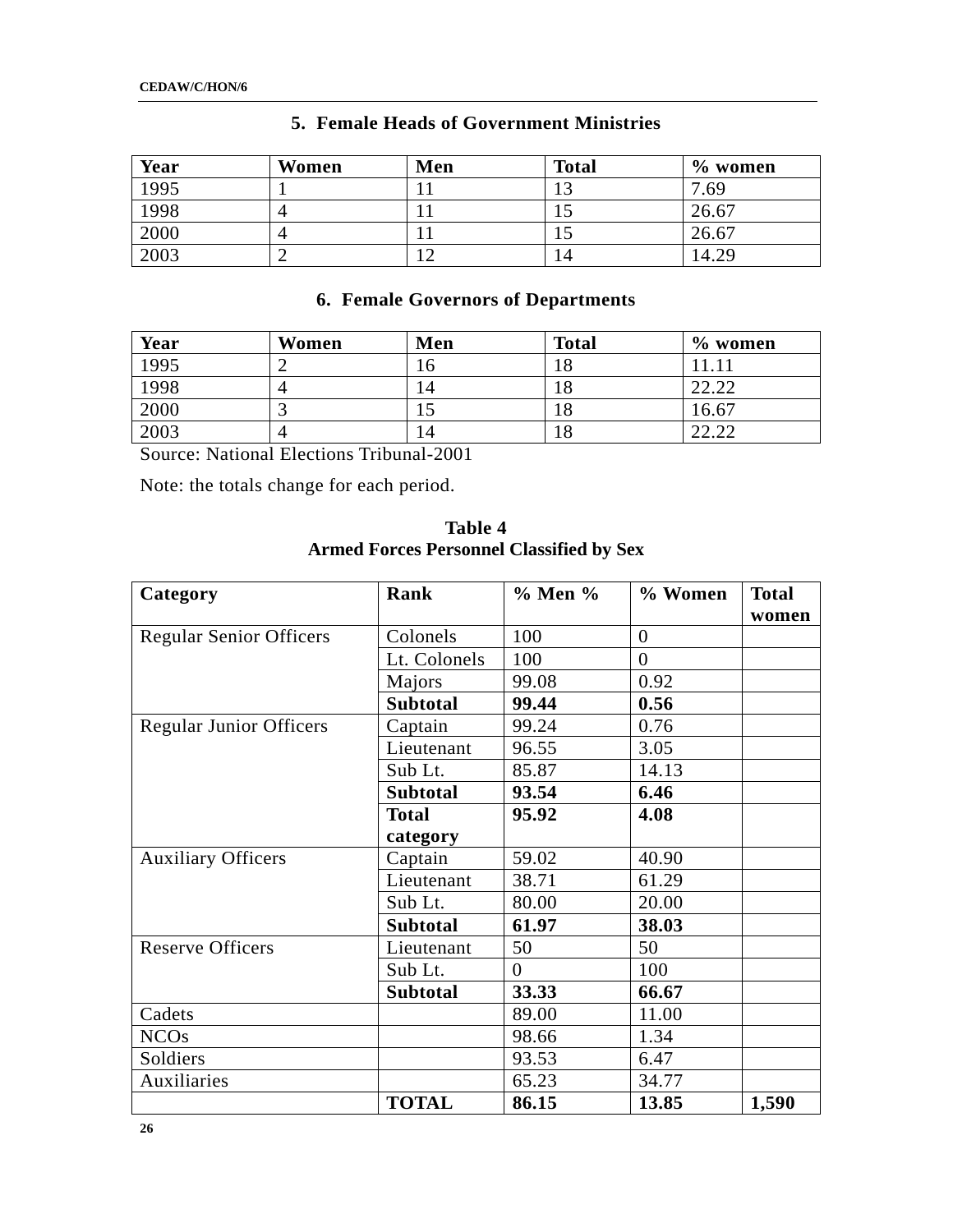103. Article 5 of the Constitution of the Republic governs participation in the formulation of government policies, as well as access to public office, implying participation under conditions of equality in public administration.

104. In the Armed Forces, given their voluntary entry and military specialties, there are some […] however women are gradually entering all fields: there are currently women in the weapons category, such as aviation, naval, etc.

105. There has been progress, including participation of the public and private sectors of society in formulating agricultural policies (Policy for Gender Equity in Honduran Agriculture and State Policy for the Agri-Food Sector and Rural Life in Honduras);

106. For example: farming, NGOs, professional colleges, stockbreeders' and farming associations, representatives of international agencies, etc.

107. Women are currently participating actively in all aspects of national life, and in the different spheres of civil society, NGOs and other activities. These activities are not accessible to female military personnel, because of their activity.

Despite this progress, there remain some obstacles, for example in certain processes for coordinating policies, women's proposals are not taken into account at the time of formulating plans, programmes and projects.

## *Article 8*

*"States Parties shall take all appropriate measures to ensure to women, on equal terms with men and without any discrimination, the opportunity to represent their governments at the international level and to participate in the work of international organizations."* 

## **Article 8**

General observation on its application

108. Honduras promotes the participation of women in international representation of the State, in the diplomatic career, and in different forums; in the Armed Forces they have participated only in international training, it is not known if they have served abroad.

### **Obstacles:**

The law is not applicable with respect to levels of international participation in the defence of official access routes.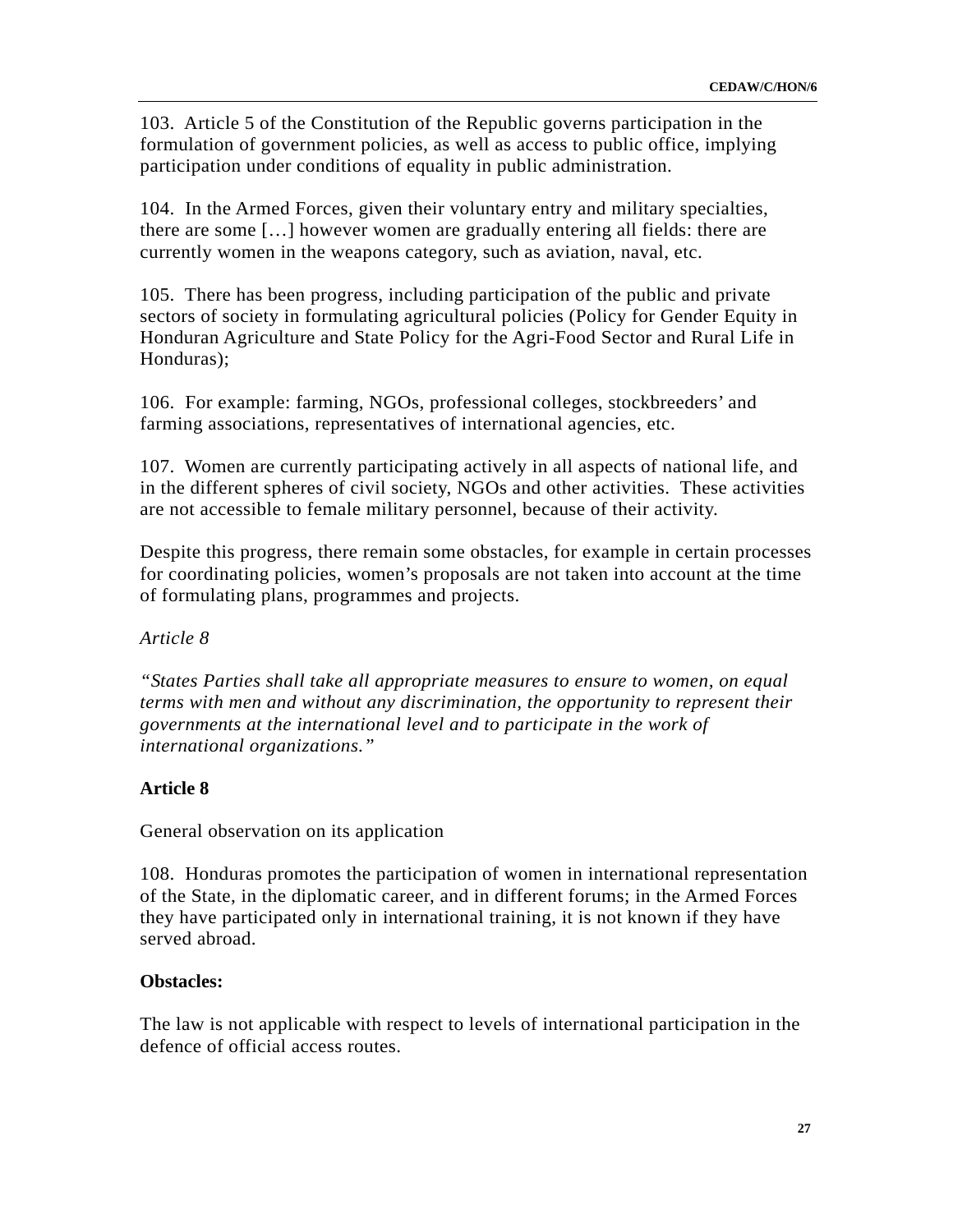### **Table 5 Ministry of External Relations Diplomatic Personnel Serving Abroad Embassies**

| Year | Women | Men | <b>Total</b> | $\%$ women |
|------|-------|-----|--------------|------------|
| 2002 |       | 20  | 28           | 28.57      |
| 2003 |       | 29  | 35           | 17.14      |
| 2004 |       | 29  | 35           | 17.14      |
| 2005 | O     | 28  | 34           | 17.64      |

### **Table 6 Consulates**

| Year | Women | Men | <b>Total</b> | $\%$ women |
|------|-------|-----|--------------|------------|
| 2002 |       |     | 14           | 50.00      |
| 2003 |       |     | 14           | 57.14      |
| 2004 |       |     | l 4          | 50.00      |
| 2005 |       |     |              | 46.66      |

Source: Ministry of External Relations, Official Note 248-DGAE

#### *Article 9*

*1. States Parties shall grant women equal rights with men to acquire, change or retain their nationality. They shall ensure in particular that neither marriage to an alien nor change of nationality by the husband during marriage shall automatically change the nationality of the wife, render her stateless or force upon her the nationality of the husband.* 

*2. States Parties shall grant women equal rights with men with respect to the nationality of their children.* 

#### **Article 9.**

109. Article 8 of the Family Code establishes as follows: "Neither marriage nor its dissolution shall affect the nationality of the spouses or of their children." By constitutional mandate, all male and female citizens of the Republic, without exception, may renounce their nationality and acquire the nationality of their choice.

110. Article 8 of the Family Code establishes as follows: "Neither marriage nor its dissolution shall affect the nationality of the spouses or of their children."

111. By constitutional mandate, all male and female citizens of the Republic, without exception, may renounce their nationality and acquire the nationality of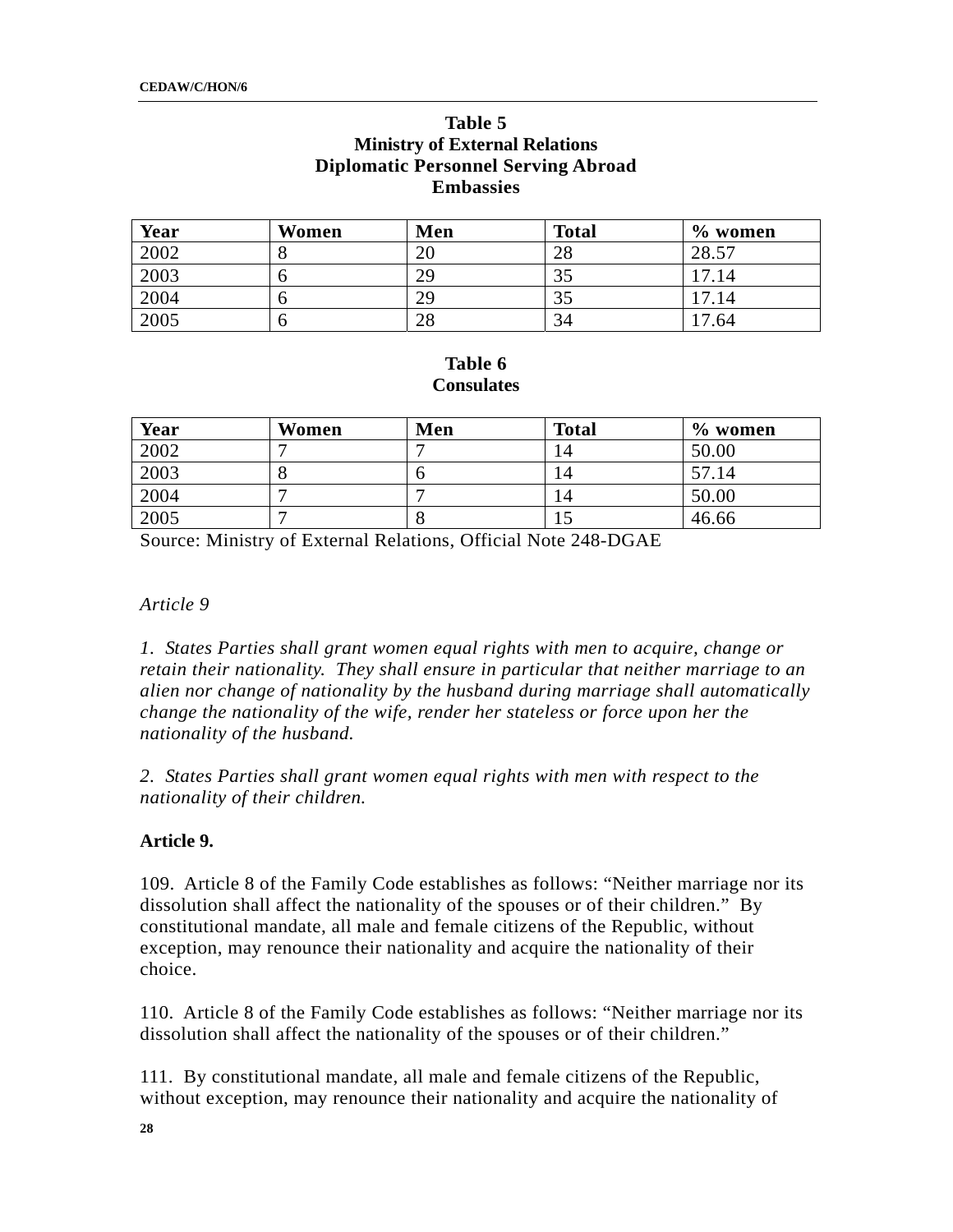their choice, but while within the national territory no person who is Honduran by birth may invoke foreign nationality; in this way the State protects its nationals from demands by any other State, except in cases stipulated by international convention.

112. Nationality rights also extend to the children of either parent. All these aspects are applicable to female military personnel.

To include a section in the Family Code and the Law on the National Registry of Persons regulating the use of children's surnames, both within and outside marriage, so as to preserve equality of choice and the freedom to select the surnames that children must carry.

Part III

*Article 10* 

*"States Parties shall take all appropriate measures to eliminate discrimination against women in order to ensure to them equal rights with men in the field of education and in particular to ensure, on the basis of equality of men and women:* 

*a) The same conditions for career and vocational guidance, for access to studies and for the achievement of diplomas in educational establishments of all categories in rural as well as in urban areas; this equality shall be ensured in preschool, general, technical, professional and higher technical education, as well as in all types of vocational training;* 

*b) Access to the same curricula, the same examinations, teaching staff with qualifications of the same standard and school premises and equipment of the same quality;* 

*c) The elimination of any stereotyped concept of the roles of men and women at all levels and in all forms of education by encouraging coeducation and other types of education which will help to achieve the same end, in particular, by the revision of textbooks and school programmes and the adaptation of teaching methods;* 

*d) The same opportunities to benefit from scholarships and other study grants;* 

*e) The same opportunities for access to programmes of continuing education, including adult and functional literacy programmes, particularly those aimed at reducing, at the earliest possible time, any gap in education existing between men and women.* 

113. At the Universidad Autónoma de Honduras (Autonomous University of Honduras), the gender equity focus has been incorporated into the nursing curriculum, designed to strengthen the capacity of nurses to provide comprehensive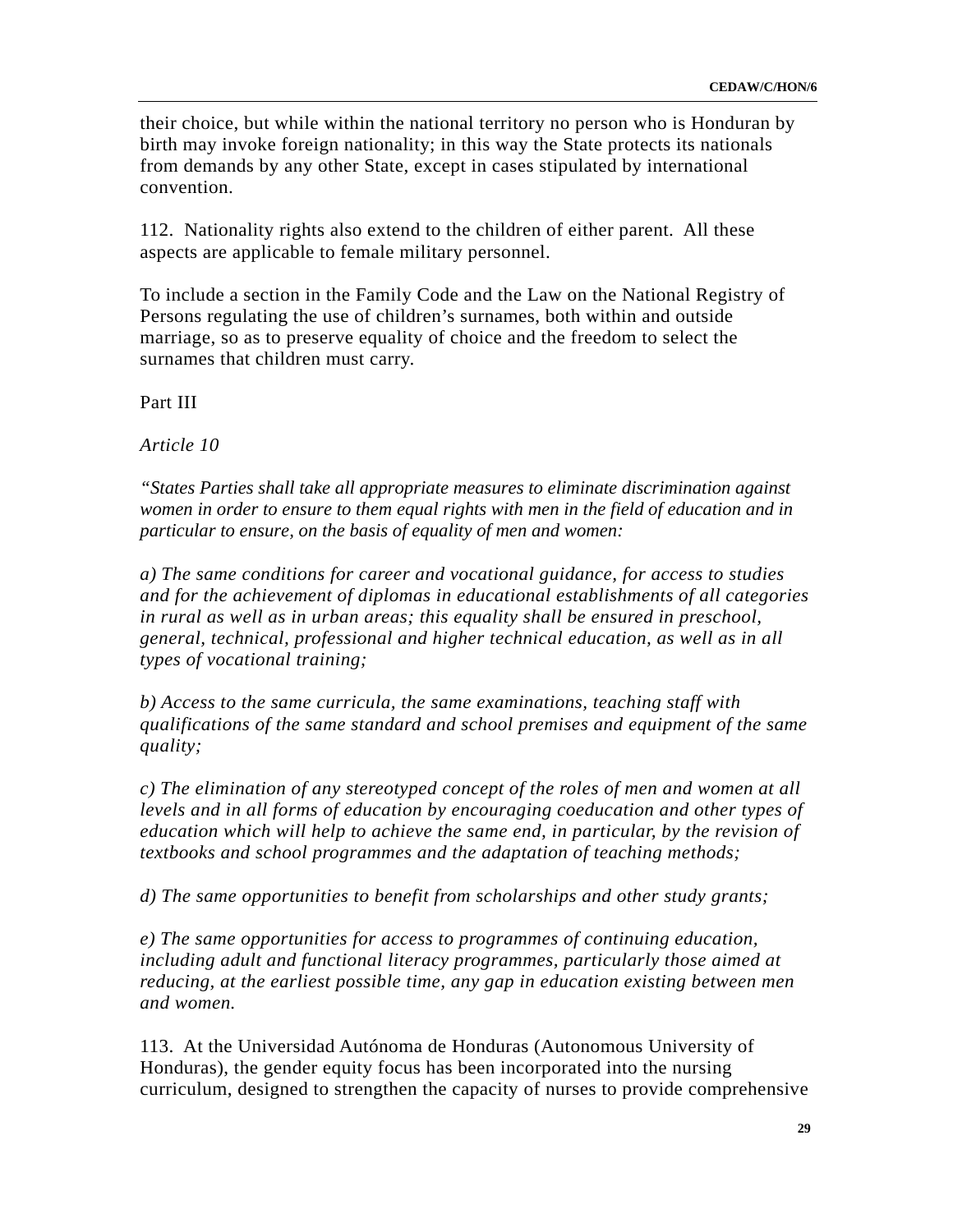and high-quality care according to sex, age, and ethnic background; the same holds for the Professional Training Institute. This mechanism has permitted the design of a pilot programme for training young rural extension workers.

114. The following indicators show the trend from 1995 to 2003 with respect to literacy and average years of schooling. Women enjoy the same participation as men with respect to access to education; education and training for female military personnel is compulsory, under equal conditions with men.

115. There has been some progress in terms of the use of gender-neutral language among technical personnel and executives of institutions in the Public Agricultural Sector, teaching materials illustrating the gender focus for training. There is funding for formal education (university and college scholarships) for employees and their children. Signature of agreements for specialized training. There are institutional facilities to participate in sporting activities (permits, some material, dissemination, sporting materials).

## **Article 10**

116. In terms of access to education, the constitution makes it compulsory for the State to provide education to the Honduran population.

117. The Ministry of Education is responsible for implementing the stipulated measures.

118. Article 35 of the Law on Equality of Opportunities for Women allows the granting of maternity leave to pregnant students, without putting the continuity of their education at risk.

In the educational field, women have seen a significant improvement in the last 30 years: In fact, an analysis of the gender gap in 2001 shows that in that year the literacy rate for women was 75.1%, and they averaged 4.4 years of schooling, versus 73.1% and 4.1 years for men. Both these indicators favour women, and the gap in their favour is likely to widen in coming years. However, the urban-rural gap is even more important, for while the gender gap favours women by 0.3 years, the urban-rural gap is 2.1 years of schooling and 16 percentage points with respect to literacy.

The Universidad Pegagológica Francisco Morazán grants a master's degree in Gender and Education, while the Universidad Nacional Autónoma de Honduras offers an optional humanities course on women's rights.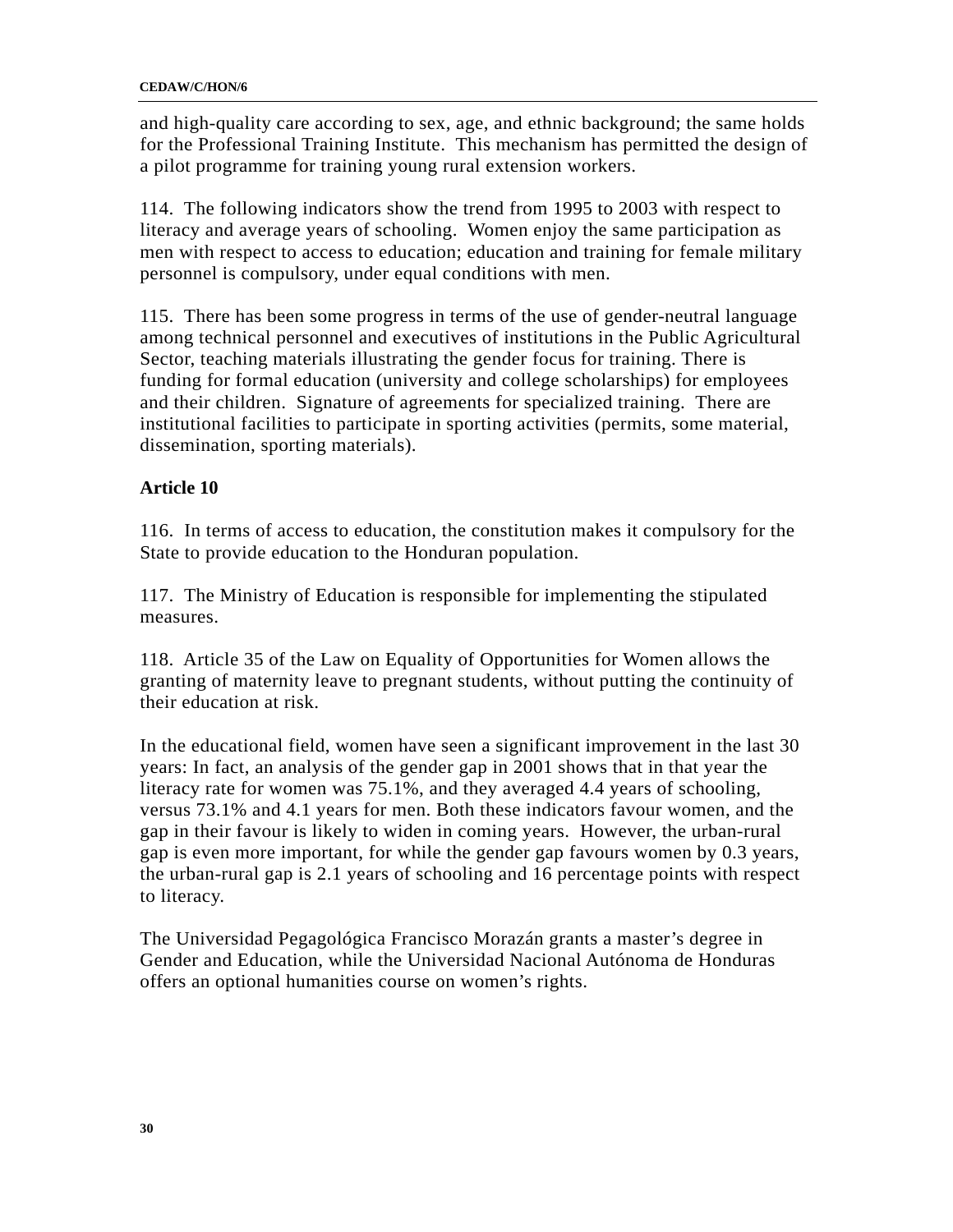#### **Table 7**

| Indicator               | 1995  | 1998  | 2000  | 2003  |
|-------------------------|-------|-------|-------|-------|
| Ratio of female to male | 69.00 | 69.00 | 80.00 | 79.70 |
| illiterates             |       |       |       |       |

Source: INE

#### **Table 8**

| Indicator               | 1995  | 1998  | 2000  | 2003  |
|-------------------------|-------|-------|-------|-------|
| Ratio of rural to urban | 20.64 | 20.64 | 19.68 | 12.60 |
| women aged 25 to 59     |       |       |       |       |
| years with 10 years or  |       |       |       |       |
| more of schooling.      |       |       |       |       |

Source: ECLAC: Social Panorama of Latin America, 2002-2003

#### **Table 9**

| Indicator                        | 1995 | 1998  | 2000  | 2003  |
|----------------------------------|------|-------|-------|-------|
| Ratio of average years of 151.52 |      | 51.52 | 50.70 | 45.21 |
| schooling for women              |      |       |       |       |
| aged 25 to 59 years in           |      |       |       |       |
| rural and urban areas            |      |       |       |       |

Source: ECLAC: Social Panorama of Latin America, 2002-2003

120. Among the obstacles we may mention cultural and administrative stereotypes. The willingness and the technical capability exist, but the budget is poorly distributed; despite the great efforts made, the gender issue does not constitute a priority for institutions.

### *Article 11*

*1. States Parties shall take all appropriate measures to eliminate discrimination against women in the field of employment in order to ensure, on a basis of equality of men and women, the same rights, in particular:* 

*a) The right to work as an inalienable right of all human beings;* 

*b) The right to the same employment opportunities, including the application of the same criteria for selection in matters of employment;* 

*c) The right to free choice of profession and employment, the right to promotion, job security and all benefits and conditions of service and the right to receive vocational training and retraining, including apprenticeships, advanced vocational training and recurrent training;*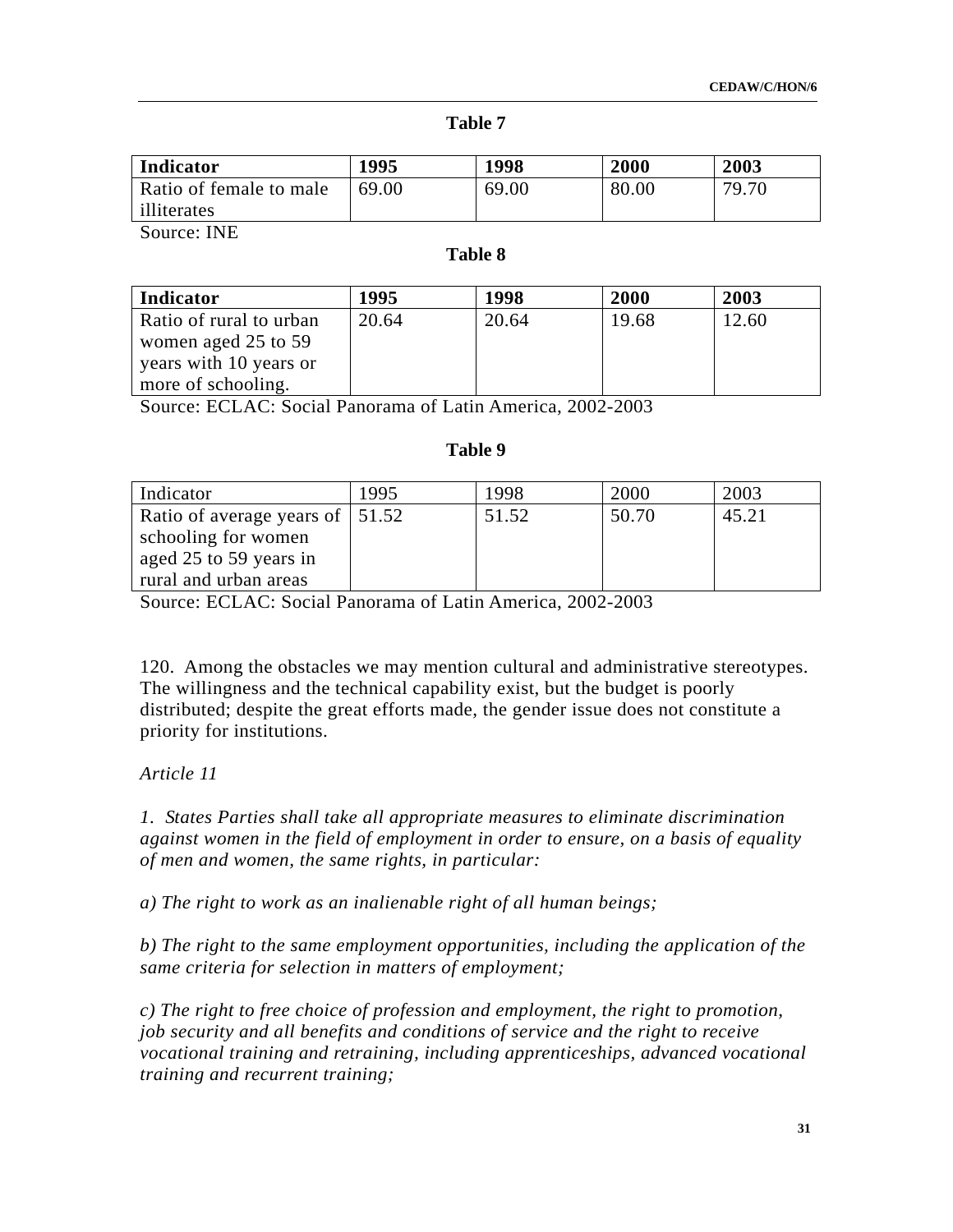#### **CEDAW/C/HON/6**

*d) The right to equal remuneration, including benefits, and to equal treatment in respect of work of equal value, as well as equality of treatment in the evaluation of the quality of work;* 

*e) The right to social security, particularly in cases of retirement, unemployment, sickness, invalidity and old age and other incapacity to work, as well as the right to paid leave;* 

*f) The right to protection of health and safety in working conditions, including the safeguarding of the function of reproduction.* 

*2. In order to prevent discrimination against women on the grounds of marriage or maternity and to ensure their effective right to work, States Parties shall take appropriate measures:* 

*a) To prohibit, subject to the imposition of sanctions, dismissal on the grounds of pregnancy or of maternity leave and discrimination in dismissals on the basis of marital status;* 

*b) To introduce maternity leave with pay or with comparable social benefits without loss of former employment, seniority or social allowances;* 

*c) To encourage the provision of the necessary supporting social services to enable parents to combine family obligations with work responsibilities and participation in public life, in particular through promoting the establishment and development of a network of child-care facilities;* 

*d) To provide special protection to women during pregnancy in types of work proved to be harmful to them.* 

*3. Protective legislation relating to matters covered in this article shall be reviewed periodically in the light of scientific and technological knowledge and shall be revised, repealed or extended as necessary."* 

118. Agreement 138 on the minimum employable age, ratified in 1980, established 14 years as the minimum age at which a person is allowed to work in Honduras. In 1990 Honduras ratified the Convention on the Rights of the Child.

119. On 13 July 1996 the six Central American countries and Panama signed a Memorandum of Understanding with the ILO/IPEC committing the parties to implement the International Programme on the Elimination of Child Labour.

120. The IPEC programme has sponsored various efforts in the country to eradicate child labour, coordinated in most cases with the Ministry of Labour and Social Security.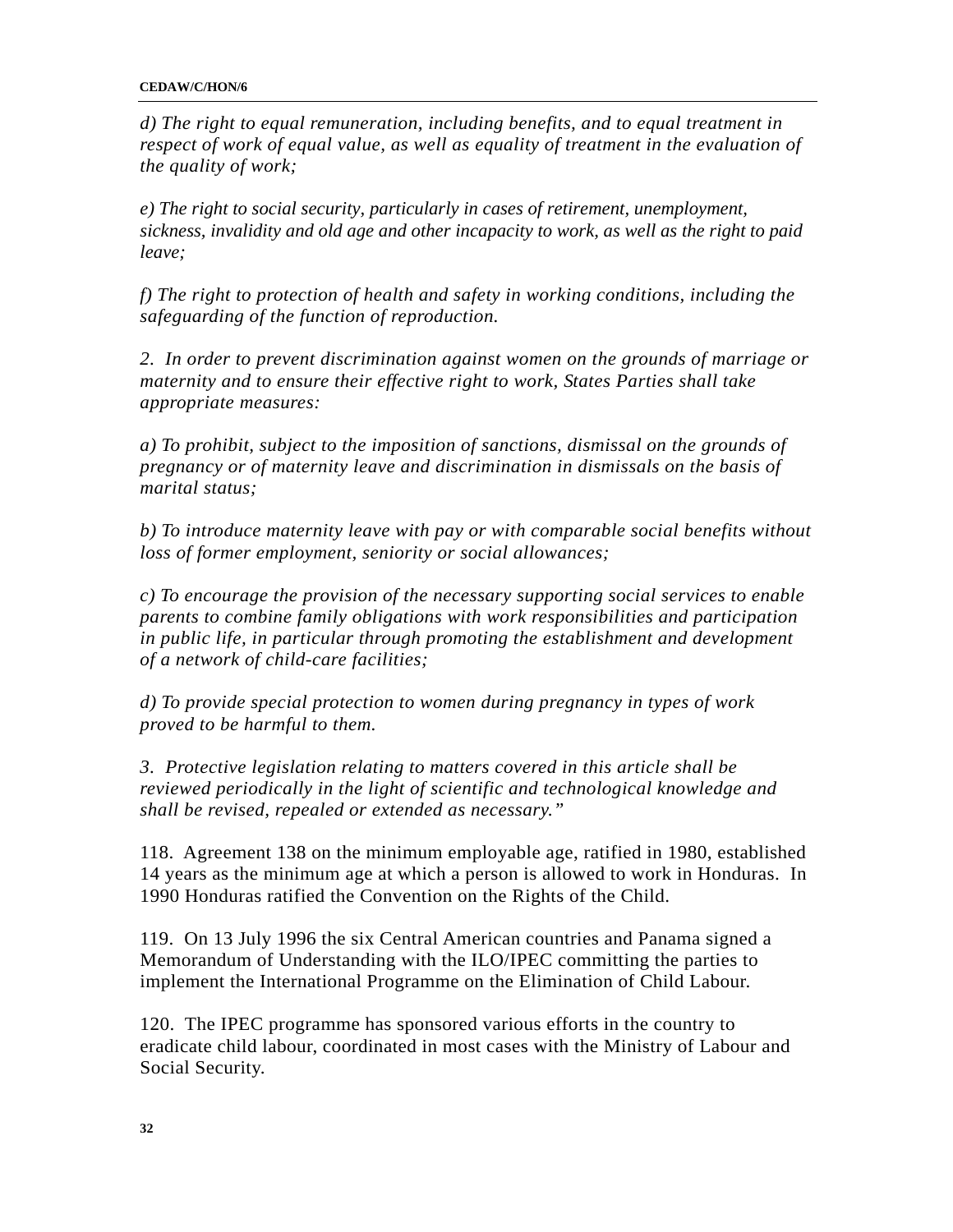121. In 1998 Honduras created the National Commission for the Gradual and Progressive Elimination of Child Labour, comprising the heads or legal representatives of government, business and labour organizations and NGOs interested in the issue.

122. That same year saw the creation within the Ministry of Labour and Social Security of the Programme for the Gradual and Progressive Elimination of Child Labour, designed to guarantee the rights of child and teenage workers and to impose administrative penalties on persons who violate those rights.

123. It also provides for ongoing coordination with educational institutions to bring back into the education system children and adolescents who for various reasons have dropped out of school, as an essential means of improving their living standards.

124. On 25 October 2001 Honduras ratified Convention 182 on the Elimination of the Worst Forms of Child Labour.

125. Preparation of a general analysis of the child labour situation in the country and the National Action Plan for the gradual and progressive elimination of child labour, approving as well the regulation to section 4 of the Code of Childhood and Adolescence, relating to economic exploitation.

126. In 1998 the government issued Executive Decree 17-98 creating the National Commission for the Gradual and Progressive Eradication of Child Labour in Honduras, with the First Lady as its honorary president and the Secretary of State for Labour and Social Security as its executive secretary.

127. The Child Labour Regulation came into effect in 2001, giving application to Chapter 5 of the Code of Childhood and Adolescence, including punishment for failure to observe that rule.

128. Occupational health and safety regulations for the marine fishery, pursuant to Order 116-01 of 31 May 2001.

129. Wages. The Educational Bonus Regulation (Order 154-2000 of 5 October 2000) was issued pursuant to Article 21-A of Decree 45-9-7 amending the minimum wage law.

130. The Draft Regulations on Preventive Measures governing Title V of the Labour Code, on protection of workers in the workplace, is in the process of approval.

131. Decree 62-2001 of 24 May 2001 ratified ILO Convention 182 on the Prohibition and Immediate Action for the Elimination of the Worst Forms of Child Labour.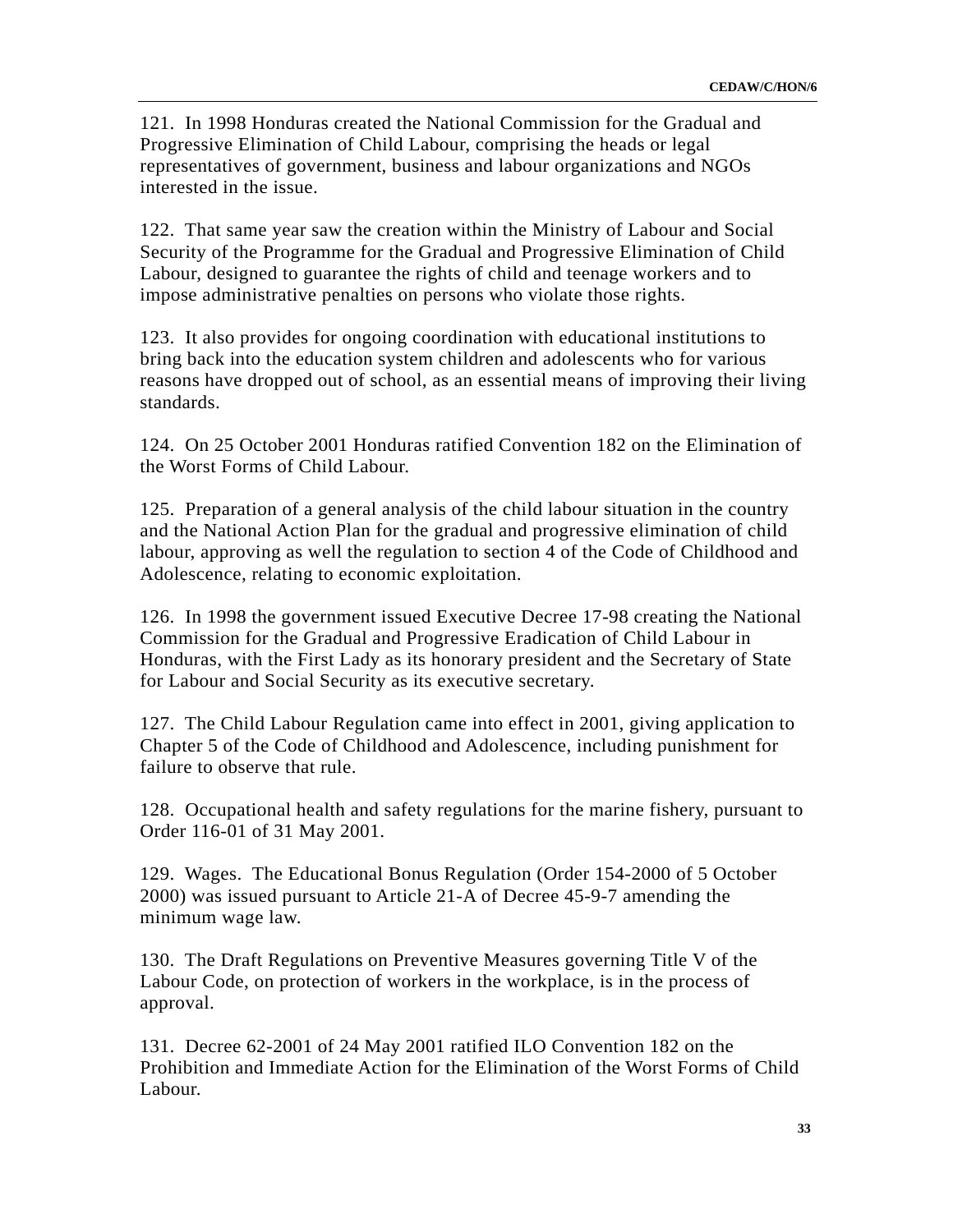132. The *Mata* project was prepared in 2001, to produce a compilation of labour and social security provisions.

133. In 1999 the Department of Occupational Medicine and Safety prepared an analysis for the unit that provides care and compensation for persons disabled by workplace accidents.

134. The Occupational Risks Unit has been created, incorporating the 1999 disabilities component.

135. Manual, Labour Rights of Workers 2001.

136. Basic manual on legal and administrative procedures for filing occupational risk claims 2004.

137. The Ministry of Labour and Social Security has demonstrated its concern by creating the Programme for Working Women in Tegucigalpa and San Pedro Sula to provide protection for women against discriminatory practices.

138. The Project for the "Gradual and Progressive Elimination of Child Labour" for implementing information and dissemination of the Code of Childhood and Adolescence, creation of seven regional technical sub-councils in Copan, Danli, Juticalpa, Choluteca, La Ceiba, San Pedro Sula and Comayagua, and the Technical Council of Tegucigalpa 1999.

139. A technical assistance agreement has been signed between the National Women's Institute and the Ministry of Labour and Social Security to integrate the gender focus into the Ministry's plans, programmes and projects.

140. INAM has developed awareness and training programmes on gender issues, the labour market, and labour rights for employees and officials of the Ministry of Labour and Social Security, with technical support from the International Labour Organization.

The National Women's Institute prepared a proposal for Employment with Gender Equity in 2004, covering all basic components that must be considered for women to participate in the labour market under conditions of equality with men.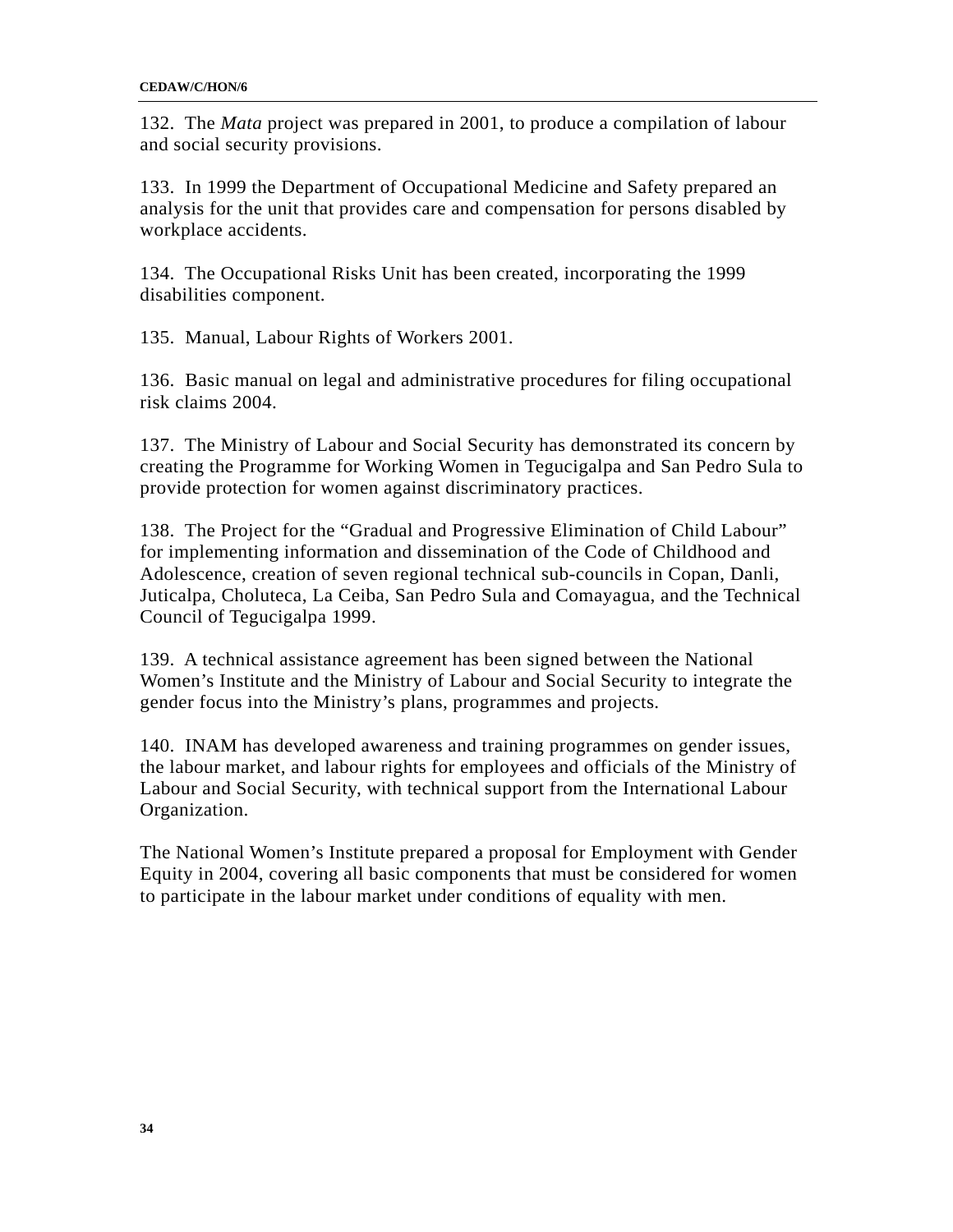#### **Table 10 Ministry of Labour and Social Security Persons Served 2001-2004**

*Female and Minor Workers* 

| Year | Women  | Men    | $\%$ women |
|------|--------|--------|------------|
| 2001 | 6,185  | 10,230 | 60.46      |
| 2002 | 4,933  | 6,950  | 70.98      |
| 2003 | 405    | 6,627  | 6.11       |
| 2004 | 7,413  | 10,369 | 71.49      |
|      | 18,936 | 34,176 | 55.41      |

Source: UPEG, Ministry of Labour and Social Security

### **Table 11 Ministry of Labour and Social Security Persons Served in Each of the Areas 2001-2004**

| <b>Areas</b>               | 2001    | 2002    | 2003    | 2004   |
|----------------------------|---------|---------|---------|--------|
| Office of the General      | 10,637  | 13,671  | 15,687  | 12,045 |
| Director of Labour         |         |         |         |        |
| Office of the General      | 129,516 | 132,786 | 126,930 | 79,166 |
| <b>Inspector of Labour</b> |         |         |         |        |
| Public Prosecutor's Office | 1,890   | 1,026   | 1,022   | 587    |
| Office of the General      | 9,389   | 11,132  | 13,990  | 10,036 |
| Director of Employment     |         |         |         |        |
| Office of the General      | 28,363  | 22,389  | 60,491  | 11,251 |
| Director of Wages          |         |         |         |        |
| Occupational Medicine,     | 10,813  | 15,950  | 17,262  | 21,750 |
| Hygiene and Safety         |         |         |         |        |
| Protection of Children     | 340     | 530     | 530     | 584    |

Source: UPEG, Ministry of Labour and Social Security

141. Project on "institutional adjustment for gender equity" implemented, with six workshops on gender and legislation, government institutions, workers' federations and confederations, in San Pedro Sula and La Ceiba, 2001.

142. Project on "promoting non-discrimination for working women", underway since 1 October 2001.

143. "Social and Labour Study of Women in Honduras" Project.

144. Project on "social protection laws and policies in the southern agro-industrial zone, 2003-2004.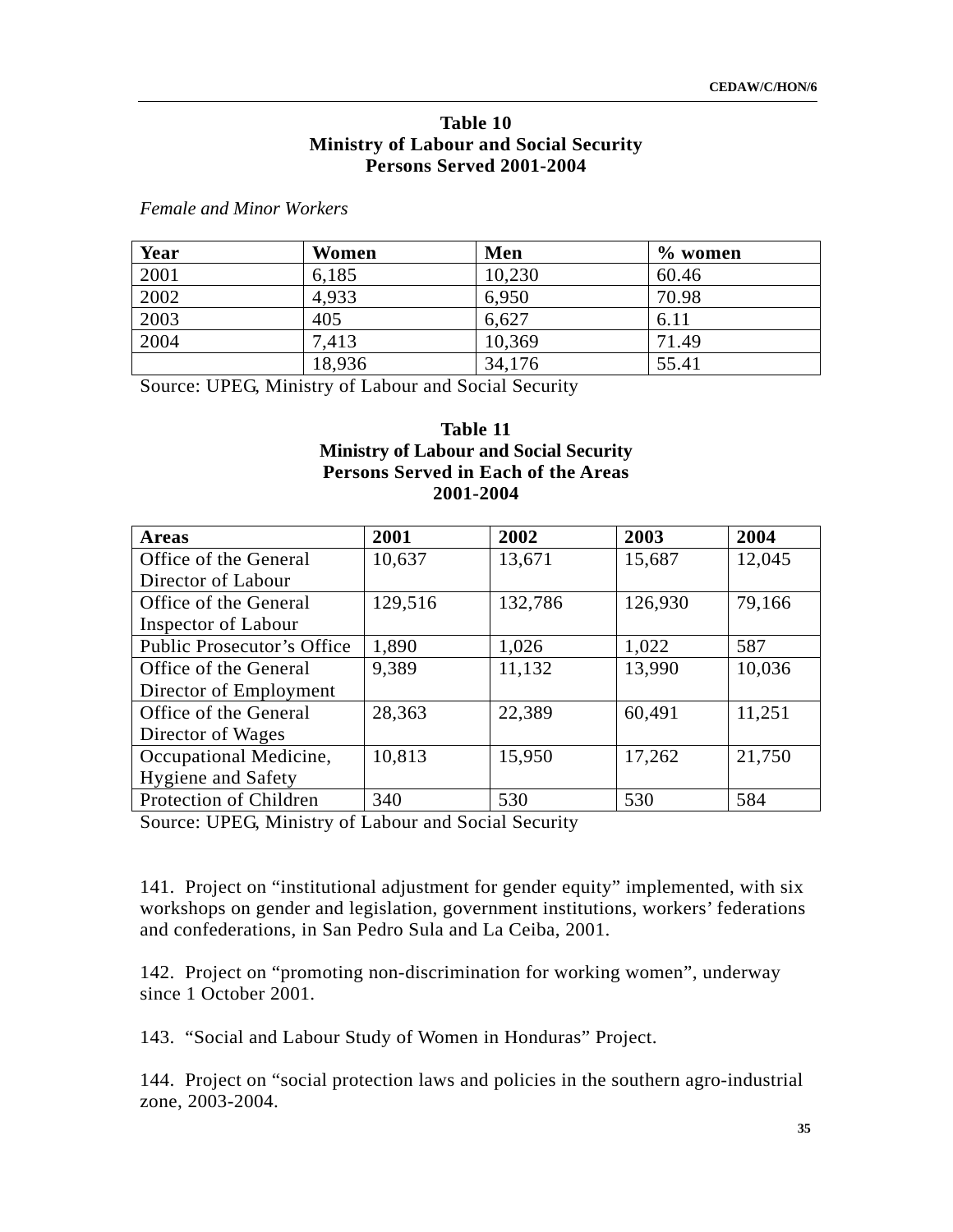145. Manual on "Women Insist on Their Rights", 2003.

146. Redefinition of development as it relates to female workers in the *maquila* sector in Central America, 2000-2001.

147. Investigation, inspections and reinspections of general working conditions in the *maquila* sector in 2004, in coordination with INAM.

148. Decree 1051 of 14 August 1980 gave the General Directorate of Employment the following main objectives: to help reduce unemployment and underemployment, to increase the degree of workers' qualifications, to achieve harmonious geographic distribution of the workforce and balanced development of the labour market. The National Government Plan, referring to employment generation policy for 2002-2006, notes that adapting to the new conditions observed in the world will imply significant changes within the Honduran labour market.

149. Projects such as the following have been created:

150. With technical co-operation from the ILO, an electronic employment exchange was set up in September 2001, based on a computer programme that more effectively matches information on jobseekers with information on job openings.

151. Reforms to articles 7, 43, 44 and 45 of the Labour Code dealing with the supervision of private placement agencies and external labour market intermediation.

152. OAS project to modernize and integrate employment services through the use of labour intermediation techniques and introduction of a manual. The manual is intended to analyze and apply labour processes for placement management purposes, and the linkages whereby public employment services can make better use of their resources.

153. Assistance from the Government of Spain, which provided three experts (including Maria Dolores Garrido from 27 August to 26 November 2003) for the purpose, among others, of revising employment intermediation procedures, classifying occupations, and proposing the necessary reforms, training employment intermediators in conducting occupational interviews and in managing the supply of employment.

154. The "Revolving Fund" Project to finance efforts to ensure the continuity of activities to integrate persons with disabilities into the Honduras labour market.

155. A special "inclusive" vocational training project for young people with disabilities, in which the Ministry of Labour and Social Security stands as guarantor.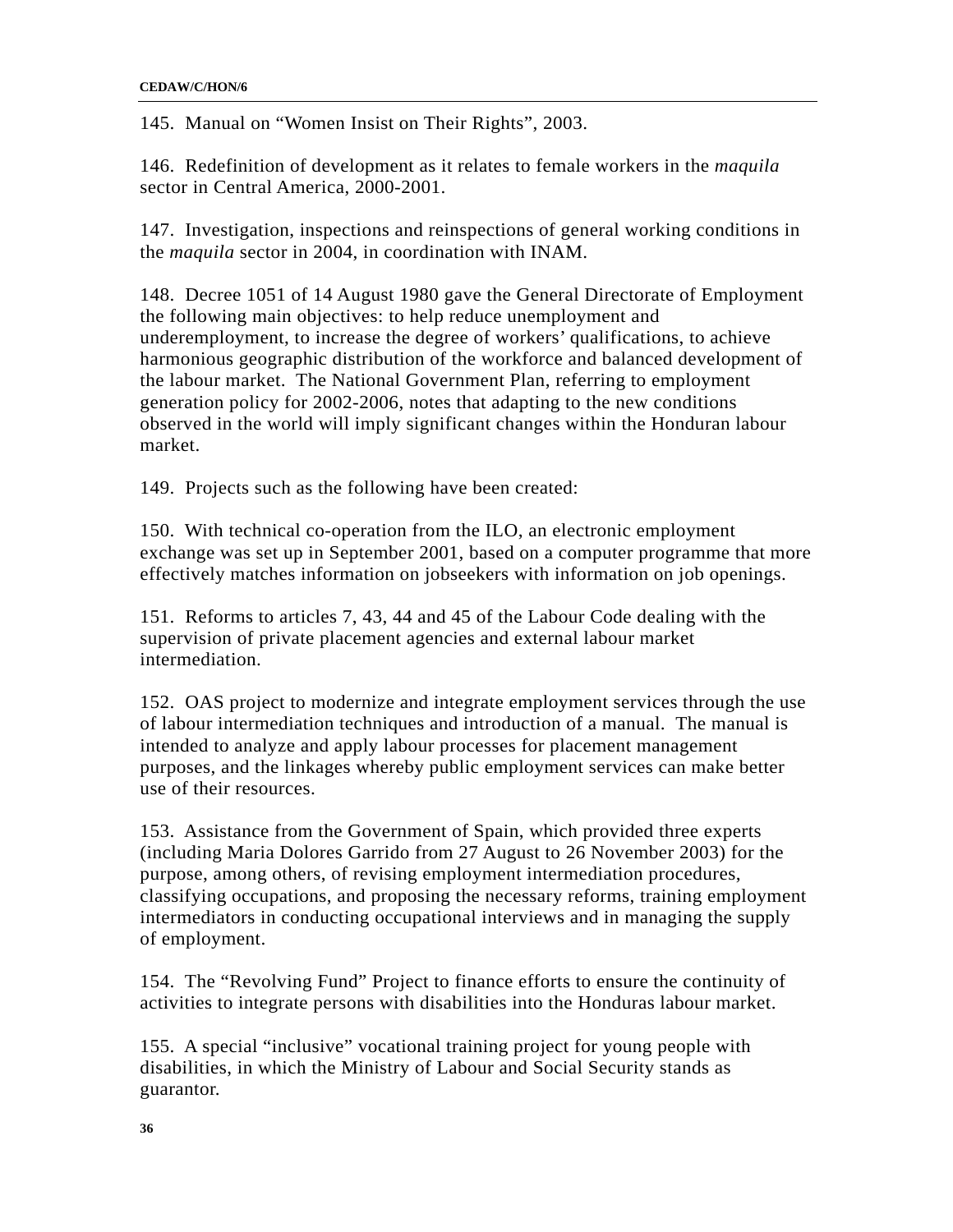156. Establishment of "Mobile Public Service Units".

157. Agreements signed with the Vocational Training Institute (INFOP) in 1996 establishing the framework for co-operation between the parties, and identifying the responsibilities of the executive bodies. Another agreement was signed with the Chamber of Commerce of Choloma, to promote employment generation in the municipality of Choloma, Department of Cortes, through a free electronic service that will provide information on labour supply and demand, contacts, and placement management. Another agreement was signed with ADELSAR to promote job creation in the municipality of Santa Rosa de Copan through an active jobs market that will function in the offices of the Local Strategic Development Agency of Copan.

158. Creation of a National Committee for the Well-being of Seafarers, for coordinating the creation of a *Casa de Marinos* (sailors' centre) in the city of Puerto Cortes.

159. With entry into force of the new law governing migration and the status of foreigners, in May 2000, ministries are now coordinating for better control over foreigners working legally in our country. Statistics on working permits for foreigners who come for the first time to work in our country, issued during the last 10 years.

160. Two projects are underway in co-operation with the Inter-American Development Bank, on human capital and technical education, and on employment promotion.

161. Implementation of the Social and Nutritional Protection Project, with a subprogram on training and employment for socially at-risk youth, targeted at young people between 15 and 19 years living in poor urban areas.

162. Programme for recruiting Honduran farm workers to Canada. By means of Decree 32-2003, the General Directorate of Employment has opened the doors to neighbouring countries to recruit Honduran labour and thereby expand the sources of employment outside the national territory.

#### **Obstacles:**

163. The fact that the Labour Code has not been amended with respect to the special regime for women constitutes an obstacle to the enjoyment of women's labour rights.

164. The low budget assigned to this Ministry, and the lack of modernization in many fields, means that complaints submitted by male and female workers over violation of their rights frequently go unattended.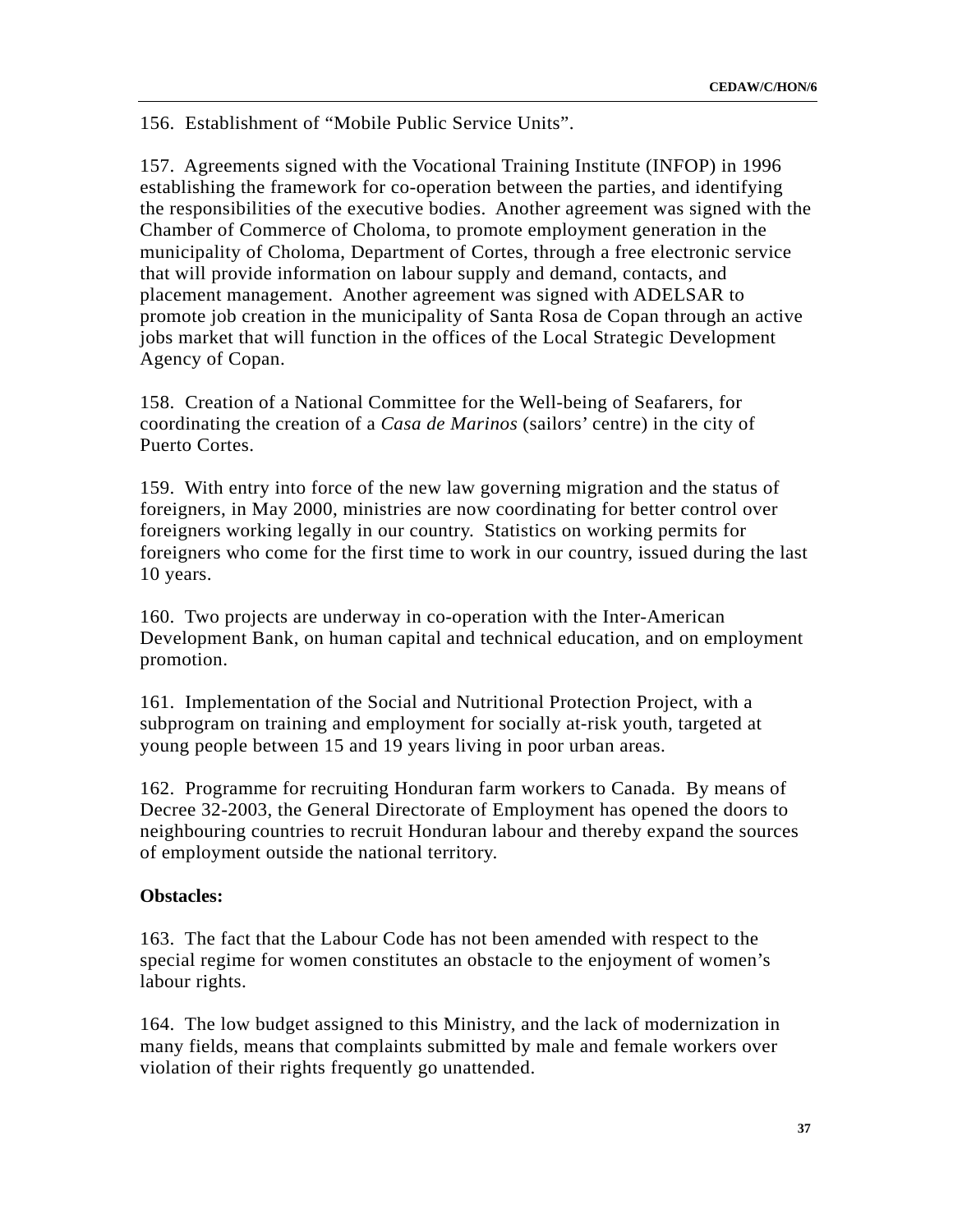#### **CEDAW/C/HON/6**

165. Workers are often unaware of their right to adjustments to the minimum wage, and of the responsibilities and obligations of their employer under the minimumwage rules.

166. Observance of the minimum-wage rules is not strictly monitored, and their provisions are frequently violated in various sectors of the national economy.

167. Professional association statutes are not enforced, and civil service wages have not been updated.

## **INTERNATIONAL LEGAL FRAMEWORK**

168. The international conventions adopted and ratified by Honduras include the following:

## **EMPLOYMENT. EQUALITY OF OPPORTUNITY AND TREATMENT**

169. Convention 111 concerning Discrimination in Respect of Employment and Occupations (1985)

## **CONVENTION OF BELEM DO PARA**

170. One of the conventions to prevent, punish and eradicate violence against women is the Convention of Belém do Pará, which was ratified by the National Congress of the Republic of Honduras by Decree 72-95 of June 1995.

171. With respect to the quality of employment and social protection for employment. Supported by Convention 111, and Recommendation 111 on discrimination (employment and occupation).

172. Also Convention 100, which requires that equal remuneration is to be provided for men and women workers for work of equal value.

173. The rights granted to male and female workers are satisfactory with respect to the minimum wage, which is covered in the national Constitution, the Labour Code, and Decree 103 (Minimum Wage Law), which sets pay scales without discrimination as to sex.

174. The World Health Organization defines occupational health and safety:

175. To promote and maintain the highest degree of physical, mental and social well-being of workers in all professions, to prevent all damage caused to their health by their working conditions, to protect them in their employment against the risks resulting from the presence of agents harmful to their health, to place and keep the worker in a job appropriate to his or her physiological and psychological aptitudes, and in short to adapt the job to the person, and each person to the job.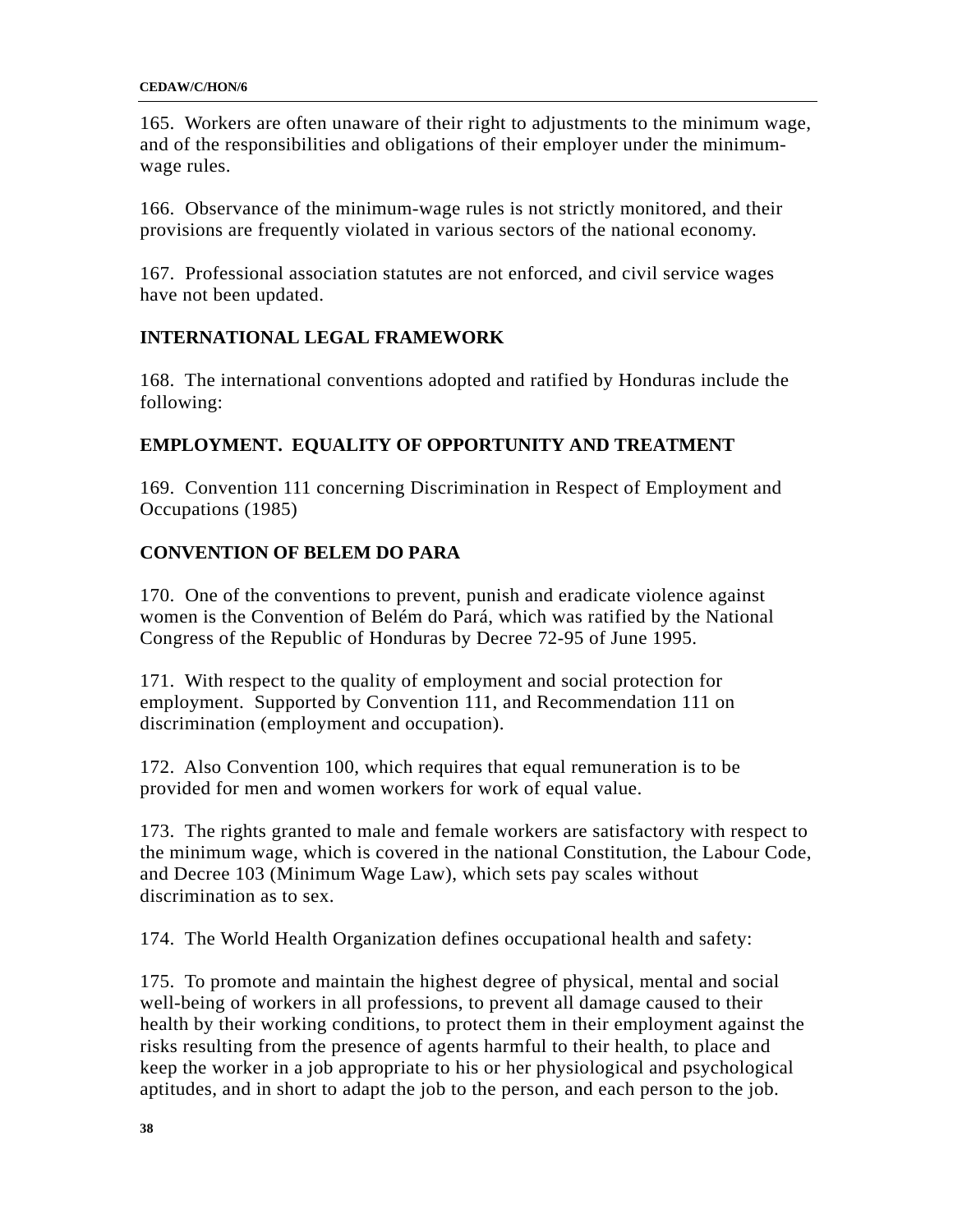176. Article 391: Every employer or firm is required to supply and condition working premises and equipment that guarantee the safety and health of workers.

177. To this end, employers must proceed, within the time limit established by the General Inspector of Labour and in accordance with regulations issued by the executive branch, to introduce, at their own expense, such measures of hygiene and safety in the workplace as are required to prevent, reduce or eliminate occupational risks, Title and Protection for Workers during Exercise of Work Chapter I Hygiene and Safety in the Workplace.

Chapter II. OCCUPATIONAL RISKS SECTION I General Provisions Article 401:

178. All employers are required to pay the allowances stipulated in this Title, except as provided therein.

179. The employer will no longer be responsible for such allowances when they are assumed by the Honduran Institute of Social Security, consistent with the law and regulations issued by that Institute.

180. References to occupational health and safety mean that men and women are in optimal conditions to produce and have the possibility to achieve their full potential as human beings.

181. For this reason, studies have been conducted in the area of preventive health in the workplace, and the General Regulations on Preventive Measures for Occupational Accidents and Illnesses were adopted by Executive Order STSS 001- 02 of 7 January 2002, providing equal protection for female and male workers, enforced through occupational hygiene and safety inspections that are conducted upon request in any business.

182. There is reference to protection from the use of agricultural chemical products:

183. Regulations for the protection of women, article 11 (2.d), article 430: agricultural chemicals may not be handled by persons under 18 years of age, by pregnant women, by nursing women or by women of childbearing age, nor by women who for reasons of health should not perform such work.

184. The Labour Code establishes conditions governing the rights of workers, in a special chapter containing the following provisions:

185. Article 144. No female worker may be dismissed on grounds of lactation.

186. Paragraph 3. A female worker who is dismissed without approval by the authority has the right to payment of compensation equivalent to 60 days' wages,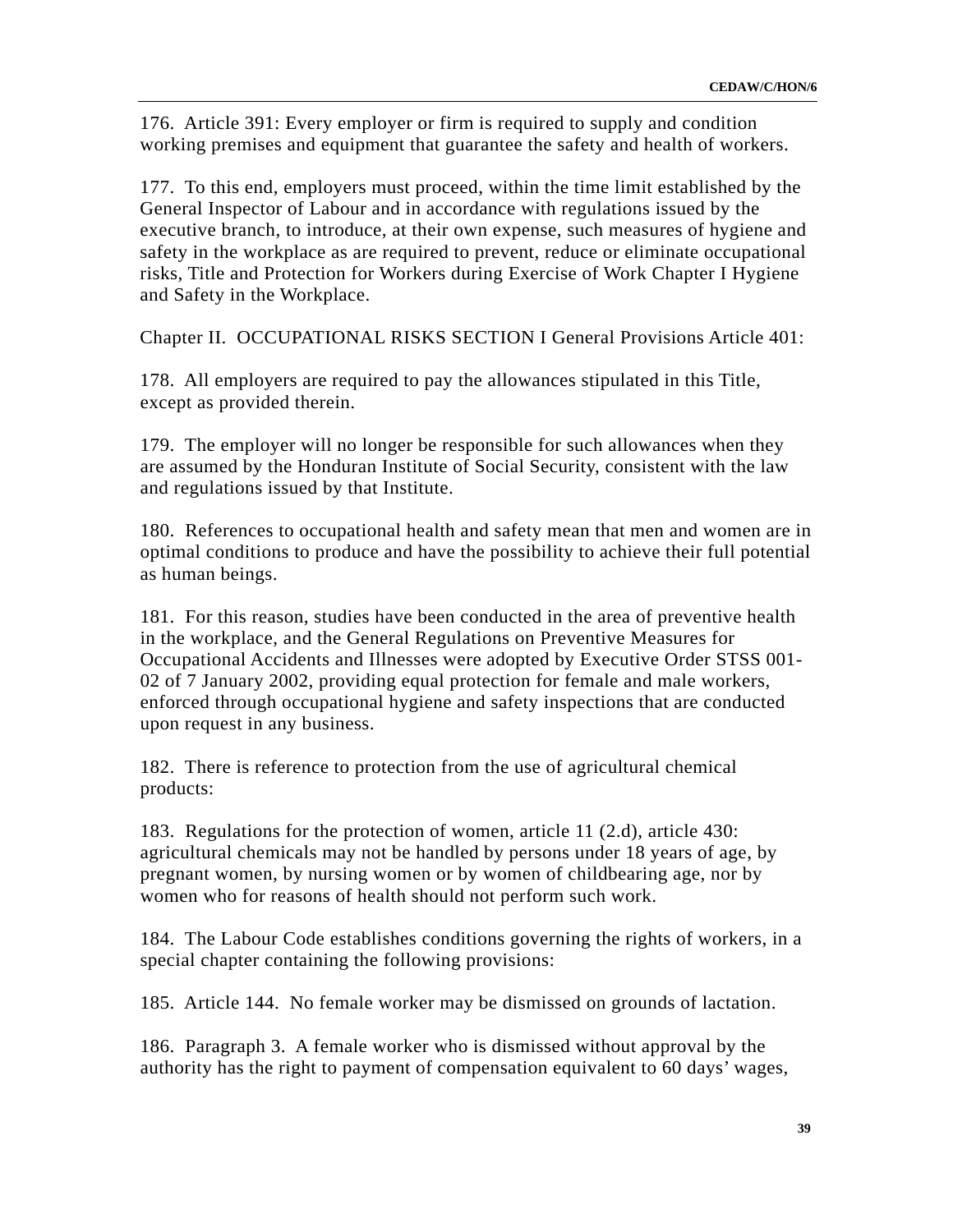notwithstanding any compensation or allowances that may be applicable under the work contract, and an additional payment of 10 weeks of remunerated leave.

187. Article 145. In order to dismiss a female worker during pregnancy or within three months after childbirth, the employer requires the authorization of the Inspector of Labour or of the municipal mayor in places where there is no such inspector.

188. Article 140. Employers are required to grant a working mother two rest periods of 30 minutes during each day, one in the morning and one in the afternoon, in order to feed her child, without any reduction in pay, during the first six months after childbirth.

189. Article 46. The State shall permit no form of discrimination based on a person's sex or age in such a way as to nullify or alter equality of opportunities or treatment in employment or training.

190. Employers are prohibited from requesting a pregnancy test as a prerequisite for employment.

CHAPTER IV. EQUALITY OF OPPORTUNITIES IN THE WORKPLACE AND SOCIAL SECURITY

191. The law also prohibits any violation of labour rights resulting from pregnancy or maternity, and indeed provides for women's protection and access to conditions appropriate for the development of the pregnancy and protection of the children.

192. Protection with respect to employment, wages and other social conditions in the Armed Forces is the same for men and women, and depends on their ranking and category.

193. The recommendation invites States Parties to take steps to guarantee protection for female farm workers before and after childbirth, similar to that granted under Convention 3 to women employed in industry and trade.

194. Studies are under way to investigate working conditions at the local and regional levels in order to specify general working conditions (wages, work day, activity, hygiene and safety, preventive measures).

195. Official inspections and reinspections are conducted in order to take corrective and monetary measures. Labour problems facing women in the workplace are investigated to detect any discrimination in the exercise of their rights, and support is requested from other units of the Ministry with respect to exercise of their rights.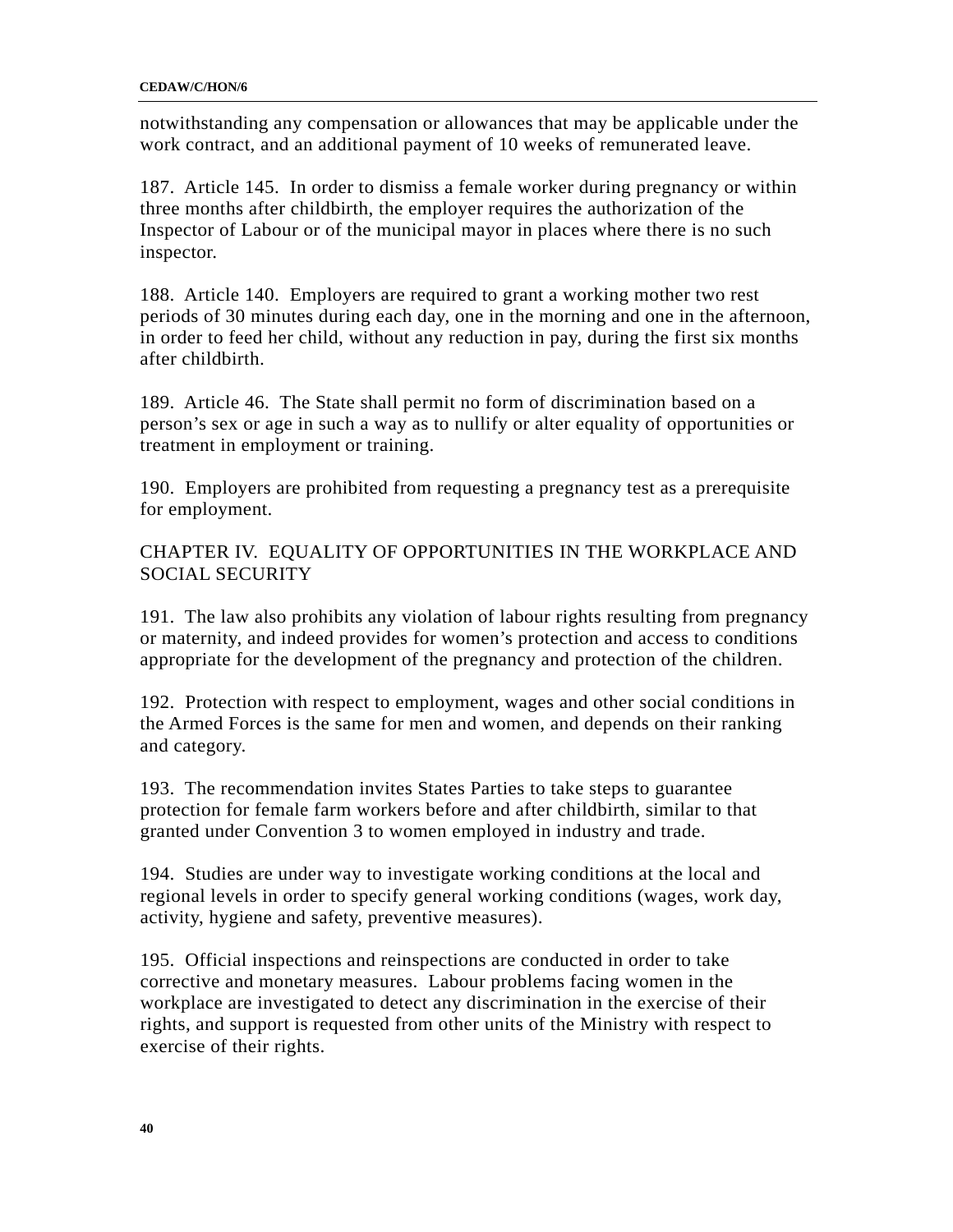196. To review existing labour legislation in order to incorporate international standards ratified by Honduras and contribute to eliminating all forms of discrimination against women.

## PROGRAMME FOR GRADUAL AND PROGRESSIVE ELIMINATION OF CHILD LABOR

197. Compliance by employers, workers, government, families and society in general with labour regulations governing child workers.

198. Child workers enjoy special workdays that are limited to six hours or four hours, depending on their age.

199. Incorporation of child workers into the formal or vocational education system.

200. Brothers, sisters, mothers and fathers of child workers receive guidance and training on labour rights and duties.

201. Identification of poverty levels among the families of child workers.

202. Inspection of work premises and evaluation of the jobs performed by child workers.

203. Monitoring of child workers authorized by the Ministry of State.

204. Defence of workers' rights that are violated by employers (upon complaint).

205. Legal representation (power of attorney) before the courts for child workers in defending their labour rights.

### DOMESTIC CHILD LABOR IN HONDURAS

206. 64.4% of girls working as domestic servants begin such employment before the age of 14 years, i.e. before the minimum employable age set by the ILO Convention 138 and the Honduran Code of Childhood and Adolescence.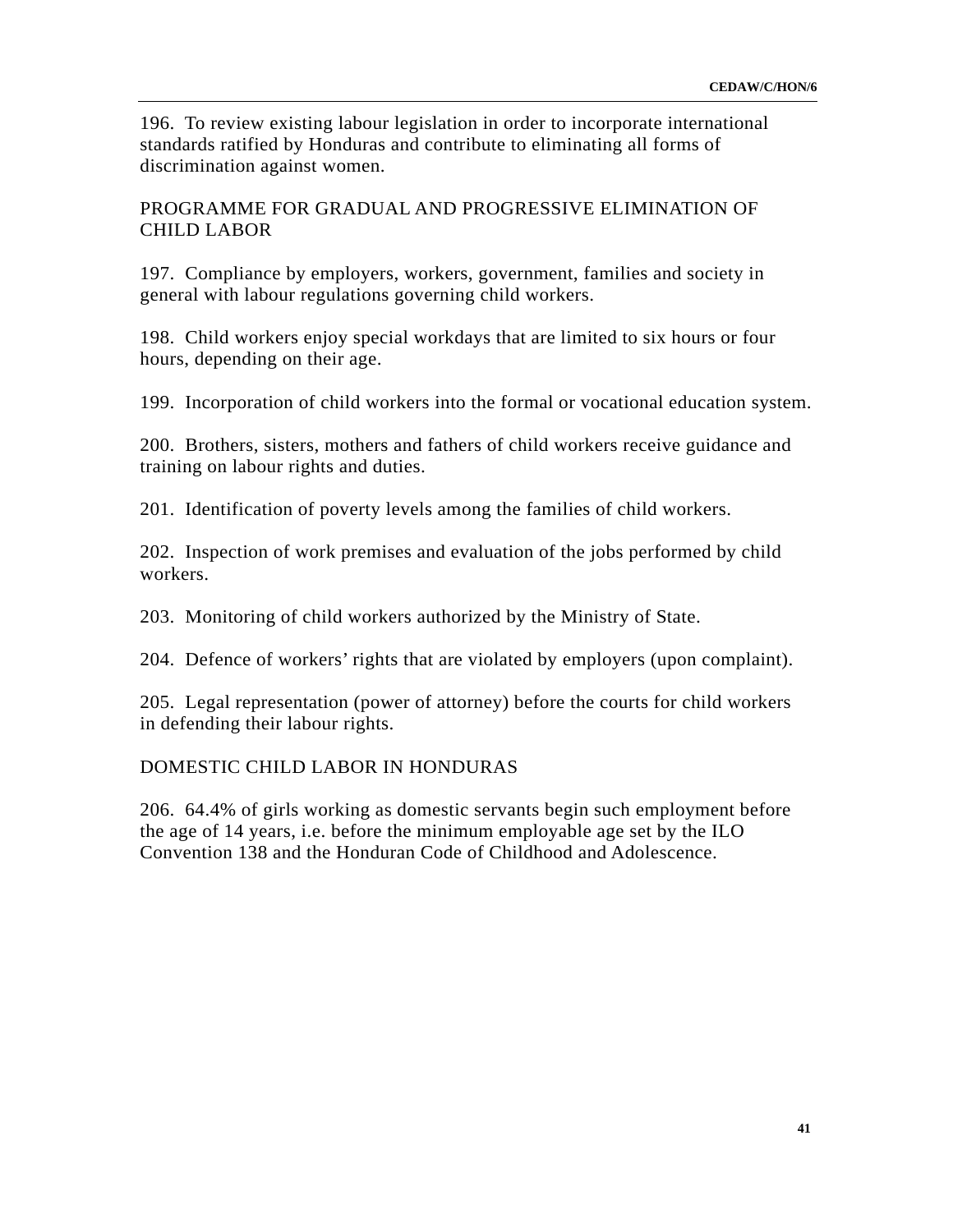| Age group                 | $11-13$ years | 14-15    | $16 - 17$ | <b>Total</b> |
|---------------------------|---------------|----------|-----------|--------------|
|                           |               | vears    | vears     |              |
| Two free days or more per | 26.3          | 22.4     | 18.0      | 20.5         |
| week                      |               |          |           |              |
| One free day per week     | 55.3          | 71.6     | 74.6      | 70.5         |
| One free day every two    | 2.6           | $\theta$ | 0.7       | 0.8          |
| weeks                     |               |          |           |              |
| No time off               | 15.8          | 2.9      | 5.2       | 6.3          |
| Other                     | $\theta$      | 1.5      | 1.5       | 1.3          |
| No response               |               | 1.6      | $\theta$  | 0.4          |
| Total                     | 100%          | 100%     | 100%      | 100%         |

**Table 12 Days of rest for females in domestic employment, by age group** 

Source: Domestic Child Labour in Honduras "behind closed doors", ILO/IPEC, San José, Costa Rica, 2003

## 207. Legal framework: child labour

208. Code of Childhood and Adolescence, Honduras, 1996; Article 125 a): Persons between the ages of 14 years and 16 years may not perform a work day that exceeds four hours.

209. Code of Childhood and Adolescence, Honduras, 1996; Article 125 b): Persons between the ages of 16 years and 18 years may not perform a work day that exceeds six hours.

### THE EFFECTIVENESS OF WHAT THE GOVERNMENT IS DOING

When it comes to enforcing labour regulations and protecting workers' rights against daily violations, the State takes a proactive attitude towards reconciling the two parties.

| Year  | <b>Women assisted</b> |
|-------|-----------------------|
| 2002  | 2,255                 |
| 2003  | 2,205                 |
| 2004  | 1,989                 |
| 2005  | 118                   |
| Total | 6,567                 |

### **Table 13 Conciliation services**

211. Observance is monitored through systematic or ad hoc supervision of minimum wages paid in all economic activities and in all areas of the country, in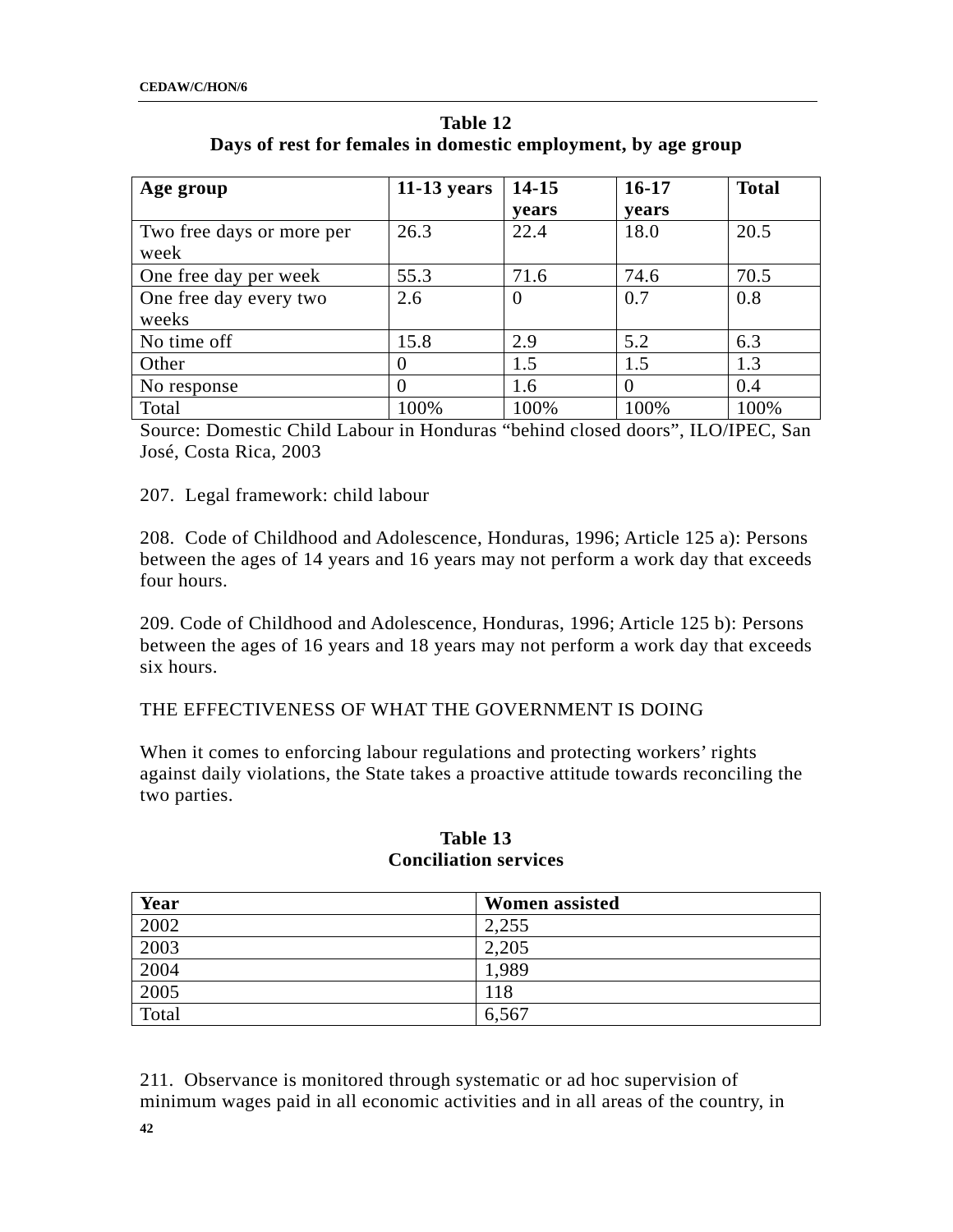order to reduce violations of the minimum wage. This process can detect whether there are violations of the law: if a violation is found, steps are taken to secure the corresponding adjustments, and in this case there will be an immediate inspection to ensure that the correction has been made.

212. To raise the awareness of employers, workers and of society in general about labour rights and duties, annual revisions to the minimum wage, ad hoc inspections and reinspections, investigations into working conditions (hygiene and safety).

213. There are violations of the minimum wage.

214. Awareness and sensitization campaigns are conducted with the private sector to eliminate discrimination.

215. Creation of the Framework Law on Human Resource Training within the Economic and Social Council (CES).

216. Projects with international agencies such as IDB and World Bank to provide training for entry into the labour force.

217. Creation of tripartite coordinating bodies (CES).

218. Effective enforcement of labour legislation is sought.

219. Open and direct dialogue with social partners involved with national and international agencies and with civil society.

220. Immediate steps to develop technical capacities for conciliation and to disseminate labour and materials.

221. Design of policies and programmes in the context of prevention and social security responsibilities, to respond to the working population in a responsible manner, based on the concepts of social justice, equality, equity and solidarity in the complex issue at hand.

222. Serving the working population: a great many applications to suspend work contracts that affect male and female workers in Honduras.

223. In 1998 and 1999 a wage proposal was laid before workers and employers, taking into account the effects of Hurricane Mitch on the Honduran economy.

224. Civil society is being consulted on projects designed to address the labour market problem and to create conditions for enhancing the quality of employment with increases to workers' real incomes.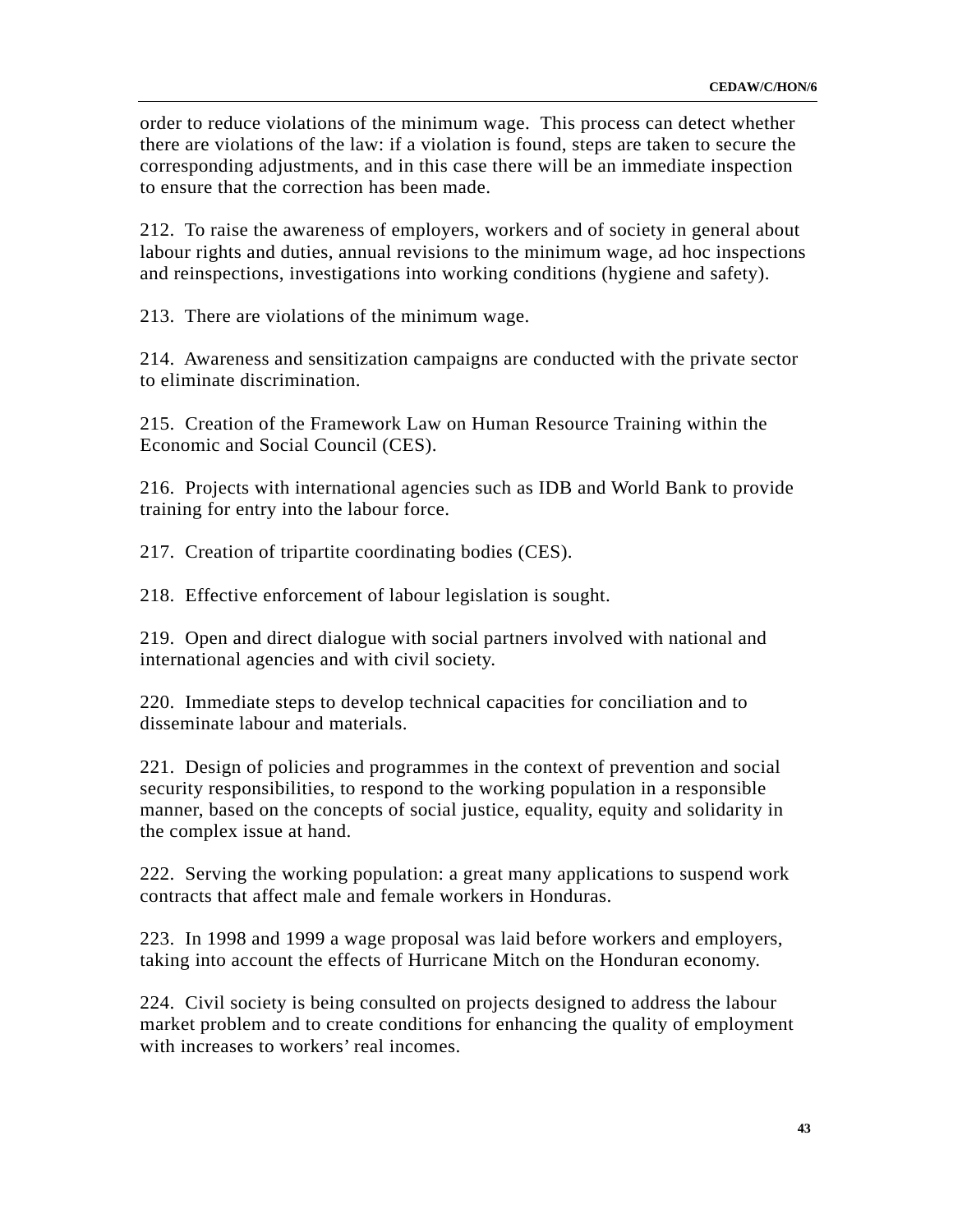225. To define and agree on reforms to the Labour Code in the new legal institutional framework of the Ministry of Labour and Social Security.

226. Coordination with government institutions, establishing agreements to create units, programmes to promote participation and to encourage processes that will give effect to the rights of men and women in labour relationships.

227. Introduction of information systems and new forms of external co-operation, and progress in developing technical and operational capacities in formulating policies and programmes in the various departments of this Ministry.

228. Advisory services are provided to workers and employers on labour rights and duties, on compliance with laws relating to the areas of consultation, through capacity building activities.

- 229. Modernization of placement services.
- 230. Establishment of networks in the private sector.
- 231. Measures to improve public safety.
- 232. Projects to establish employment policies and strategies.

Programmes aimed at eliminating discrimination in access and employment have little impact.

### **Table 14 Labour Organizations Senior Positions Held by Women**

| President | <b>Vice President</b> | œ<br><b>reasurer</b> |
|-----------|-----------------------|----------------------|
| 84        | 86                    | 96                   |

\*474 labour organizations nationwide are registered with the Ministry.

*Article 12.* 

*"1. States Parties shall take all appropriate measures to eliminate discrimination against women in the field of health care in order to ensure, on a basis of the quality of men and women, access to health care services, including those related to family planning.* 

*"2. Notwithstanding the provisions of paragraph 1 of this article, States Parties shall ensure to women appropriate services in connection with pregnancy, confinement and the post-natal period, granting free services where necessary, as well as adequate nutrition during pregnancy and lactation."*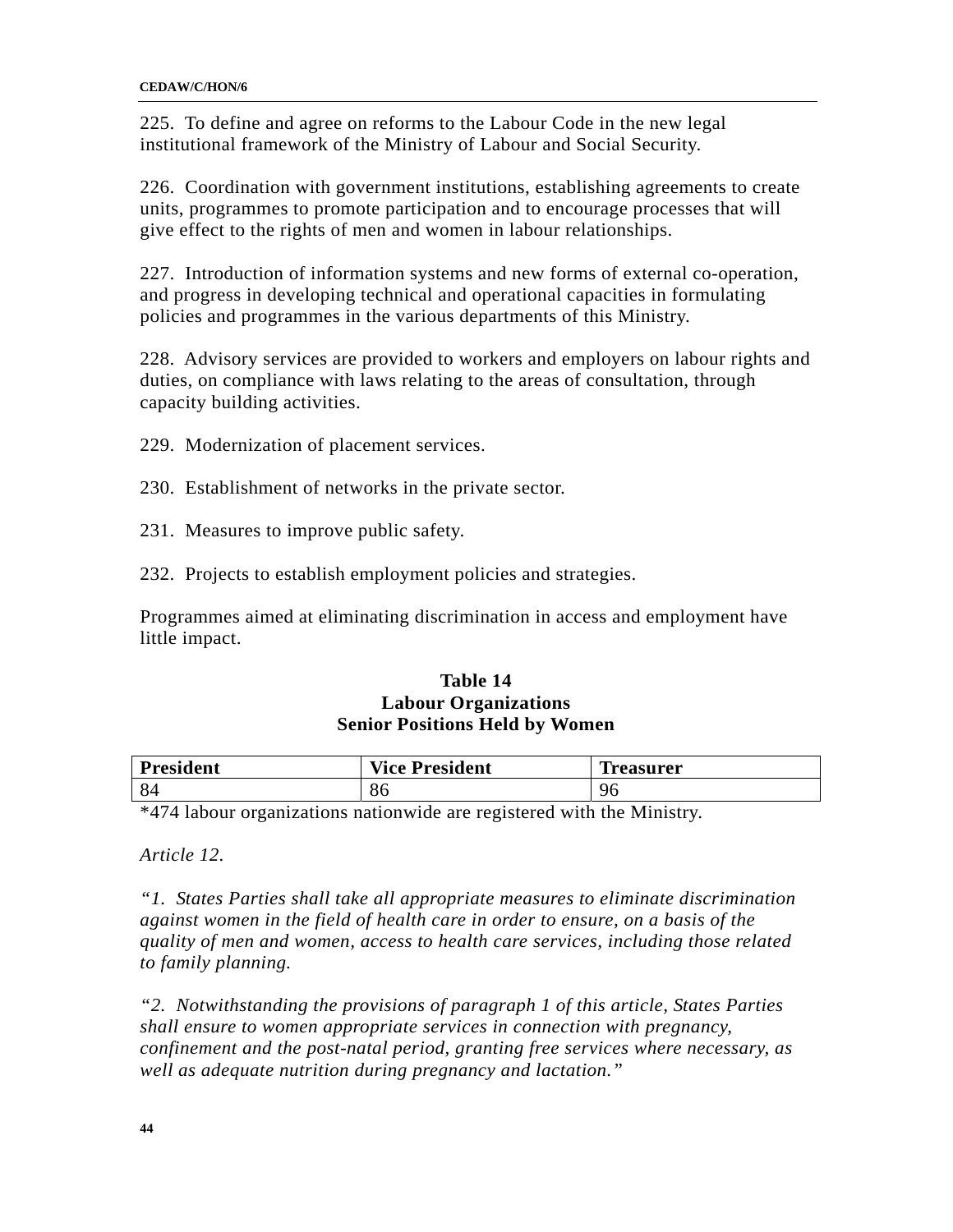## **Article 12**

General observation on enforcement

233. Women enjoy access to medical conditions and family protection on an equal basis with men in the Armed Forces.

234. Women have free access to medical services relating to maternity and childbirth, within the State's limitations, but there are no programmes to assure adequate pre- and post-natal nutrition until children are of an age to enter formal schooling. The military health services have all the specialties necessary to offer appropriate health services to women.

In the health field there is coordination within and between institutions to promote education programmes that will foster the integral health of women, with an emphasis on sexual and reproductive health. These include:

235. "*Goce de su maternidad"* ("Enjoy Motherhood"), approving the Maternal-Child Policy, as in the Youth, Health and Population Project.

236. Through the process promoted by INAM to institutionalize gender considerations, various actions have been taken, including the following:

- Mainstreaming the gender equity focus in the health sector.
- Proposed conceptual framework for mainstreaming the gender equity focus in the manual of rules and procedures for integral women's care.
- Proposed project on health promotion and integral care for women living with HIV/AIDS.
- Preparation of methodological guidelines for gender and mainstreaming gender for teachers.
- Incorporation of the gender focus in the National Nutrition Policy.
- Incorporation of the gender focus in the strategy for empowering women with paternal co-responsibility in health and nutrition programmes.
- Formulation and preparation of manuals for teachers and students in the Nursing School of the Faculty of Medical Sciences.
- Others relating to the effects of violence against women attending the Honduran Institute of Social Security in Tegucigalpa and San Pedro Sula.

237. The Ministry of State for Health has pursued structural changes for intersector and interagency coordination that did not previously exist:

- 1995, the beginning of human resource training for managing the strategy to address family violence.
- Raising the awareness of human resources in the sector about the issue of family violence.
- In 1997, 16 family counselling offices were created to address family violence in nine health regions.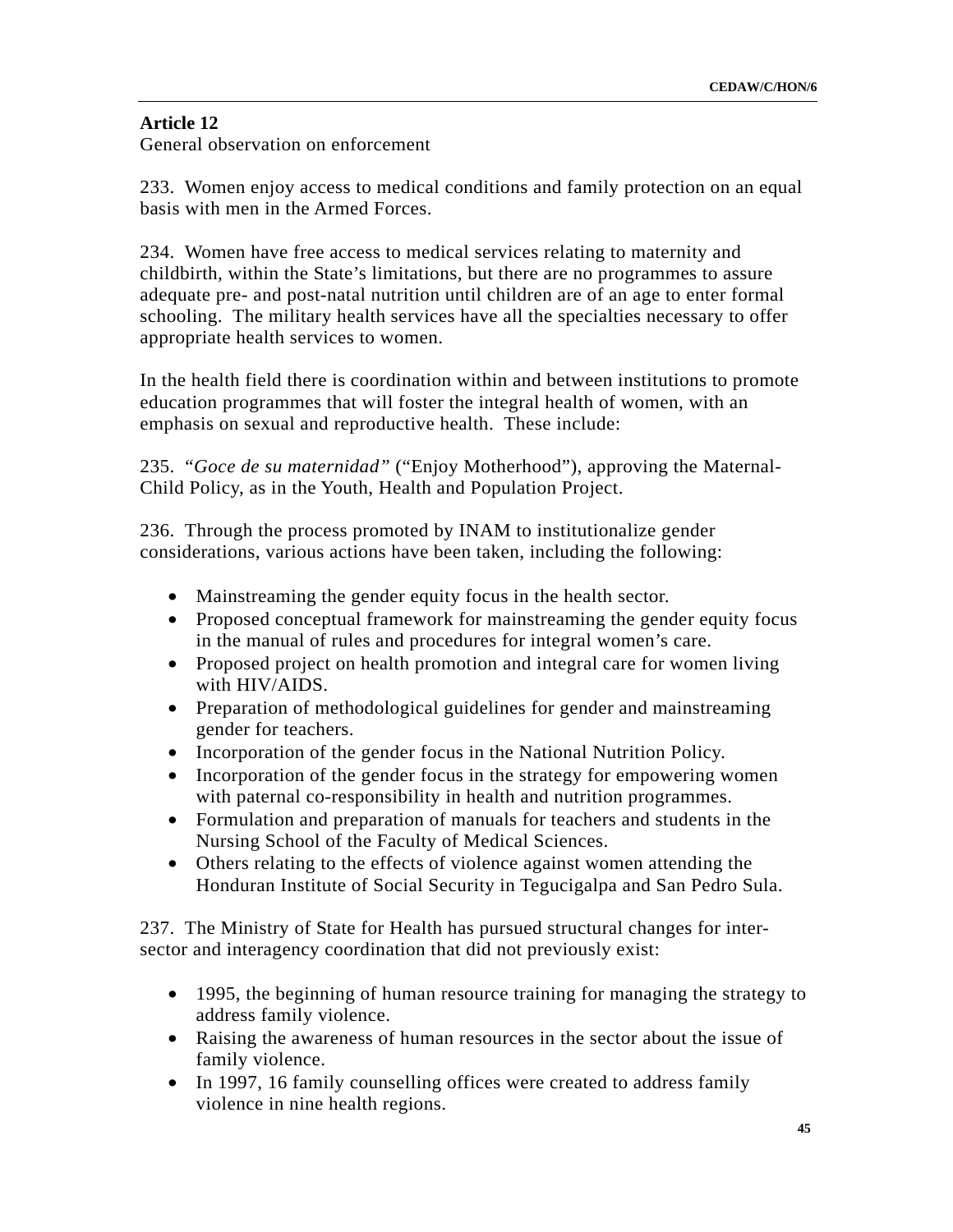- A system of epidemiological surveillance has been established, with the preparation of four instruments for gathering information (SM1, SM2, SM3, epidemiological fact sheet: these are found in the annexes to the manual of rules). Creation of support groups in the centres where the programme functions. 53 local councils have been created in support of the family counselling offices. The primary objective is to lay the basis for developing strategies over a 10-year period.
- Programme for Dealing with Gender-based Violence. The rules and procedures for dealing with family violence have been published in a manual; there are special centres where cases of violence can be reported. There is institutional coordination with other State bodies: Special Prosecutor's Office for Women, Human Rights, Forensic Medicine, and there are rules, protocols and policies.

### WHAT IS THE OUTCOME?

238. Women are filing more complaints.

239. There has been an increase in the care provided through the health services.

240. Rehabilitation efforts for women and men who come to the health services.

241. Initiatives at working with male aggressors.

242. Promotion of the programme through the dissemination of information by various means.

#### **Obstacles**

243. Efforts are focused mainly on the national capital.

244. The information is not collated in the central statistics of the Ministry.

245. Programmes, human resources and financing are inadequate to cover all the needs of battered women.

246. Only a low percentage of women have the opportunity to access these services.

247. Failure to comply with policies, laws and plans.

248. There is little awareness among decision-makers.

#### WHAT IS THE STATE DOING CURRENTLY TO CORRECT THIS PROBLEM?

249. Standardizing services.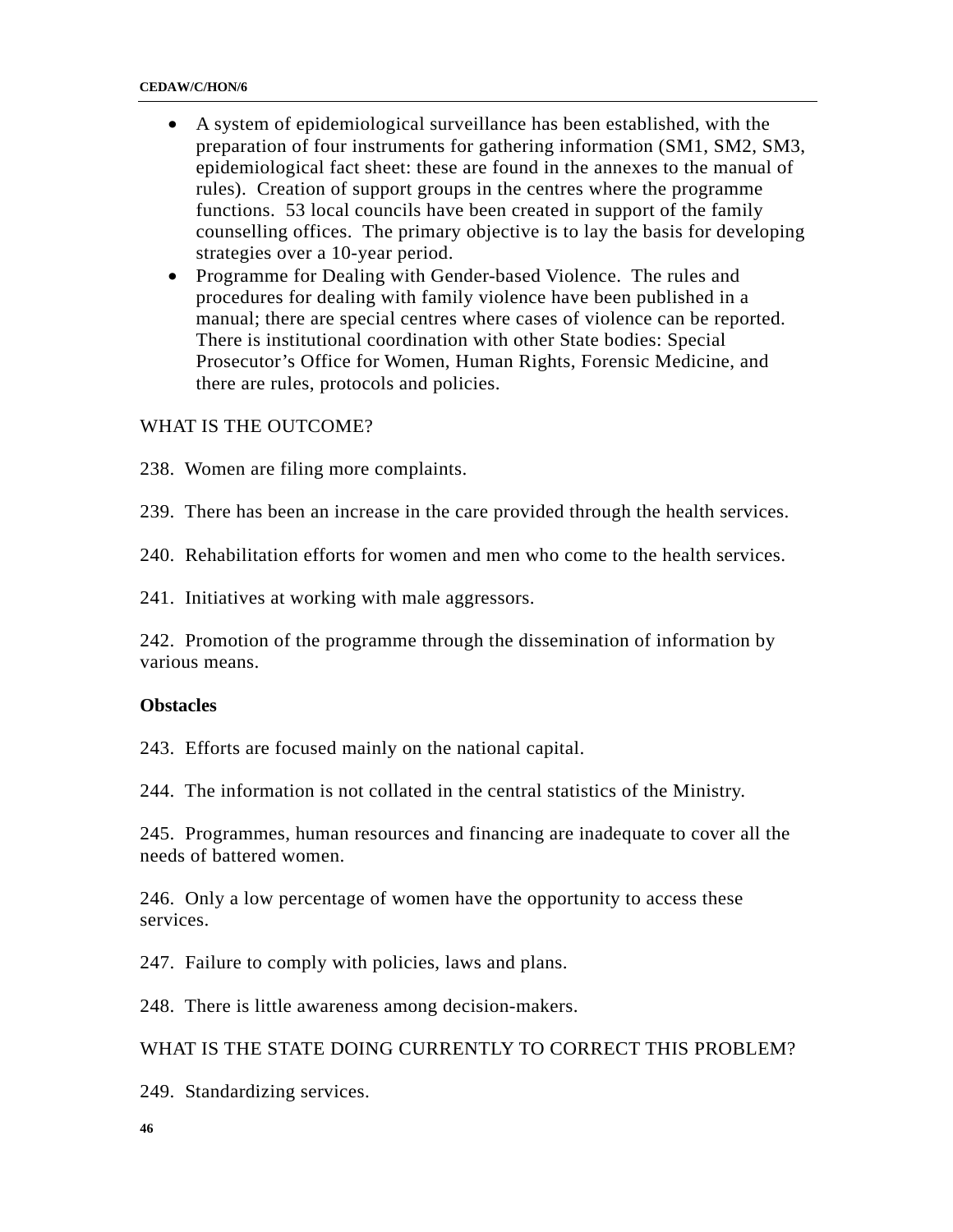250. Revising and amending laws.

251. Putting the family counselling offices on a sustainable basis.

252. Prevention and rehabilitation programmes for male aggressors.

253. A Mental Health Policy has been prepared and approved.

254. Protocols for dealing with gender-based violence.

255. The programme has no nationally funded budget, and operates with economic support from the ASDI/Access Project (L. 100,000 to 150,000) in five departmental regions, with PAHO/WHO funding (L. 60,000)

256. There remains the problem that the instrument for collecting information on gender-based violence is not part of the official records system of the Ministry of Health, which means that the data are not centrally collated. Progress has been made in the Department of Olancho. In coordination with the INAM, specifically the Health and Violence Branch, a protocol is being prepared to identify and address domestic violence against women.

257. Statistics or indicators. A bulletin for monitoring gender-based violence has been revised and validated in one Family Counselling Centre and in one Health Centre.

### HEALTH: STD/HIV/AIDS DEPARTMENT

258. The legal framework now includes the Special Law on HIV/AIDS, policies on sexual and reproductive health and prevention of HIV/AIDS, and the National AIDS Commission (CONASIDA).

259. Progress has been made in dealing with pregnancy, including HIV screening, and pre-and post-test counselling. 80% of pregnant women agree to the diagnostic test and have the right to receive comprehensive care involving antiretroviral therapy, and to receive care for transmission from mother to child.

260. Continuous pregnancy monitoring.

261. Special studies of sex workers.

262. Services are available on demand, and there has been a 60% increase in rural areas.

263. The number of comprehensive care centres to prevent mother-child transmission has risen from 13 centres in 2001 to 196 centres today.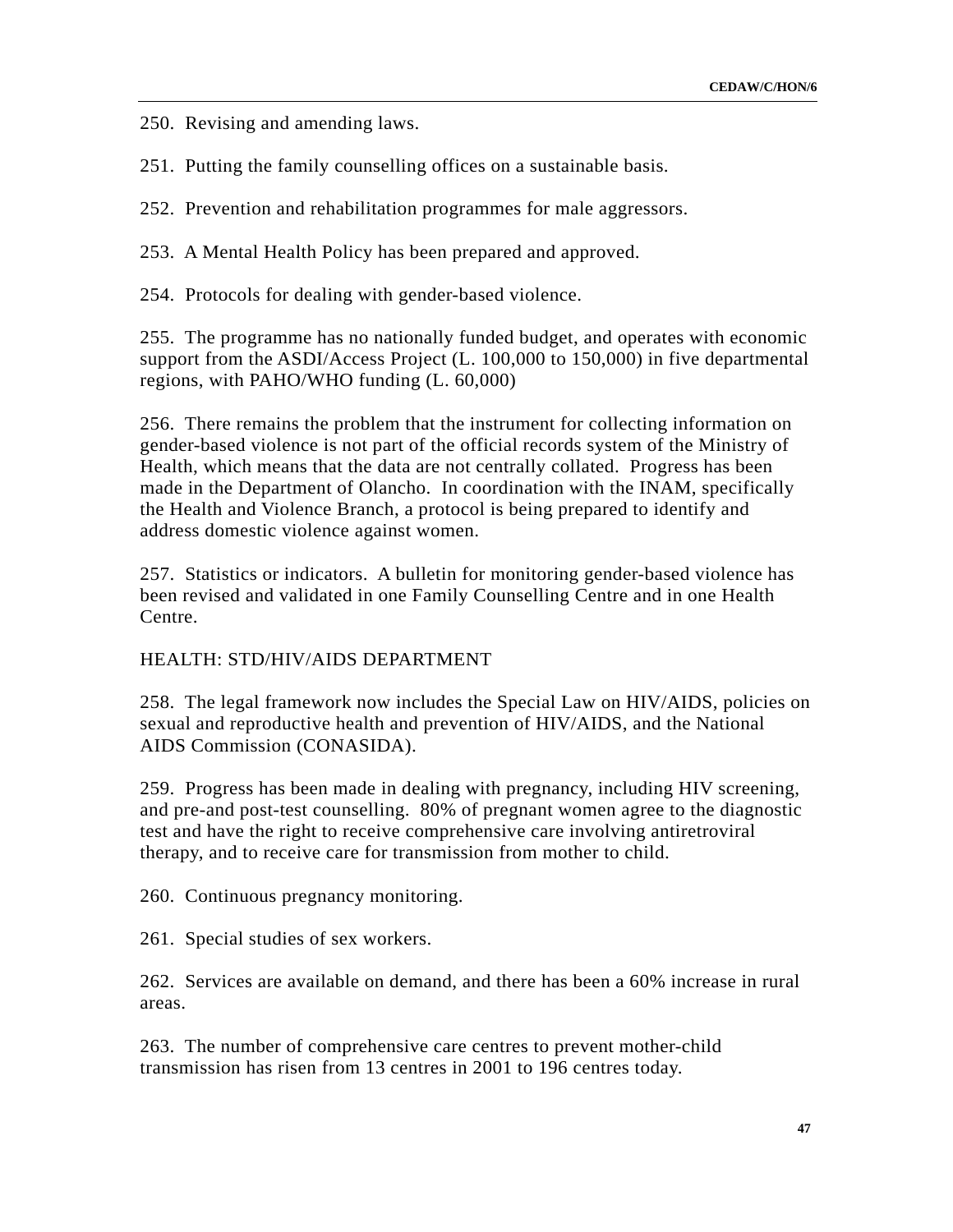264. Free messages are offered through the mass media, public and private, to encourage the general public to do its part in preventing AIDS.

### **Obstacles:**

265. There is a rising trend of HIV/AIDS among women, demonstrating their vulnerability, due to their weakness in power relationships; the transmission of HIV/AIDS is rising among housewives: women are still not exercising their sexual rights.

266. There are no specialized, culturally adapted programmes for addressing HIV/AIDS for women who belong to ethnic groups, and their vulnerability to the disease is rising. There is no specific policy for women: policy addresses both sexes.

267. Gender ratio of HIV/AIDS cases: currently two men are affected for every woman.

There are indicators and statistics, broken down by sex.

| Year         | <b>Females</b> | <b>Males</b>   | <b>Total</b>   | % females      |
|--------------|----------------|----------------|----------------|----------------|
|              |                |                |                | affected       |
| 1985         | $\overline{0}$ | $\overline{4}$ | $\overline{4}$ | $\overline{0}$ |
| 1986         | $\overline{4}$ | 9              | 13             | 30.77          |
| 1987         | 37             | 72             | 109            | 33.94          |
| 1988         | 73             | 139            | 212            | 34.43          |
| 1989         | 118            | 208            | 326            | 36.20          |
| 1990         | 273            | 466            | 739            | 36.94          |
| 1991         | 211            | 425            | 636            | 33.18          |
| 1992         | 275            | 586            | 861            | 31.94          |
| 1993         | 419            | 782            | 1201           | 34.89          |
| 1994         | 418            | 705            | 1123           | 37.22          |
| 1995         | 460            | 761            | 1221           | 37.67          |
| 1996         | 401            | 685            | 1086           | 36.92          |
| 1997         | 522            | 739            | 1261           | 41.40          |
| 1998         | 704            | 788            | 1492           | 47.18          |
| 1999         | 548            | 653            | 1201           | 45.63          |
| 2000         | 449            | 516            | 965            | 46.53          |
| 2001         | 481            | 549            | 1030           | 46.70          |
| 2002         | 497            | 528            | 1025           | 48.49          |
| 2003         | 593            | 671            | 1264           | 46.91          |
| 2004         | 282            | 294            | 576            | 48.96          |
| <b>Total</b> | 6765           | 9580           | 16,345         | 41.39          |

## **Table 15 Ministry of Health AIDS Cases**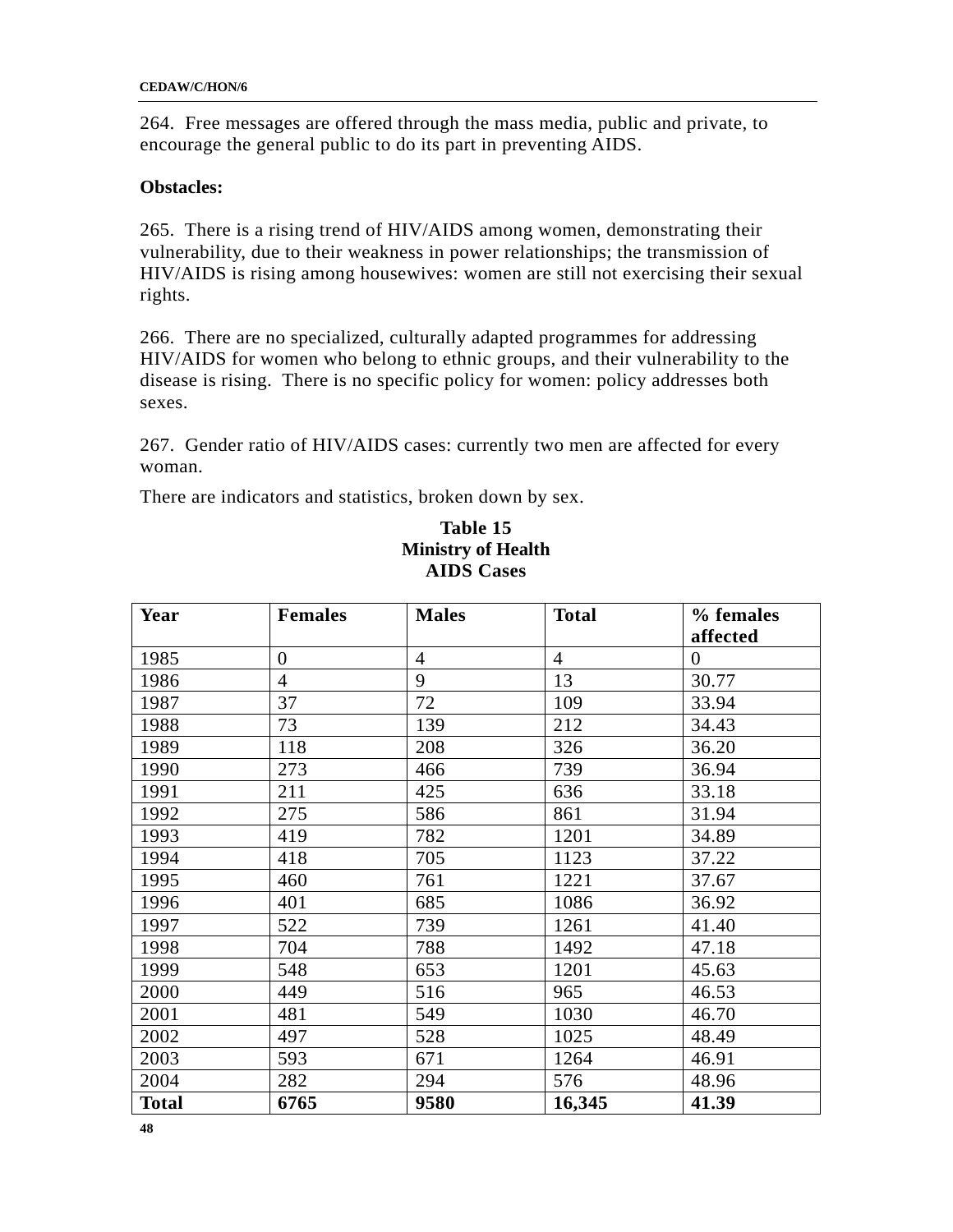### PROGRAMME OF INTEGRAL CARE FOR WOMEN

268. If we take women of reproductive age as the priority group, the delivery of the Package of Basic Services includes the topic of sexual and reproductive health. This translates into documents, laws, standards, and health care protocols.

269. The Policy on Sexual and Reproductive Health has been approved and disseminated.

270. Government Order 0966/SS of 13 April 1999 authorizes voluntary female contraception, provided the woman is an adult and seeks such service voluntarily.

271. The range of family planning methods has expanded.

272. Female VSC (voluntary surgical contraception) with local anaesthesia.

273. Use of Depropovera as an emergency contraception method.

274. Emphasis on IEC ("Information Education Communication") campaigns in dealing with sexual and reproductive health.

275. Maternal mortality declined from 186/100,000 live births in 1990 to 108/100,000 live births in 1997.

276. Updating of the maternal-infant care standards.

277. The coverage rate for institutionally assisted childbirth rose from 54% in 1996 to 61.7% in 2001; access to postnatal services rose from 34% in 1996 to 30% in 2001; for prenatal care from 86% in 1996 to 85% in 2001; and for FP (family planning) from 52% in 1996 to 61.8% in 2001.

#### **Obstacles:**

278. There are organizations that are actively campaigning against the emergency contraception plan.

279. The development of some strategies has been delayed by lack of financing.

280. Women do not seek remedial care when they have suffered malpractice at the hands of service providers. This increases the risks of complications, disease and death.

281. No "total quality" services are available.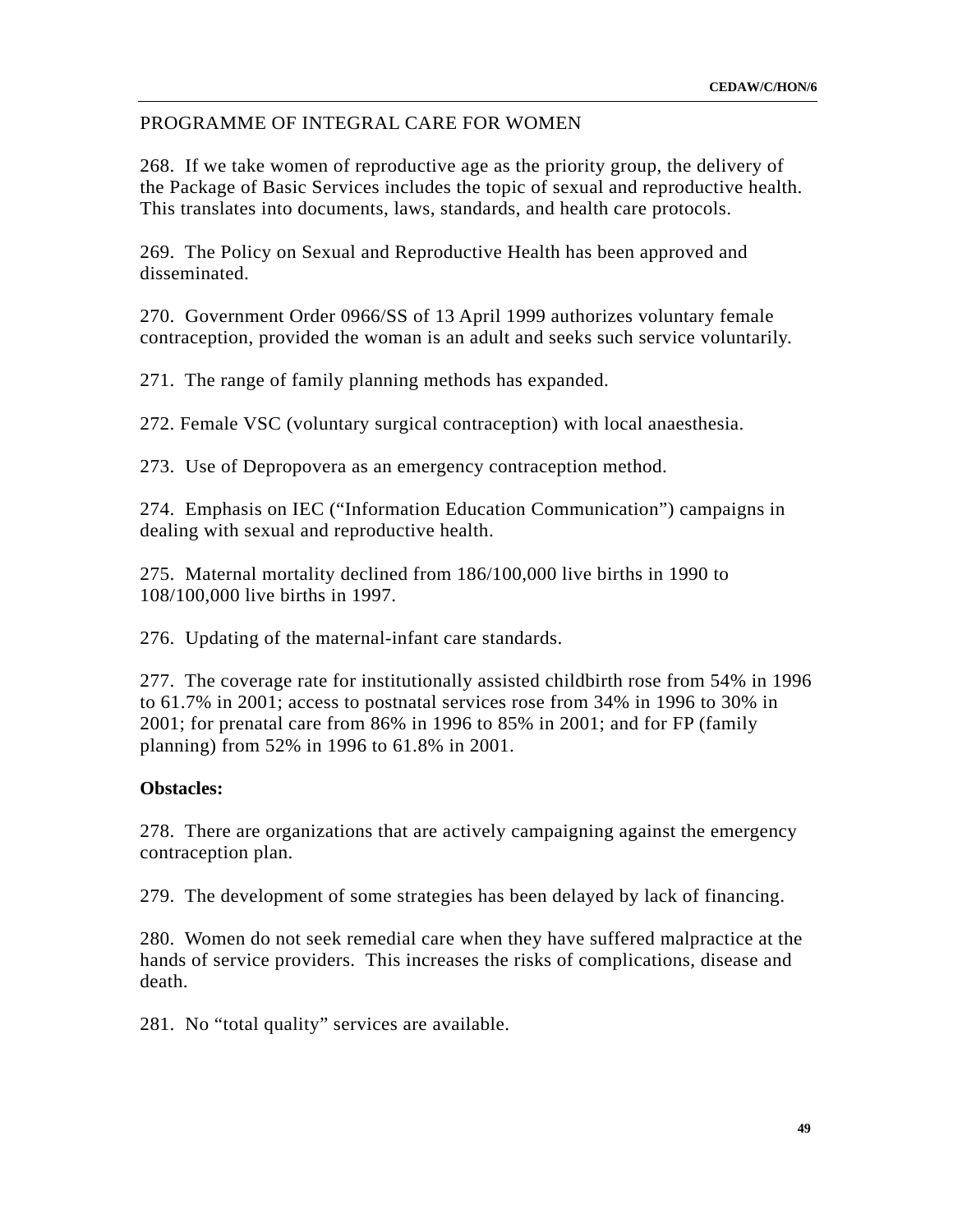## NATIONAL PROGRAMME OF COMPREHENSIVE CARE FOR ADOLESCENTS

282. The Sexual and Reproductive Health Policy includes definition of policies for providing comprehensive care to male and female adolescents with a gender equity focus. Preparation of technical and administrative standards for comprehensive care to adolescents. Comprehensive counselling manual for adolescents. Situational diagnosis. Compendium of rights and duties of teenagers and young people. Revision of the Code of Childhood and Adolescence. Incorporation of the adolescents programme into the priorities of the Health Ministry. Within the health services, 40 facilities have been created for differentiated care. Counselling services.

283. These facilities are located in the various health regions. 20 of them are financed by the Global Fund, UMFPA, the European Union, GTZ and UNICEF.

284. They are distributed regionally as follows: Atlántida (La Ceiba and Tela); Colón (Tocoa); Cortés (Puerto Cortés and Choloma); Santa Barbara (Colinas, Santa Barbara and Quimistan); Copan (Santa Rosa de Copan and La Entrada).

285. Ocotepeque (Sinuapa and Ocotepeque).

286. Lempira (Gracias).

287. Francisco Morazan, in the Metropolitan Region; Health Centre of Villa Adela, Colonia San Miguel, Colonia San Francisco, Colonia La Alemania, Barrio El Bosque, Health Centre of La Flor del Campo.

288. Comayagua. Villa de San Antonio, Siguatepeque and Comayagua.

289. Coluteca. San Lorenzo and Choluteca.

290. El Paraiso, Canli, Buscaran, San Lucas and El Paraiso.

291. Olancho in Juticalpa.

292. In Yoro, Olanchito and El Progreso.

293. They come under the Health Ministry's Programme of Comprehensive Care for Adolescents, and the Departmental Directorates, respectively.

294. There is a contradiction with respect to the exercise of these rights, in that the Childhood Code specifies that adolescents may access services if accompanied by a relative, while the Ministry's rules say that adolescents can seek service alone.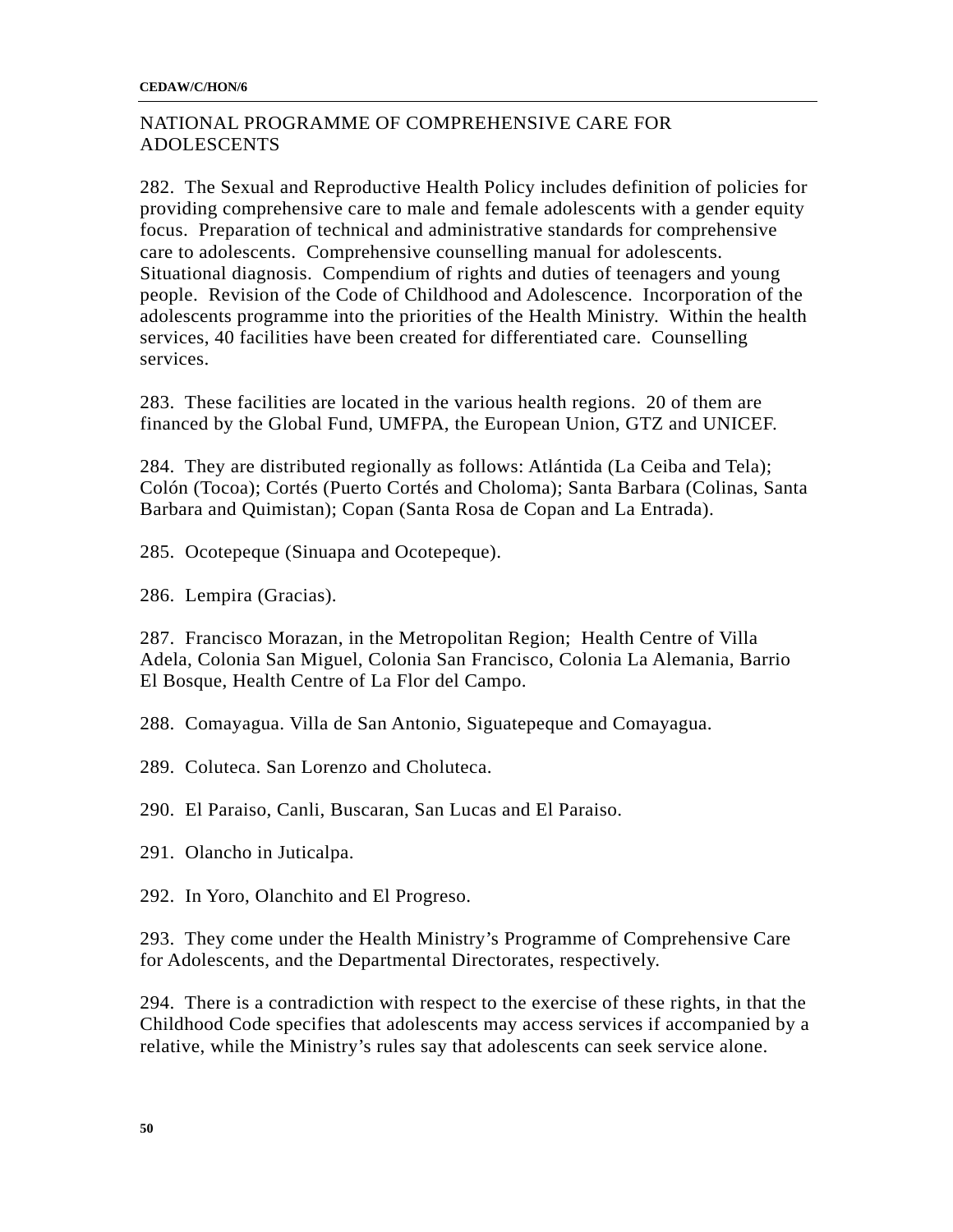### **Obstacles:**

295. If an adolescent is not accompanied by an adult family member, he or she may be refused service (in cases of sporadic sexual abuse, even if they have been reported and punished).

296. There is no complete information provided on use of and access to care services. These services need to be promoted more widely, for they are now being expanded.

297. There is a shortage of trained human resources for providing genderdifferentiated care.

298. There is no national plan for the development of youth and adolescence. In rural areas services are seldom accessible.

299. Because they are not detailed in a plan they have little impact. Gender-based violence is still at the reporting stage.

300. There are no interagency plans or working teams. There is no epidemiological profile to identify the grounds for which teenagers seek consultations.

301. There are no gender-disaggregated statistics.

EFFECTS:

302. Health complications: living conditions deteriorate, the risk of dying from preventable causes increases, and there is a higher risk of contracting HIV/AIDS. Increase in pregnancies, family violence, and gender-based violence.

The adolescent population is not a priority. It is included in the framework of priorities, but is not explicitly addressed by the Ministry.

*Article 13* 

*"States Parties shall take all appropriate measures to eliminate discrimination against women in other areas of economic and social life in order to ensure, on a basis of the quality of men and women, the same rights, in particular:* 

*a) The right to family benefits;* 

*b) The right to bank loans, mortgages and other forms of financial credit;* 

*c) The right to participate in recreational activities, sports and all aspects of cultural life."*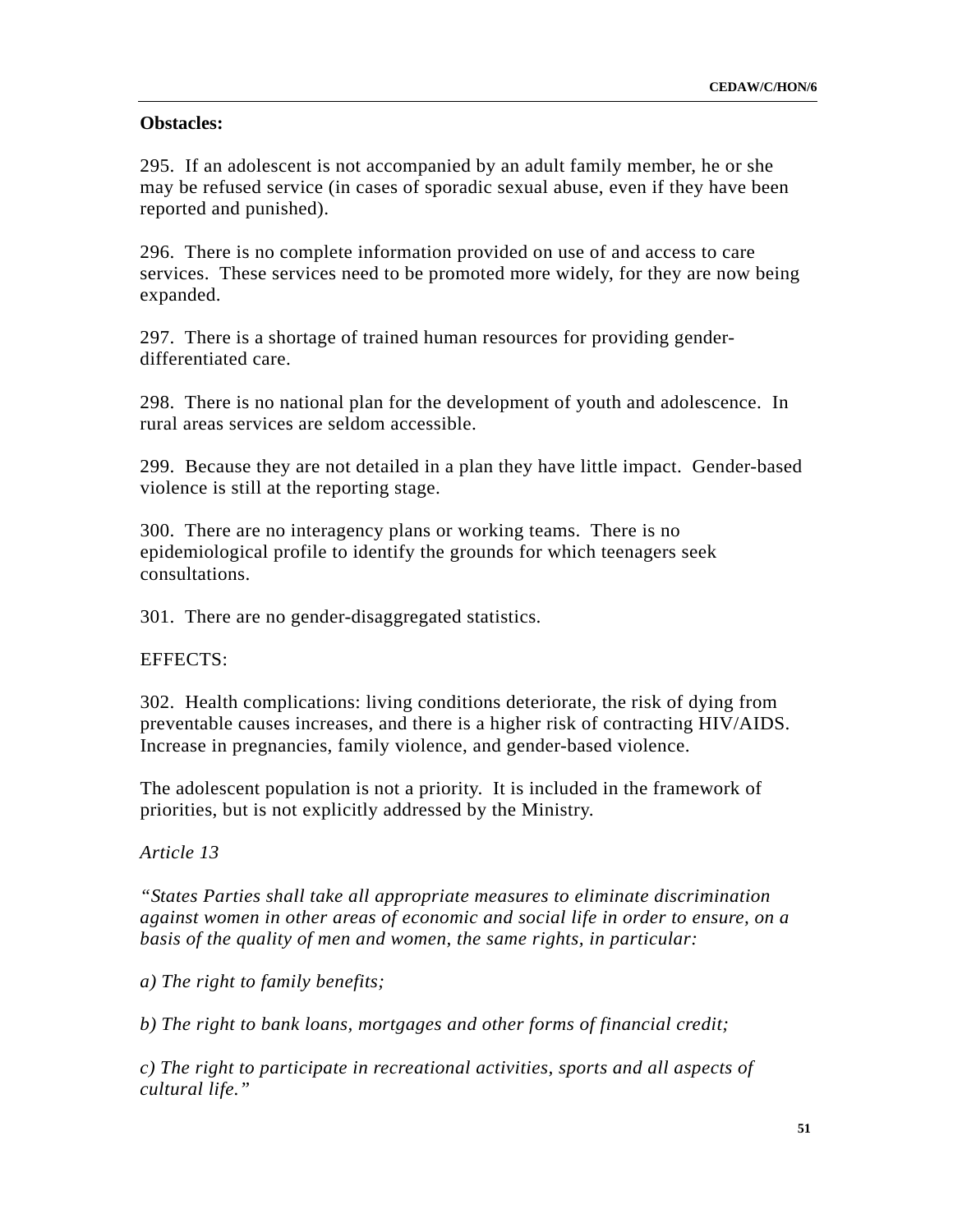### **Article 13**

303. Article 74 of the Equal Opportunities Law establishes women's access to the benefits of the Agrarian Reform Law on equal conditions with men.

304. Within the government, the institution directly responsible is the National Bank for Agricultural Development (BANADESA), which began operations on 7 April 1980, and since then has been providing support for micro, small and medium-sized producers.

305. It was only in 2003 that the loan portfolio was classified by gender through the annual operating plan. It is important to note that the specific objectives of the BANADESA annual operating plan include "promoting gender equity with the equitable participation of men and women so as to strengthen and expand opportunities under equality of conditions". The plan also sets physical and financial goals, i.e. the number of women who will receive credits, and a specific amount in relation to what men receive.

306. It is important to note that the specific objectives of the BANADESA annual operating plan include "promoting gender equity with the equitable participation of men and women so as to strengthen and expand opportunities under equality of conditions". The plan also sets physical and financial goals, i.e. the number of women who will receive credits, and a specific amount in relation to what men receive.

## 1. TRUST FUNDS

307. BANADESA has done a great deal for women through its trust funds, which include the following:

308. *AMI-MUJER*: because of high default rates, the trust fund became depleted, and the institution is currently engaged only in recovery efforts.

309. *Cajas Rurales* (rural financial co-operatives). These are still operating, and are available to borrowers who have a good credit record with the bank. The ceiling is L. 150,000. They finance trade, industry, and livestock fattening.

Women's co-operatives. Administration of this fund was moved from BANADESA to the Women's Co-operatives, pursuant to Decree 222-2001: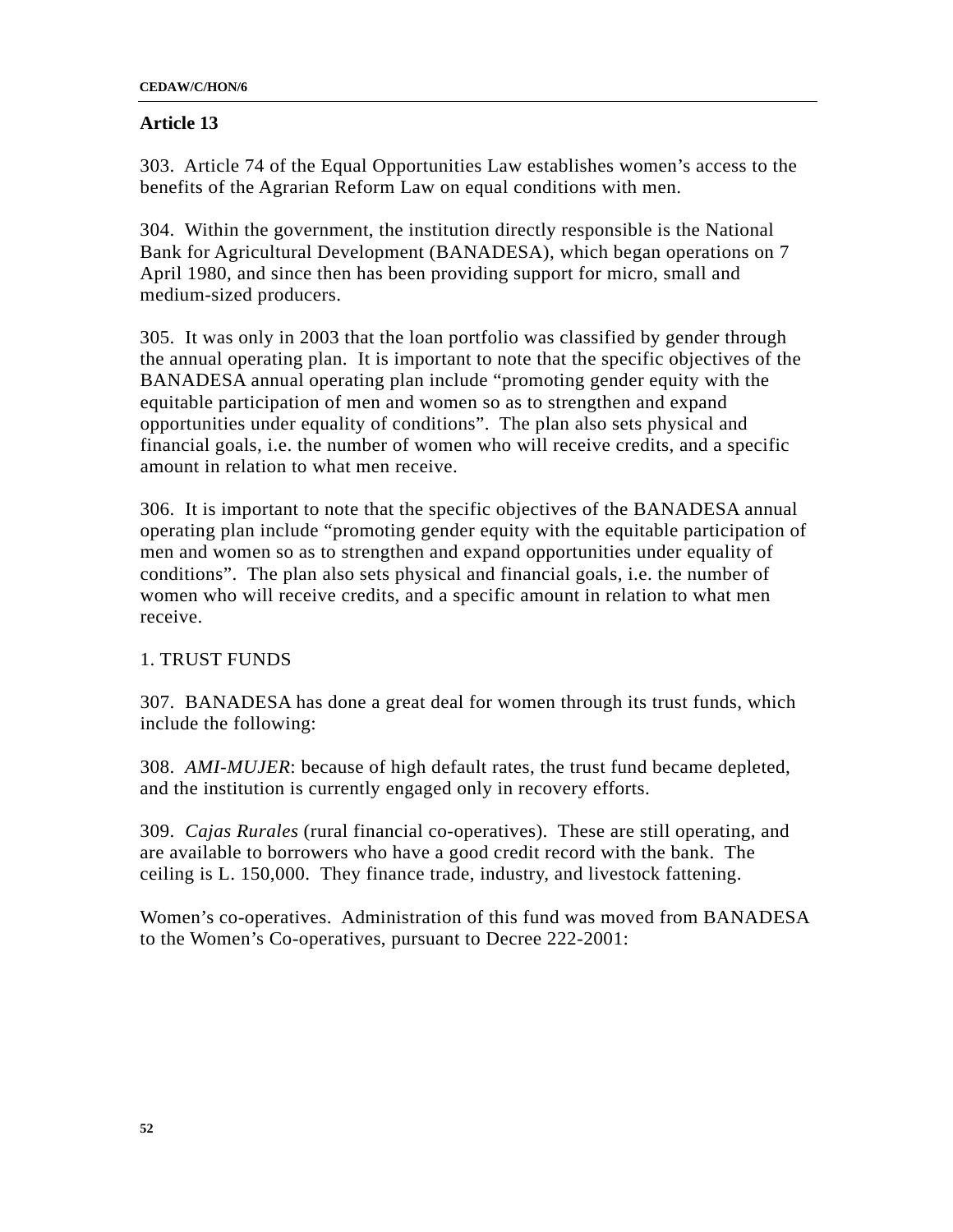| <b>Name of Co-operative</b>            | <b>Amount (Lempiras)</b> |
|----------------------------------------|--------------------------|
| Cooperativa Mixta La Prosperidad       | 2,180,000                |
| Cooperativa Mixta Mujeres Unidas       | 3,000,000                |
| Emprendedoras Altos del Paraiso        | 500,000                  |
| Cooperativa Mixta Unidas para          | 1,520,000                |
| Progresar                              |                          |
| Cooperativa Mixta Mujeres en Acción    | 1,000,000                |
| Cooperativa Mixta Mujeres de la Sierra | 1,800,000                |
| Total                                  | 10,000,000.              |

#### **Table 16**

310. Honduran Confederation of Rural Women (*Confederación Hondureña de Mujeres Campesinas*). In this trust fund, 100% of loans go to women, and the credit ceiling was increased from L. 40,000 to L. 150,000 through an addendum signed by the Minister of Finance, the Executive President of BANADESA and the Director of INAM on 7 October 2003 (a copy of that addendum is attached).

311. The Bank has managed the trust fund of the Honduran Confederation of Rural Women since 24 November 1999. To date, 390 women have obtained loans, for various purposes.

312. With the *Cajas Rurales* trust fund, 70% of loans go to women, and 30% to men.

### **Table 17 Trust Fund Portfolios**  *Cajas Rurales*

| Year         | <b>Number of loans</b> | <b>Amount granted</b> | Amount        |
|--------------|------------------------|-----------------------|---------------|
|              |                        |                       | disbursed     |
| 2000         | 11                     | 979,802.00            | 979,802.00    |
| 2001         | 50                     | 5,153,232.80          | 5,072,831.80  |
| 2002         | 54                     | 6,415,698.36          | 6,318,298.36  |
| 2003         | 9                      | 665,809.60            | 593,952.00    |
| 2004         | 38                     | 4,778,005.00          | 4,729,005.00  |
| 2005         |                        | 380,000.00            | 380,000.00    |
| <b>Total</b> | 161                    | 18,372,547.76         | 18,073,889.16 |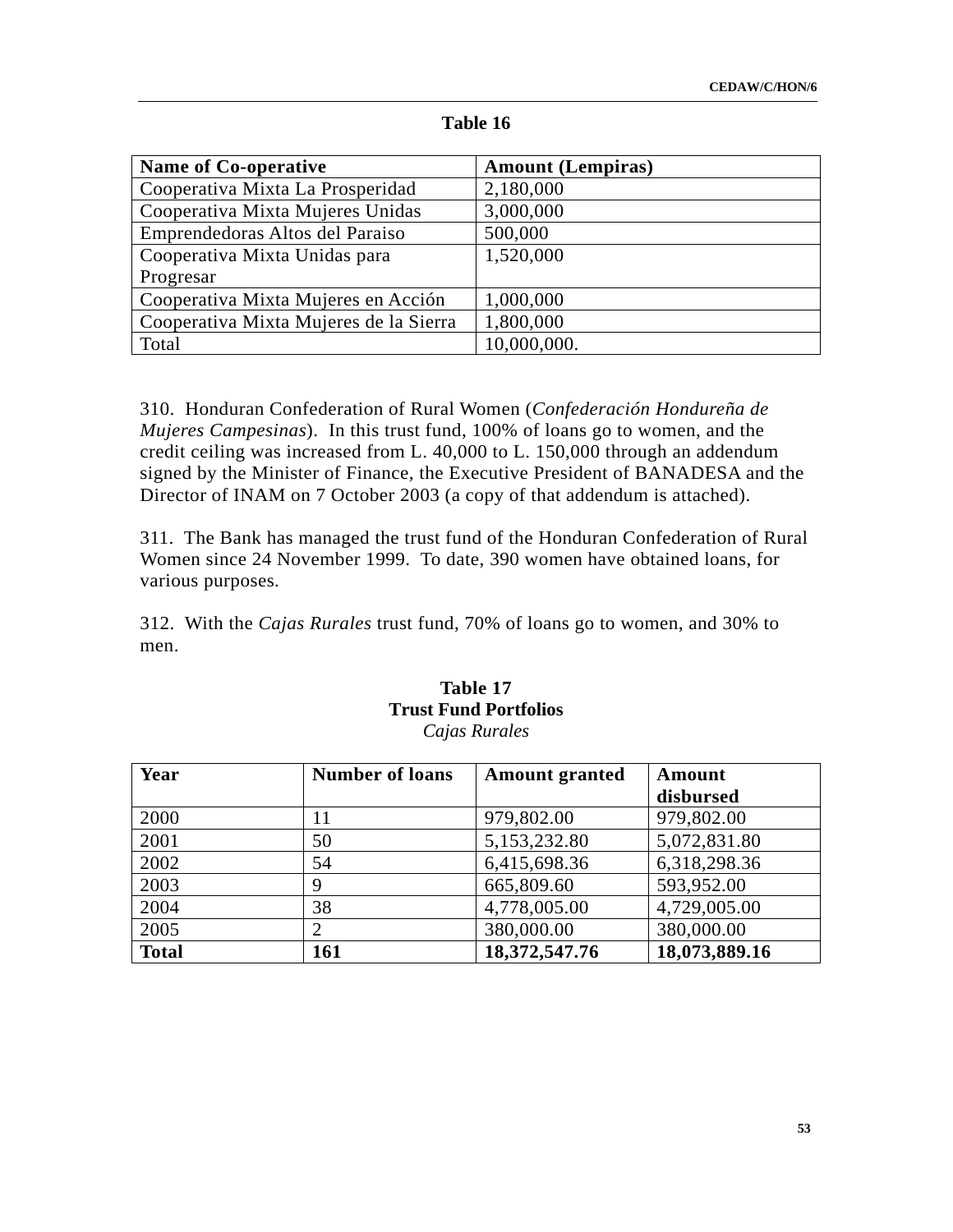| Year  | <b>Number of loans</b> | <b>Amount granted</b> | Amount       |
|-------|------------------------|-----------------------|--------------|
|       |                        |                       | disbursed    |
| 2001  | 14                     | 550,000.00            | 533,000.00   |
| 2002  |                        | 464,000.00            | 464,000.00   |
| 2003  | h                      | 240,000.00            | 240,000.00   |
| 2004  |                        | 790,000.00            | 790,000.00   |
| Total | 42                     | 2,044,000.00          | 2,015,800.00 |

### **Table 18 Trust Fund Portfolios**  *Confederación Hondureña de Mujeres Campesinas*

313. BANADESA is a member of the credit committees of the *Cajas Rurales* of the Honduran Confederation of Rural Women, and ensures that all credit applications meet the requirements under the contracts.

314. Together with INAM, rural women's organizations such as CNC, COCOCH, CHMC and ALCOHMUJER assist in the provision of credit.

315. These credits are restricted exclusively to rural areas. In conclusion we may point to progress in the following areas:

316. BANADESA has already sent instructions to the Technology Department to classify the loan portfolio by sex.

317. The institution's annual operating plan includes physical and financial targets.

318. Efforts are being made to have women participate in the credit committees.

319. Progress has been made in marketing handicraft products such as handbags, belts, caps, and billfolds for export to the United States. This activity is being performed by the *Cajas Rurales* No. 1 and No. 2, located in Concordia, Department of Olancho.

320. The Rural Women's Confederations have done pioneering work in supporting women's participation and access to credit through the financial guarantees they provide.

321. It is important to note that the Trust Fund for Itinerant Tenants and Vendors of the Central District has 564 clients, 350 of whom are women engaged in business. They have an excellent credit record, demonstrating that Honduran women have a culture of repaying their loans.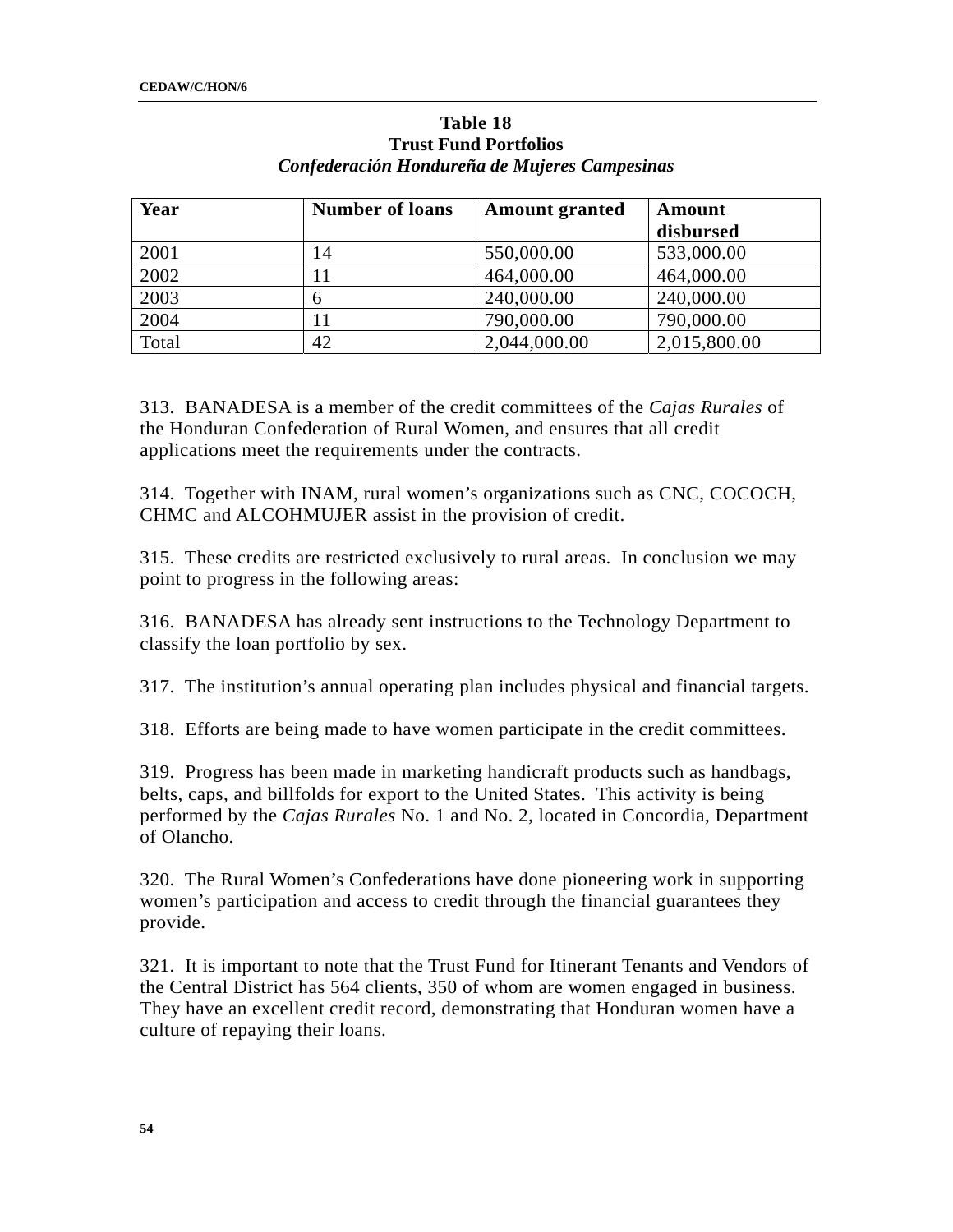322. There is very little in the way of statistical information, for the loan portfolio is not broken down by sex, but there is no doubt that it has provided significant support to women.

323. The Ministry of Industry and Commerce (SIC), through the General Directorate for Development of Micro, Small and Medium-Sized Enterprise and the Social Sector of the Economy (CIFOMIPYME-SSE), is working in various ways to improve commercial and industrial development opportunities through its support for micro, small and medium-sized enterprise.

324. The National Women's Institute has been pursuing a series of efforts to help women exercise their economic rights, including the following measures:

a) It has signed and implemented agreements with the Ministry of Industry and Commerce and the "El Zamorano" Agricultural School to mainstream gender considerations in the plans, programmes and projects of those institutions.

b) It has sponsored and organized the Council of Women's Ministers of Central America (COMMCA), which has been incorporated into the Central American Economic Integration System, with strong support from the Minister for the National Women's Institute of Honduras, who was serving as President Pro-tem for Central America.

c) The COMMCA is managing and implementing the Central America Economic Agenda Project.

d) It has promoted gender-focused information systems to visualize women's participation in economic activities.

e) A Marketing and Negotiation Manual has been prepared for businesswomen.

f) The Economic Agenda and Open Trade Project is now being implemented to help position gender equity on the Central American economic agenda.

g) Training is being provided for female entrepreneurs in the micro, small and medium-sized business sector as a means of incorporating women into productive processes.

h) Awareness and training campaigns have been conducted on competitiveness policy in support of micro, small and medium-sized enterprises, to help identify and highlight opportunities for women in economic systems.

i) In coordination with the Honduran Institute of Vocational Training and the Ministry of Industry and Commerce, workshops have been conducted on the administrative and legal organization of businesses.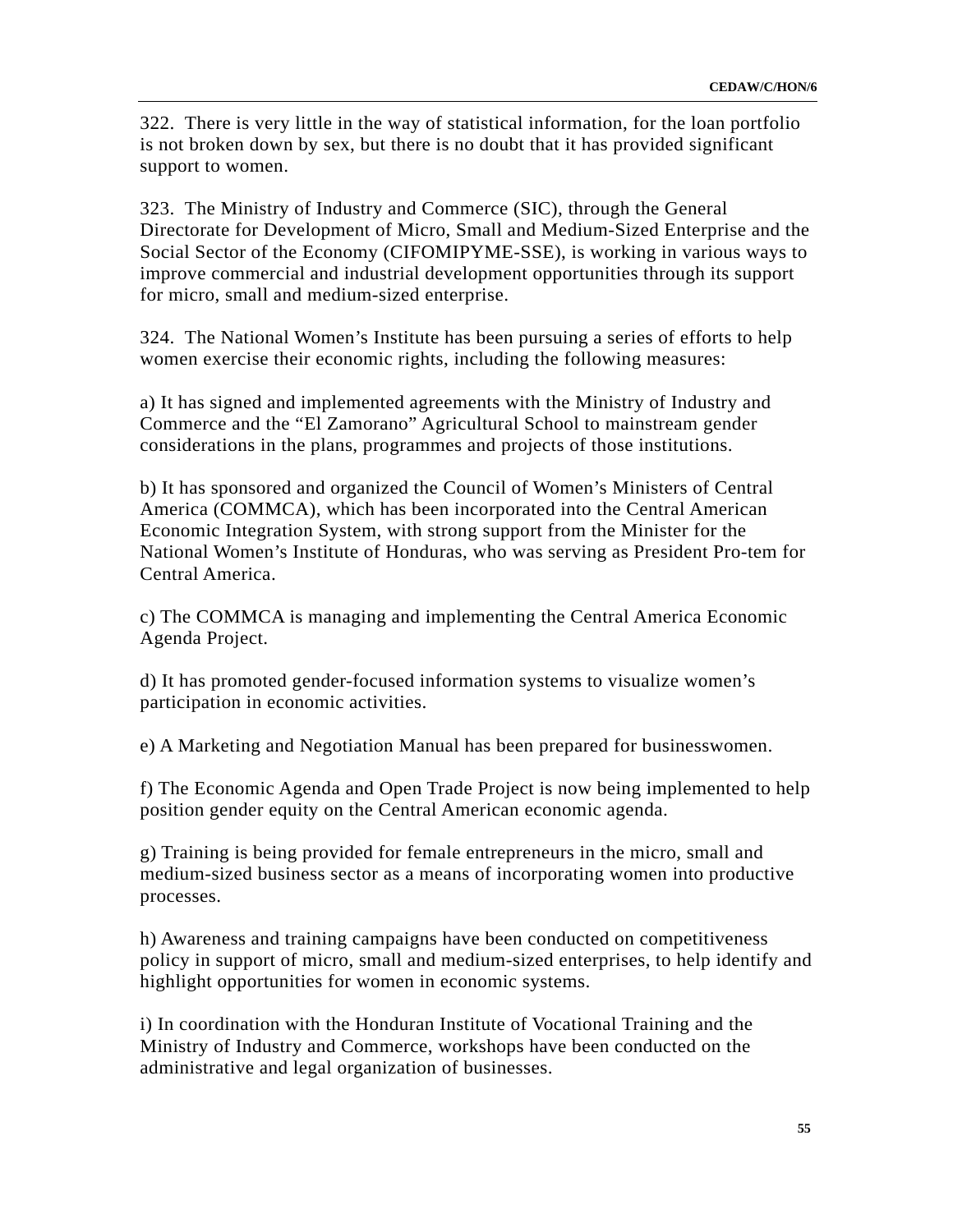j) Various studies have been prepared on the status of women in the economic area.

k) A study was performed on financial mechanisms and operating strategies for giving women access to credit.

l) Promotion and implementation of the Module on Access to Productive Resources in E-Business.

m) Participation in various economic roundtables to give effect to the Poverty Reduction Strategy and enlist women's participation.

325. In the Armed Forces, there are recreational and sports programmes in which men and women participate on an equal footing. These include sporting competitions involving mixed teams or teams composed exclusively of women. There are no such arrangements for the rest of the population.

a) Multiple-Use Dwellings Survey of the National Statistics Institute.

b) Participation in formulating legislation to promote competitiveness with a gender focus; the INAM is part of the governing structure of the National Commission for Micro, Small and Medium-Sized Enterprise.

c) Participation in various economic roundtables to give effect to the Poverty Reduction Strategy and enlist women's participation.

326. In the Armed Forces, there are recreational and sports programmes in which men and women participate on an equal footing. These include sporting competitions involving mixed teams or teams composed exclusively of women. There are no such arrangements for the rest of the population.

*Article 14* 

*1. States Parties shall take into account the particular problems faced by rural*  women and the significant role which rural women play in the economic survival of *their families, including their work in the non-monetary sectors of the economy, and shall take all appropriate measures to ensure the application of the provisions of the present Convention to women in rural areas.* 

*2. States Parties shall take all appropriate measures to eliminate discrimination against women in rural areas in order to ensure, on a basis of equality of men and women, that they participate in and benefit from rural development and, in particular, shall ensure to such women the right:* 

*a) To participate in the elaboration and implementation of development planning at all levels;*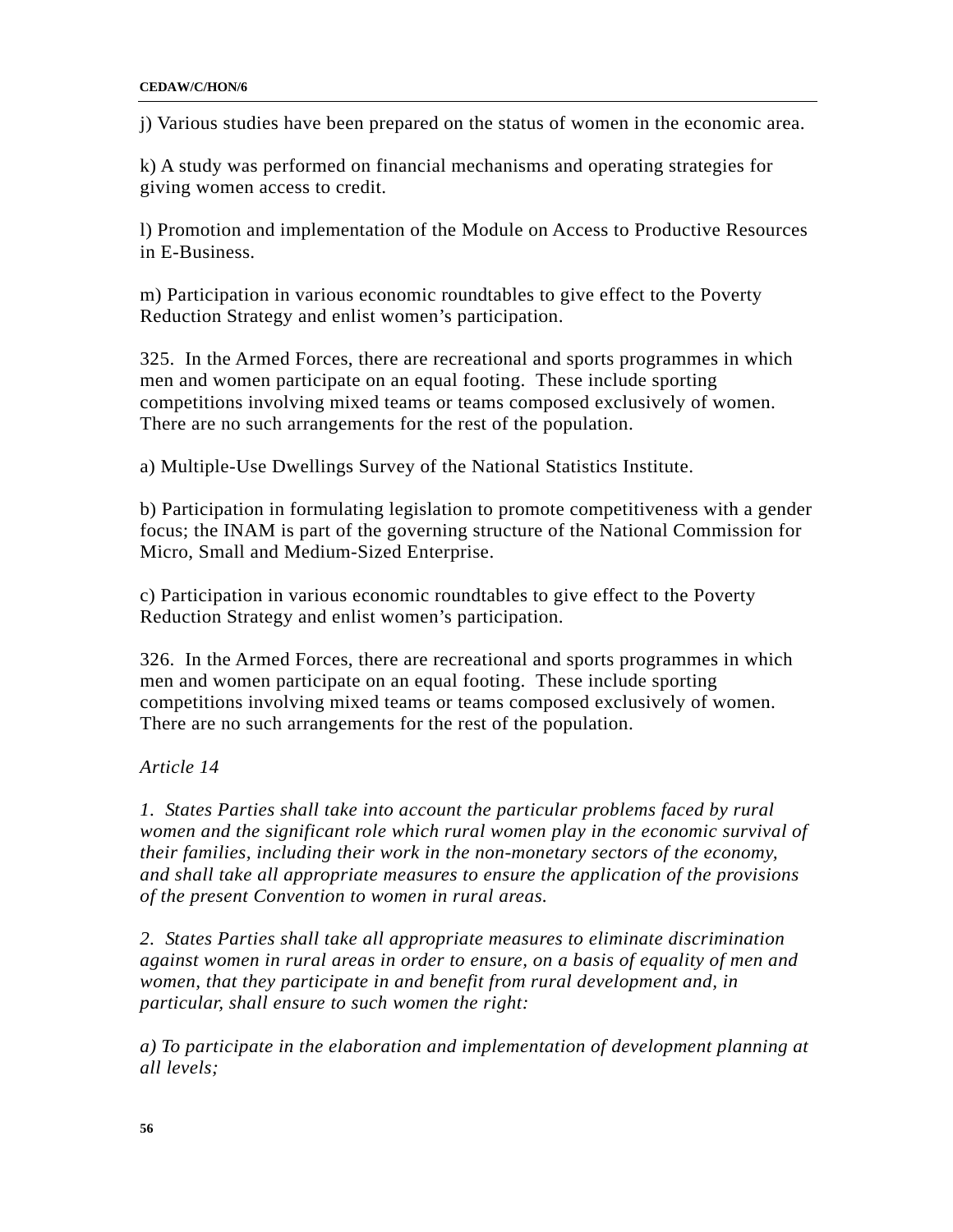*b) To have access to adequate health care facilities, including information, counselling and services in family planning;* 

*c) To benefit directly from social security programmes;* 

*d) To obtain all types of training and education, formal and non-formal, including that relating to functional literacy, as well as, inter alia, the benefit of all community and extension services, in order to increase their technical proficiency;* 

*e) To organize self-help groups and co-operatives in order to obtain equal access to economic opportunities through employment or self-employment;* 

*f) To participate in all community activities;* 

*g) To have access to agricultural credit and loans, marketing facilities, appropriate technology and equal treatment in land and agrarian reform as well as in land resettlement schemes;* 

*h) To enjoy adequate living conditions, particularly in relation to housing, sanitation, electricity and water supply, transport and communications.* 

### **Article 14.**

327. The status of rural women in Honduras. We shall consider as "rural" the population living in communities of fewer than 2,000 inhabitants, although that definition does not cover the entire scope of farming sector.

328. According to the National Statistics Institute, the female population of working age (over 10 years) is  $2,671,004$ , of which only  $32\%$ , or  $330,000$  women, are in the workforce, while some 850,000 women are economically inactive (and not covered by economic statistics), although they are engaged in productive or other activities of an informal nature.

329. In all, some 45,000 rural women have been identified and recognized as visibly devoted to farming work and belonging for the most part to the small and medium-sized farm producers group. Rural women who have a recognized occupation enjoy monthly incomes that are slightly higher than those of their male counterparts (L. 1869 versus 1804). Among public employees there is no substantial difference, but among self-employed persons - those working for their own account - women's income is 59% greater than that of men.

330. On the other hand, specific estimates show that the average income of women over 15 years of age in rural areas is less than L. 850, while the average income for men is in the order of L. 1200 per month. The explanation for this relatively great income disparity lies in the high proportion of professionals (teachers, nurses, accountants and administrators) and other non-farm occupations, which raises the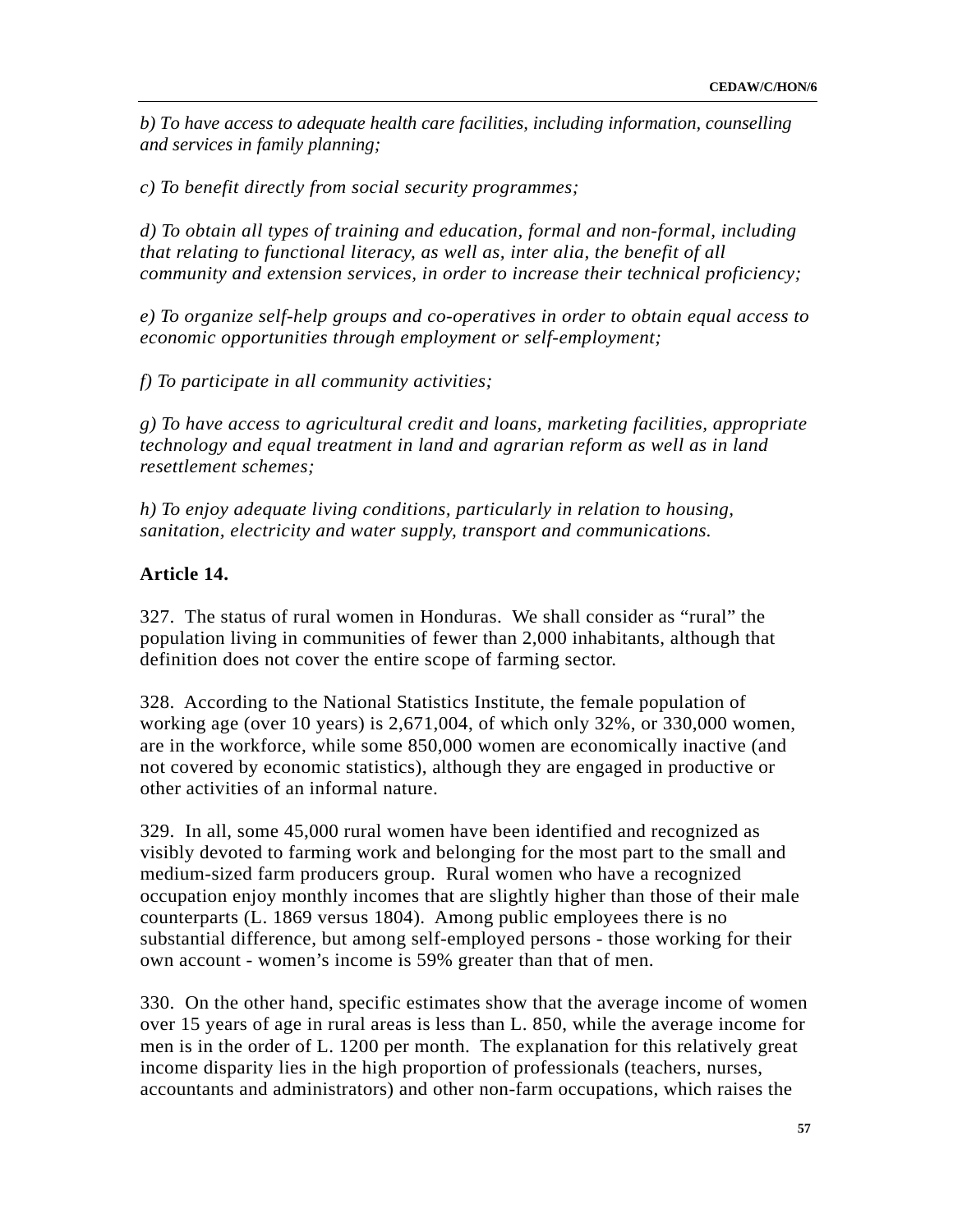monetary earnings of the economically active rural population, rather than in the levels of agricultural productivity, where women are at a disadvantage according to figures from the 2001 Farm Survey.

331. Comparing output by product, women produce 87% of corn, 67% of rice, 12% of millet, and 11.4% of beans, which are the crops in which women are most heavily engaged.

332. Despite the existence of the Agricultural Sector Modernization and Development Law, article 79 of which establishes women's access to land, some studies suggest that there are limits of a civil nature (land is held on an individual basis, and ownership can be shared only through a de facto or matrimonial union, if so requested).

333. With respect to equal opportunities, access and results, the rights granted are satisfactory because these actions contribute significantly to improving the condition and status of women within society, and women can also obtain credit. Impact on women: changes in the status and condition of women, better quality of life, and access to productive processes.

334. There is little participation by rural women, because of exclusion and limitations from the legal viewpoint. To correct this problem, the government has included initiatives in the State Policy for the Agri-Food Sector and Rural Life.

335. We may say that, within the context of the Policy for Gender Equity in Agriculture, women are guaranteed access to productive resources, including land, and this is also reflected in the State Policy for the Agri-Food Sector and Rural Life.

336. Only a small percentage of land is held in the name of women, farming enterprises, and couples.

According to the National Agrarian Institute (INA), from 1983 to December 2004 there were 201,506 ownership titles awarded, of which 51,195 corresponded to women and 150,311 to men, in the independent sector. In 2003, 22 titles were granted to farming enterprises.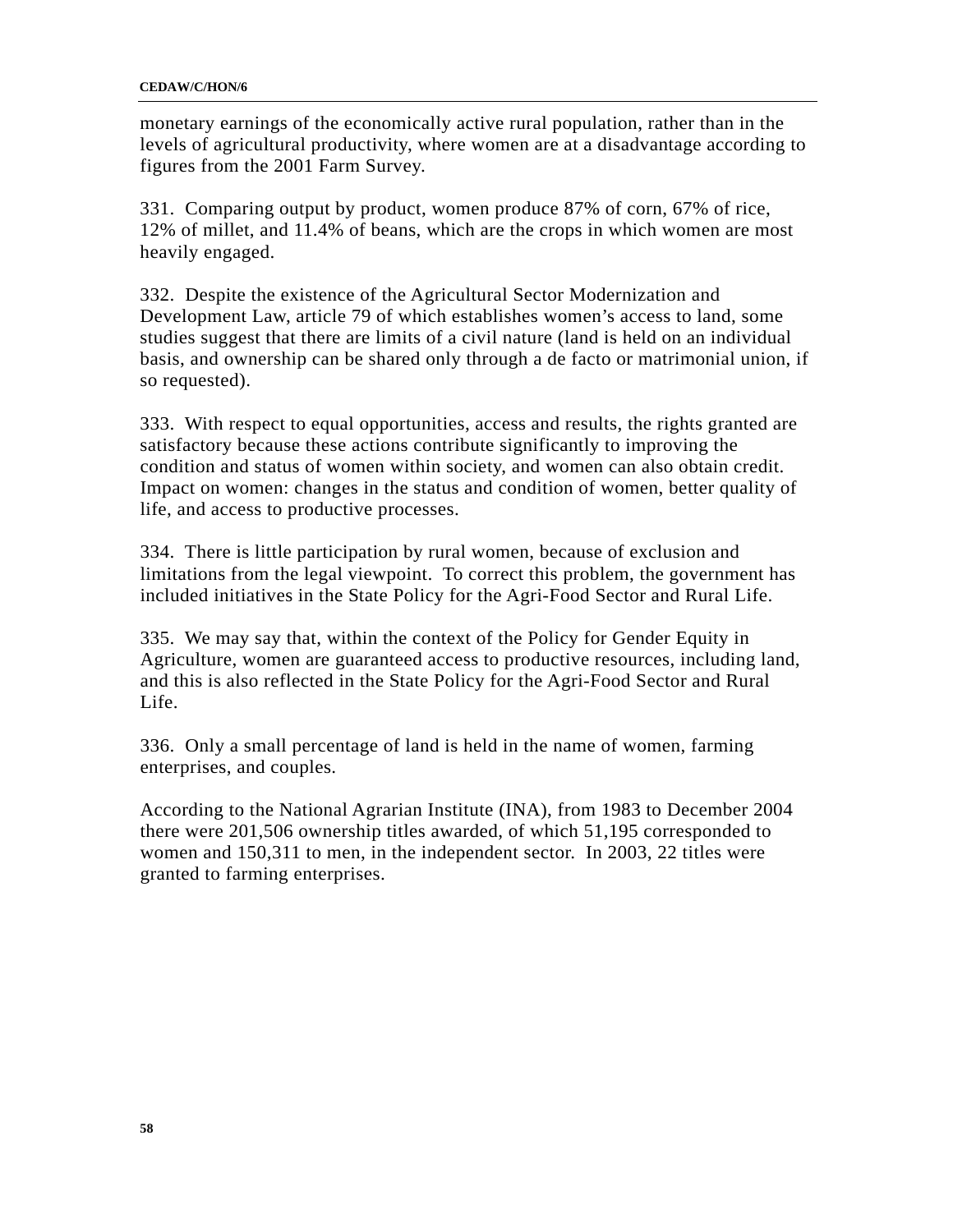| Year  | Women  | Men    | <b>Total</b> | $\%$ women |
|-------|--------|--------|--------------|------------|
| 1995  | 2932   | 9189   | 12,121       | 24.19      |
| 1998  | 4887   | 14,083 | 18,970       | 25.76      |
| 2000  | 3994   | 12,070 | 16,064       | 24.86      |
| 2003  | 1478   | 4426   | 5904         | 25.03      |
| Total | 13,291 | 39,768 | 53,059       | 25.04      |

**Table 19 Land titles awarded to Hondurans, by sex** 

Source: INA Land Titles Division. Report on Land Titles Issued to Men and Women 1995, 1998, 2000, 2003 in the independent sector

337. The Public Agriculture Sector has brought farmers' organizations of women and of mixed gender into the formulation of policies and the implementation of rural development programmes and projects (for example, the Policy for Gender Equity in Honduran Agriculture, the State Policy for the Agri-Food Sector and Rural Life, the Strategic Plan for the Agro-Forestry Sector, priority measures 2004- 2006).

338. Some institutions of the sector have national organizational structures for carrying out activities to strengthen the farm sector: promotion, training, extension services, technical assistance, financial support, etc. Agreements have also been signed with related institutions, coordination bodies and specific alliances for rural women, and thus for rural families. Some bodies have also created mechanisms to assist product marketing, such as the Farm Sector Business Centre and the storage centres of INA.

339. Institutions of the public agricultural sector have coordinated efforts with the Ministry of Health and Family Planning to provide training to female producers (workshops, discussion groups and training courses) dealing with sexual and reproductive health (programmes and projects and technology transfer through DINADERS, DICTA, DIGEPESCA, INA).

340. The State Policy for the Agri-Food Sector and Rural Life has created the Agricultural Education, Training and Business Development Service, which is focused on developing a public-private training and development system for agribusiness, coordinating the non-formal systems for training, research, technology transfer and information, in order to build technological capacities and to establish a closer linkage between the creators and beneficiaries of wealth.

341. Organization and management of financing for training and creation of rural financial co-ops in different departments of the country in the areas of influence of the rural development projects, benefiting women's and mixed groups. Organization and training of women's groups for accessing productive resources such as seeds and inputs and tools for various crops, technology packages for organic farming, technological exchange units in cattle and swine breeding and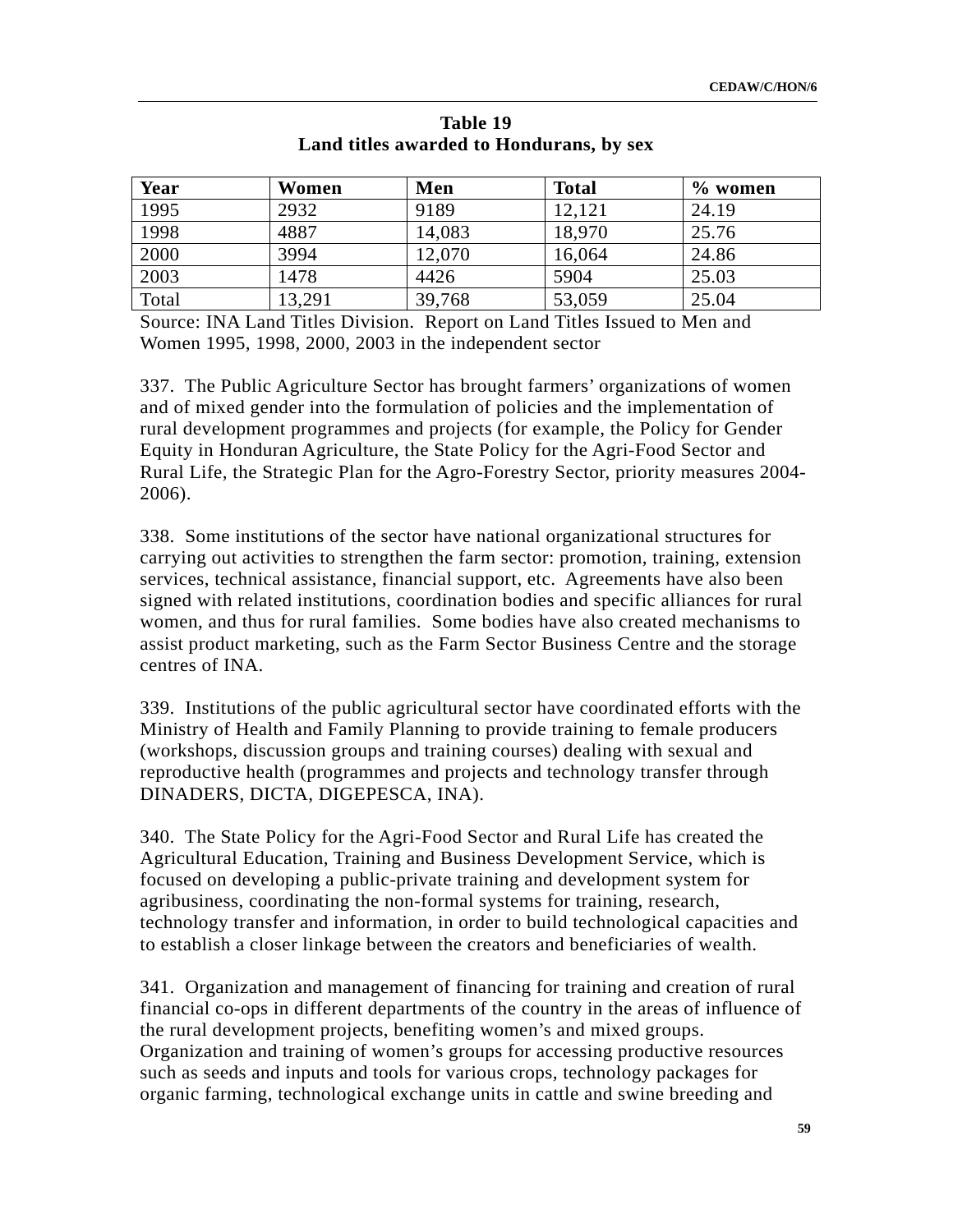beekeeping. This provides access to economic opportunities and consequently improves living standards.

342. Through training in political participation, women are now actively engaged in community activities and decision-making, and have an impact on the formulation, management, negotiation, execution and monitoring of productive and social projects, as well as on the presentation of proposals. Some 1500 training sessions are held yearly, benefiting on average 80,000 male and female producers, technicians and students from various education institutions and ethnic groups, especially along the Atlantic coastline and the Islas de la Bahia islands. With creation of the *Escuela de Mayordomos* (Supervisors' School), male and female farmers have the opportunity for training in agricultural techniques applied to agribusiness, crop systems, and livestock production techniques.

343. Through the Millennium Account, funding in the amount of US\$40 million has been provided for development of the agri-food sector, and the international community will earmark US\$187.6 million for 58 policy measures contained in the 2004-2006 Strategic Sector Plan. With the Law for Strengthening the Agricultural Sector, the government has consolidated within a single legal instrument provisions for debt relief, adjustment, refinancing and rehabilitation, thereby benefiting more than 13,000 producers. Through the SAG, two farm insurance firms have been consolidated. The protected amount is L. 1.175 billion, covering 50,000 hectares of crops against drought, floods, excessive rainfall and high winds: this amount has tripled in the last three years.

344. Systems have been built to irrigate 40,000 hectares, and in the last three years 23,000 hectares have been brought under irrigation, benefiting more than 43,000 families of small rural producers - this represents 29% of all the land irrigated over the last 50 years. The SAG has helped women farmers with infrastructure projects such as pigsties, fish tanks, apiaries, chicken coops, storage centres, upgraded granaries, drying sheds, micro-irrigation systems, drainage construction, road bridges, latrines, rain cisterns, improved stoves, expansions and improvements to water systems, improvements to the water retrieval system, installation of rain gauges, etc. Work is currently underway on the "Healthy School Projects" which will benefit rural school children, training for women in such areas as poultry raising, integrated horticulture, and permanent technical assistance. The Rural Fish Farming Project is benefiting communities, villages and settlements where nutrition and food security indices are poor. Technical training has also been provided in tilapia fish rearing, harvesting and marketing (for further information see the Development of Rural Infrastructure and Irrigation section of the 2002-2003-2004 annual report of SAG).

345. The Poverty Reduction Strategy notes, on the basis of various household surveys, that poverty tends to affect women proportionately more than men, especially women who must run the household without the effective presence of a partner.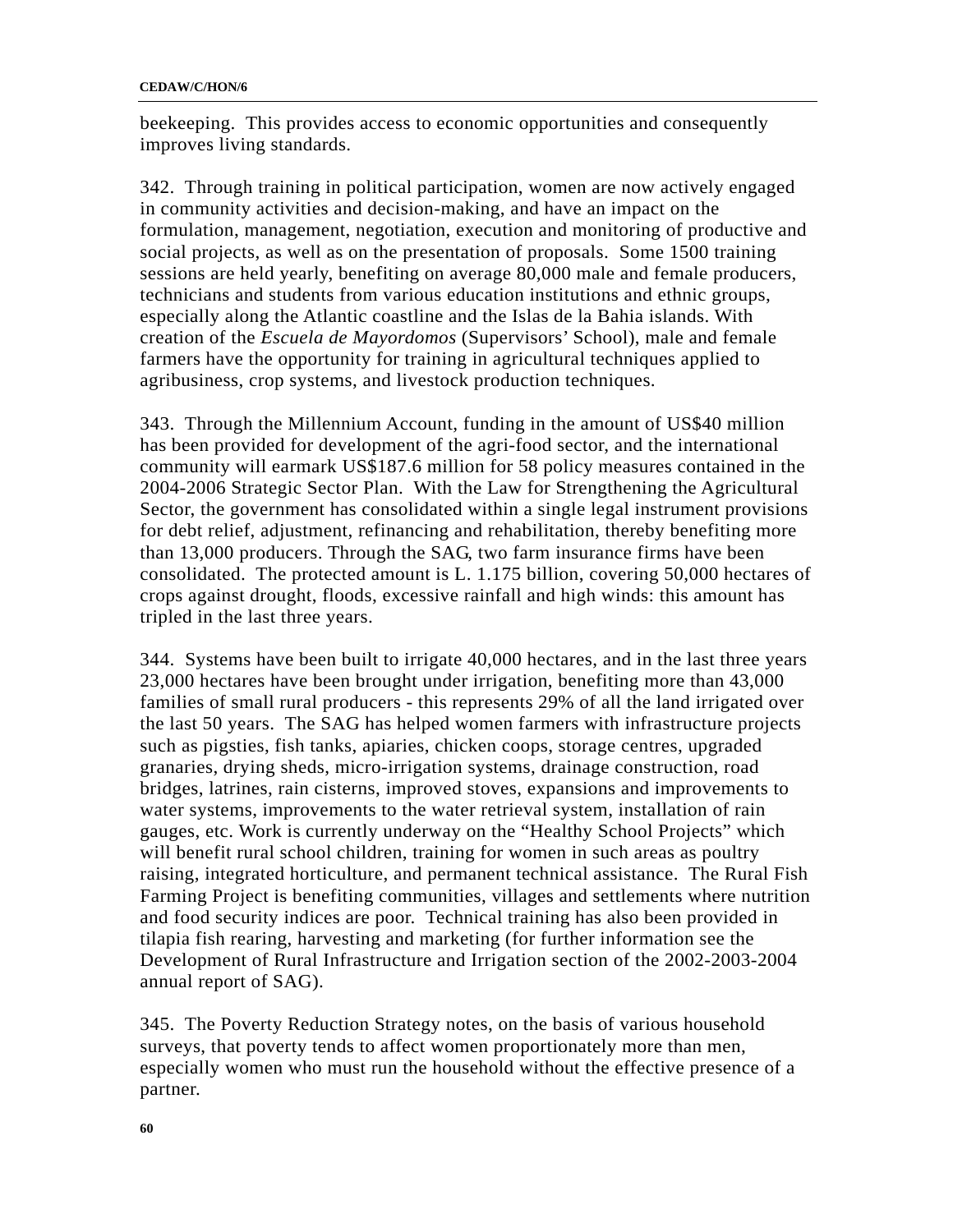346. The government is currently seeking to mainstream gender considerations in the Poverty Reduction Strategy by means of the six sectoral roundtables for education, health, water and sanitation, agro-forestry, security and justice, and productive sectors and infrastructure.

347. To this end, on 10 March 2005 the sector roundtables were relaunched. In those roundtables, the government has adopted the sector-wide approach (SWAP) as a planning and budgetary tool in order to coordinate support for public programmes and optimize the use of resources.

348. The gender equity focus appears as a horizontal theme with five other themes: macroeconomics and competitiveness, environment and risks, decentralization and transparency. INAM has the lead role in mainstreaming the gender issue, and it sits at the various roundtables mentioned earlier.

349. Achieving the gender equity objective requires a steady effort to give acrossthe-board effect to the National Policy on Women and its corresponding plan. We women must not be regarded as "special group": not only do we represent 50% of the population, but we are part of all social groups, with particular needs.

350. Structural reforms run counter to the objective of raising the level of human capital, especially when it comes to health and education: the IMF is pressing the government to reduce social spending as a way to cut the fiscal deficit. The government's intention to lower social benefits for teachers and health workers demonstrates this contradiction.

351. The conditions that the IMF has imposed on the Government of Honduras in order to expedite the country's entry into the Heavily Indebted Poor Countries Initiative, and the macroeconomic measures it is insisting on for the release of funding for the PRS highlight the dominant interests of transnational capital, which take precedence over any consideration of poverty reduction.

352. A comprehensive agricultural policy must include food security, for which reason it is imperative to proceed with agrarian reform, based on social and gender equity, that will not only guarantee a fair redistribution of land but will also articulate public policies for health, education, technical training, and credit. Agrarian policies show a regressive tendency. The eviction of farmers demanding land for work, the institutional weakening of INAM, the restrictions on credit and irrigation services, among other things, are contrary to the objectives for the rural sector contained in the PRS.

353. Military men and women alike can engage on the side in personal activities in both urban and rural areas without compromising the needs of the service, and can thereby produce benefits for all government programmes.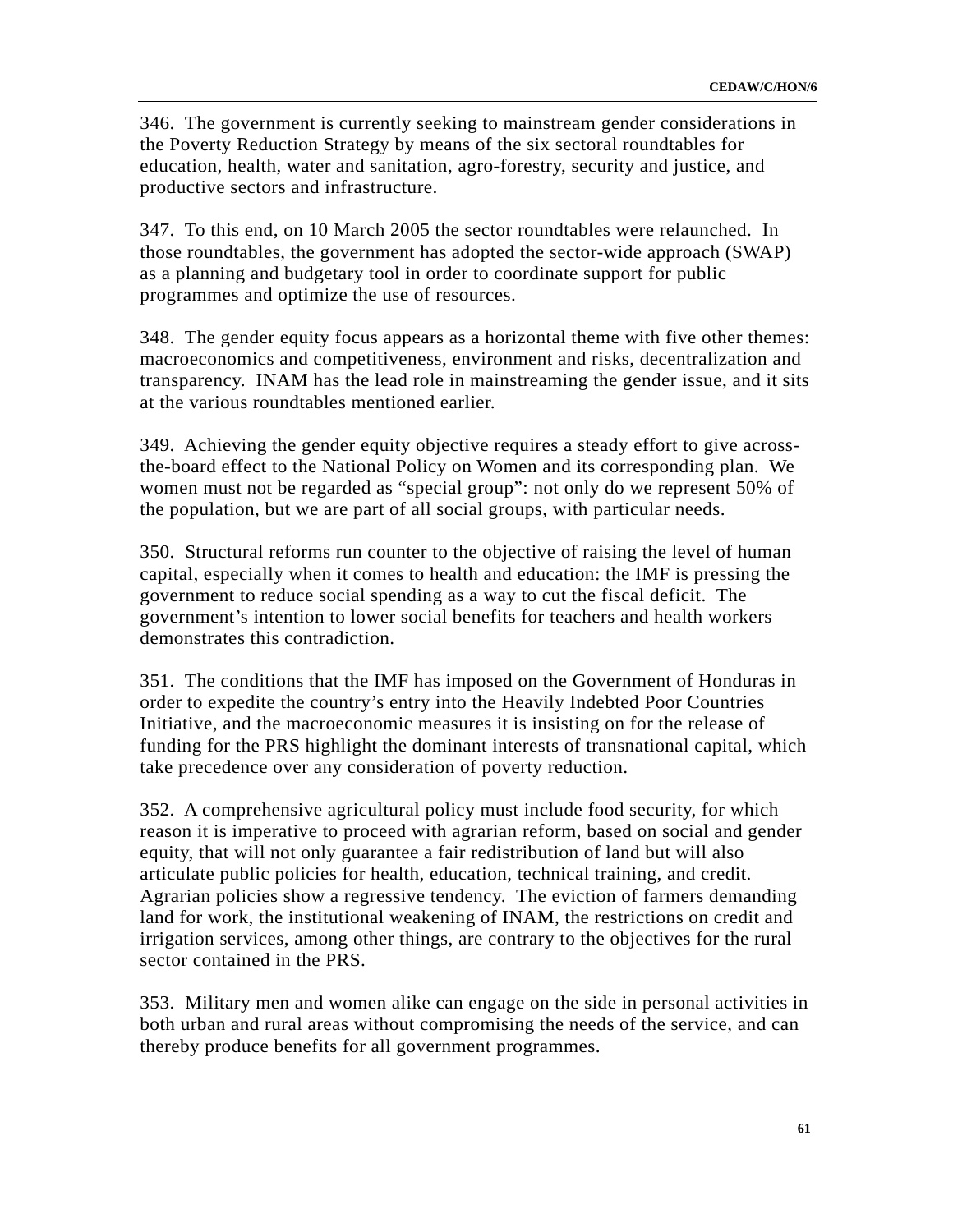*Article 15* 

*"1. States Parties shall accord to women equality with men before the law.* 

*"2. States Parties shall accord to women, in civil matters, a legal capacity identical to that of men and the same opportunities to exercise that capacity. In particular, they shall give women equal rights to conclude contracts and to administer property and shall treat them equally in all stages of procedure in courts and tribunals.* 

*"3. States Parties agree that all contracts and all other private instruments of any kind with a legal effect which is directed at restricting the legal capacity of women shall be deemed null and void.* 

*"4. States Parties shall accord to men and women the same rights with regard to the law relating to the movement of persons and the freedom to choose their residence and domicile."* 

354. The institutions of the agricultural sector (SAG, INA) are providing training and are assisting with organization and legal procedures for male and female farmers to legalize their groups into businesses. They are also promoting and supporting legal proceedings for intellectual property (legal personality, health records, environmental licenses, bar codes, etc.).

355. Women and men in the Armed Forces enjoy equal legal treatment and civil juridical capacity in all its manifestations, under equality of conditions. Any contractual provision that restricts, limits or denies personal rights to members of the Armed Forces and constrains their freedom of circulation, residence and movement is null and void, although by law the domicile of military personnel will always be that assigned to them, without any distinction.

356. The Family Code also calls for constitution of familial property, as a means to ensure support for the family.

*Article 16* 

*1. States Parties shall take all appropriate measures to eliminate discrimination against women in all matters relating to marriage and family relations and in particular shall ensure, on a basis of equality of men and women:* 

*a) The same rights to enter into marriage;* 

*b) The same right freely to choose a spouse and to enter into marriage only with their free and full consent;* 

*c) The same rights and responsibilities during marriage and at its dissolution;*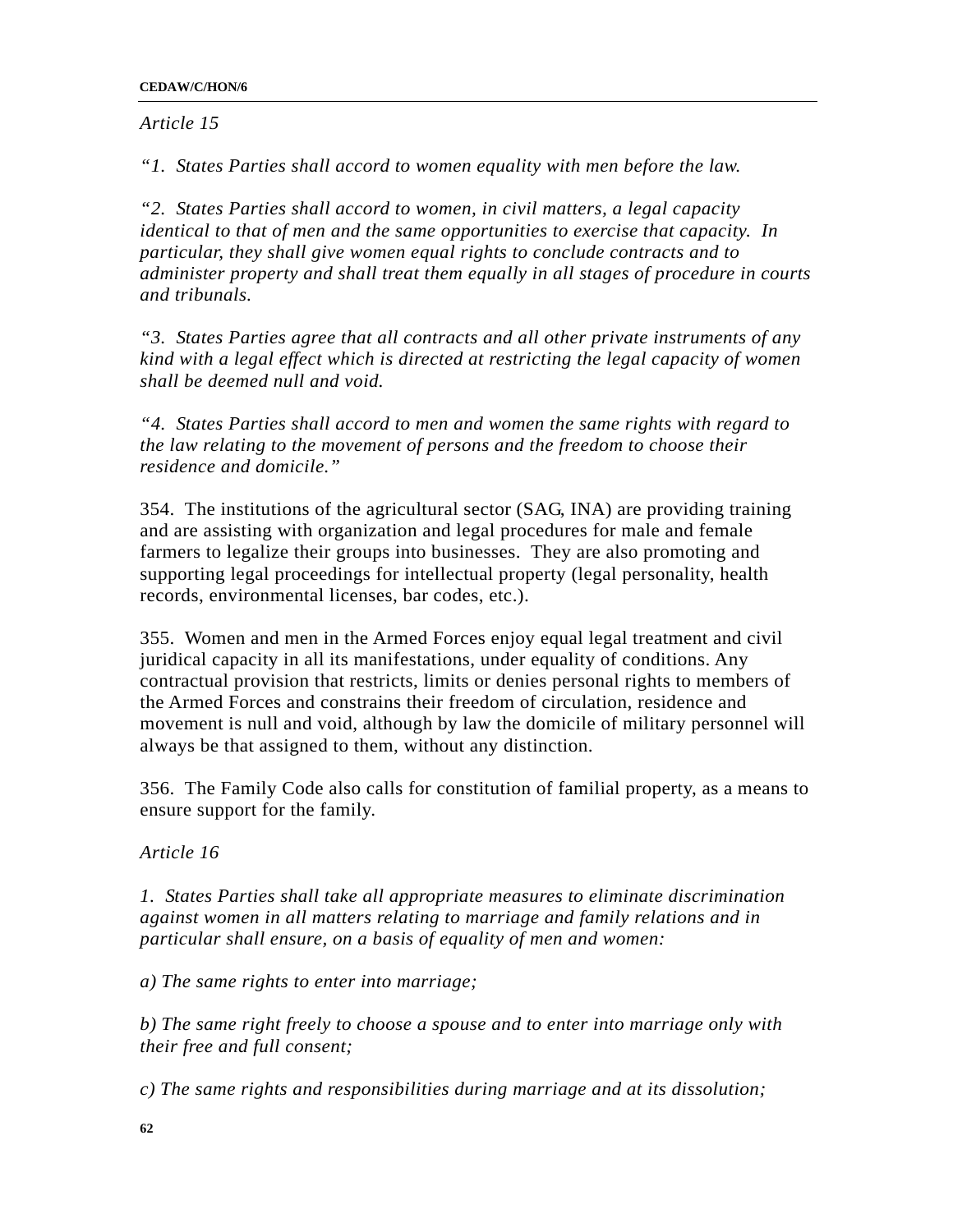*d) The same rights and responsibilities as parents, irrespective of their marital status, in matters relating to their children; in all cases the interests of the children shall be paramount;* 

*e) The same rights to decide freely and responsibly on the number and spacing of their children and to have access to the information, education and means to enable them to exercise those rights;* 

*f) The same rights and responsibilities with regard to guardianship, wardship, trusteeship and adoption of children, or similar institutions where these concepts exist in national legislation; in all cases the interests of the children shall be paramount;* 

*g) The same personal rights as husband and wife, including the right to choose a family name, a profession and an occupation;* 

*h) The same rights for both spouses in respect of the ownership, acquisition, management, administration, enjoyment and disposition of property, whether free of charge or for a valuable consideration.* 

*2. The betrothal and marriage of a child shall have no legal effect, and all necessary action, including legislation, shall be taken to specify a minimum age for marriage and to make the registration of marriages in an official registry compulsory.* 

357. The Family Code represents progress in the legal framework by which the Honduran State regulates the institution of the family through other laws such as the Civil Code, for it stresses the need "to guarantee juridical equality of the spouses and of their common children" (article 2).

358. Article 2 of the Family Code makes it the duty of the State to protect the family and the institutions related to it, and to guarantee juridical equality of the spouses and of their common children.

359. Article 4 of the Family Code provides, for purposes of constituting the family, that the law shall recognize civil matrimony and de facto unions. With respect to minors, adoption shall be done in accordance with the provisions of this Code.

360. Despite certain weaknesses, this establishes a series of mechanisms to guarantee equality for women vis-à-vis men in a conjugal relationship. At the same time, it protects minors, establishing expressly the obligation of the parents "to provide their children the means necessary for their integral development and upbringing" (article 7).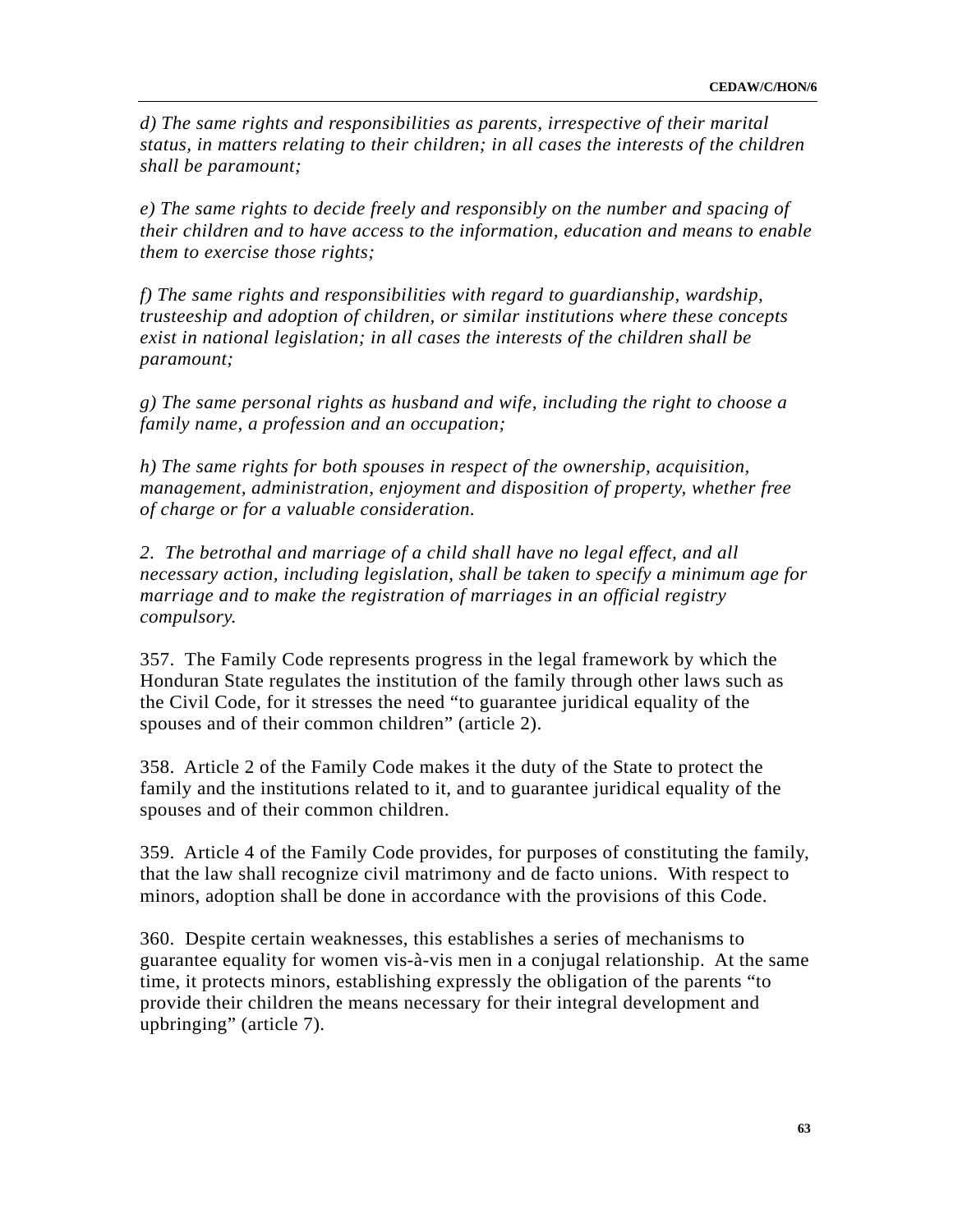361. There are many obstacles to making this code fully effective, particularly for women and minors. These limitations have to do with social and economic issues and with the mechanisms by which justice is applied in the country.

362. One of the greatest obstacles is the fact that most women fail to enforce their rights with respect to their children. In many cases, although they are aware that they have specific rights, they suffer from social pressure and from fear or shame in confronting their spouse or companion before the courts.

363. The cases not covered by this Code shall be governed by the general principles of law, the rules established in international conventions or treaties, duly approved, and the provisions of the Civil Code, the Code of Civil Procedure, the Law on the National Registry of Persons, and other laws that relate directly to the Family Code.

364. Article 14 of the Family Code provides furthermore that marriage is based on equality of rights and obligations of the two spouses, and that in celebrating marriage they must fulfill all the requirements and complete all of formalities required by this Code.

365. In family matters, Title II of the Equal Opportunities Law establishes equality of rights between men and women in their relationships as a couple. This law regulates all matters concerning family responsibilities, recognition of de facto union, and its effects.

366. In the Armed Forces there is full recognition of the right to freedom of marriage, the rights and responsibilities of parents with respect to each other and their children, freedom to determine the number of children, adoption, guardianship, personal rights, property rights, etc.

## **BIBLIOGRAPHY**

- 1. Constitution of the Republic of Honduras
- 2. Labour Code
- 3. Code of Childhood and Adolescence, Honduras, 1996
- 4. Regulations on Child Labour
- 5. International ILO Conventions
- 6. Convention on the Rights of the Child (ratified in 1990 by Decree 75-90).

7. International Covenant on Economic, Social and Cultural Rights (ratified 1980, Decree 960).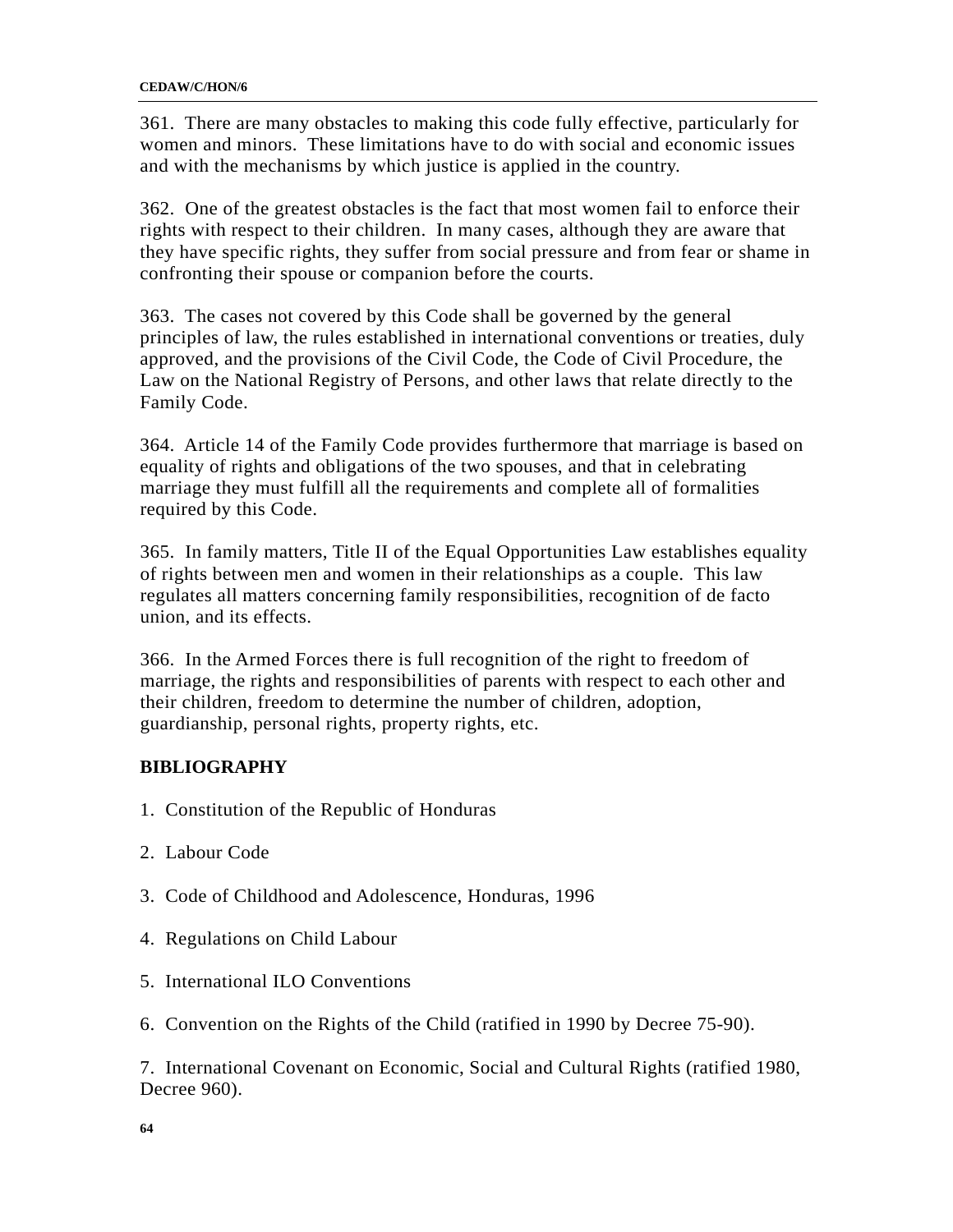8. Family Code, adopted in May 1984 by Decree 76-84.

9. Penal Code, contained in Decree 144-83.

10. Law on Domestic Violence, approved by Decree 132-97 of 15 November 1997

11. Law on Equality of Opportunities, Approved by Decree 34-2000 of 28 April 2000.

12. Law creating the National Women's Institute, Decree 232-98 of 11 February 1999.

13. Electoral Law, Decree 44-2004 of 15 May 2004: Title 6, Articles 98 to 105.

14. Minimum Wage Law: Executive Order SPSS-154-2000, Published in the Official Gazette 29 320 of 6 November 2000, referring to the Educational Bonus.

15. HIV/AIDS Law, Approved by Decree 147-99 in September 1999.

## **POLICIES**

16. National Policy on Women: First National Plan for Equality of Opportunities 2002-2007, which became government policy by Executive Decree issued during the administration of Ricardo Maduro.

17. Law creating the Honduran Institute of Children and the Family (IHNFA) in 1998, the purpose of which is to provide comprehensive protection for children and adolescents, and full integration of the family.

18. Policy on Gender Equity in Honduran Agriculture 1999-2015, prepared in collaboration with the rural women's movement and approved by the Agricultural Development Congress in March 2000.

19. State Policy for the Agri-Food Sector and Rural Life, 2004-2021.

20. Policy on Sexual and Reproductive Health, approved by the Ministry of Health in November 1999 when Dr. Plutarco Castellanos was Secretary; as well, national standards for maternal-infant health care were established by Order 4562 of 31 December 2004.

21. National Policy on Mental Health, approved by the Ministry of Health on 14 January 2004, by Order 028.

## **MECHANISMS**

22. The National Women's Institute (INAM)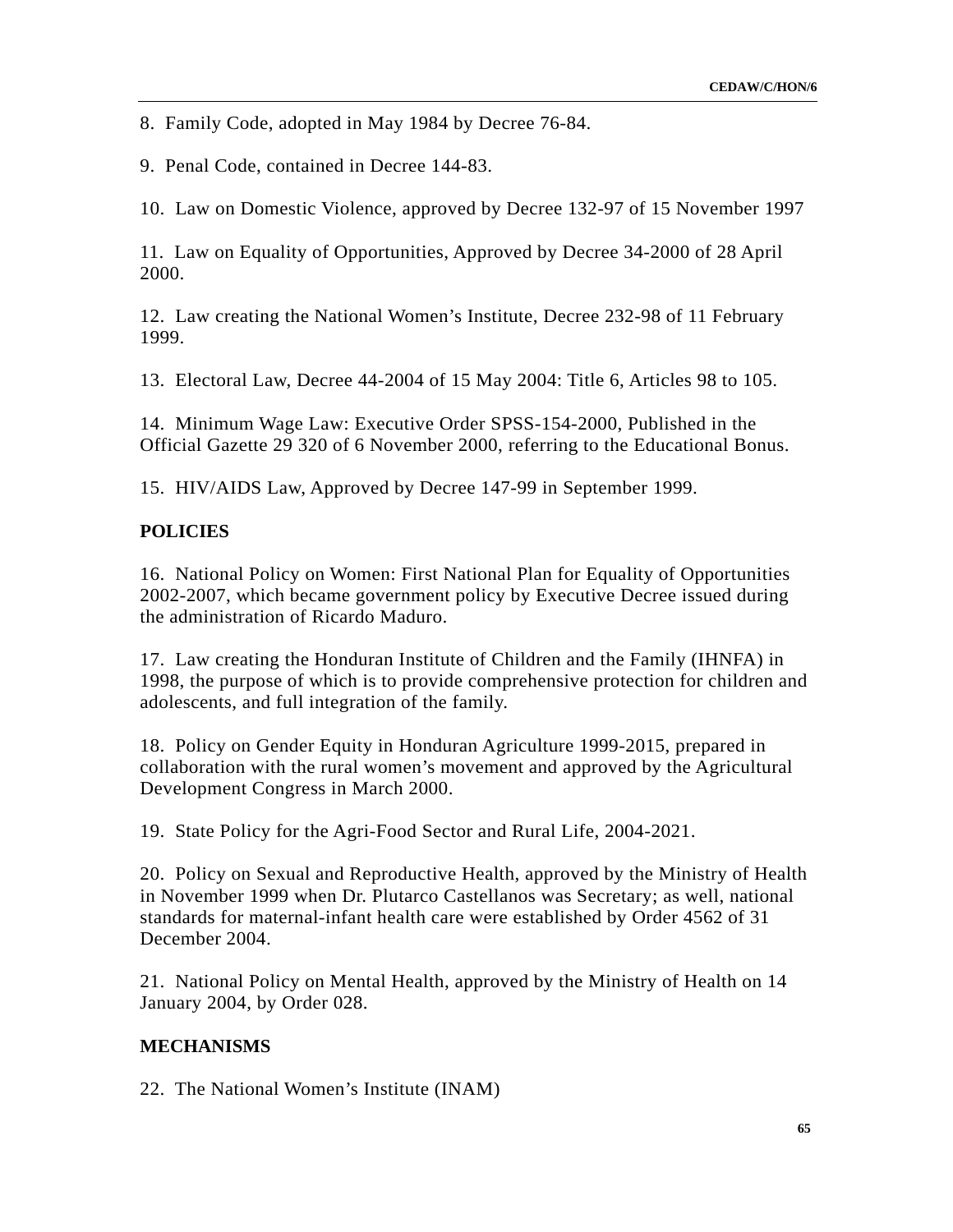23. The Office of the Special Prosecutor for Women, created in June 1994 under the Attorney General's Office.

24. Family Counselling Offices of the Ministry of Health, created by Order 0079- 93 and implemented in 1995.

25. Office of the National Commissioner for Human Rights, created in 1995

## **OTHER AGREEMENTS AND REGULATIONS**

26. Programming Bases of the National Comprehensive Health Programme for Adolescents, Ministry of Health.

27. Manual of Standards for Comprehensive Care of Adolescents, Ministry of Health 2002.

28. Health and Development of Adolescents and Young People. National Comprehensive Health Programme for Adolescents. Ministry of Health, ASDI, PAHO/WHO.

29. Rules and Procedures for Addressing Family Violence, Ministry of Health.

30. Interagency Agreement between the Ministry of Education and the Ministry of Health, 1995.

31. Official Order 4562, Ministry of Health, 31 December 2004.

32. General Regulations to Prevent Occupational Accidents and Illnesses, Executive Order SPSS-001-2002, Official Gazette 29,691 of 25 January 2002, Article 430, Chapter XXVII.

33. Agreements between the Ministry of Labour and INFOP on vocational training for persons with disabilities, 1996.

34. Report on National Consultations on Child Labour in Honduras, Ministry of Labour/IPEC/UNICEF, 1998.

35. Child Domestic Labour in Honduras, Ministry of Labour/IPEC 2003.

36. Decree 103. Minimum Wage Law, Official Gazette 3 June 1991.

37. Supreme Electoral Tribunal

38. Household Survey, INE, 2000-2004.

39. Population Census 2000, INE.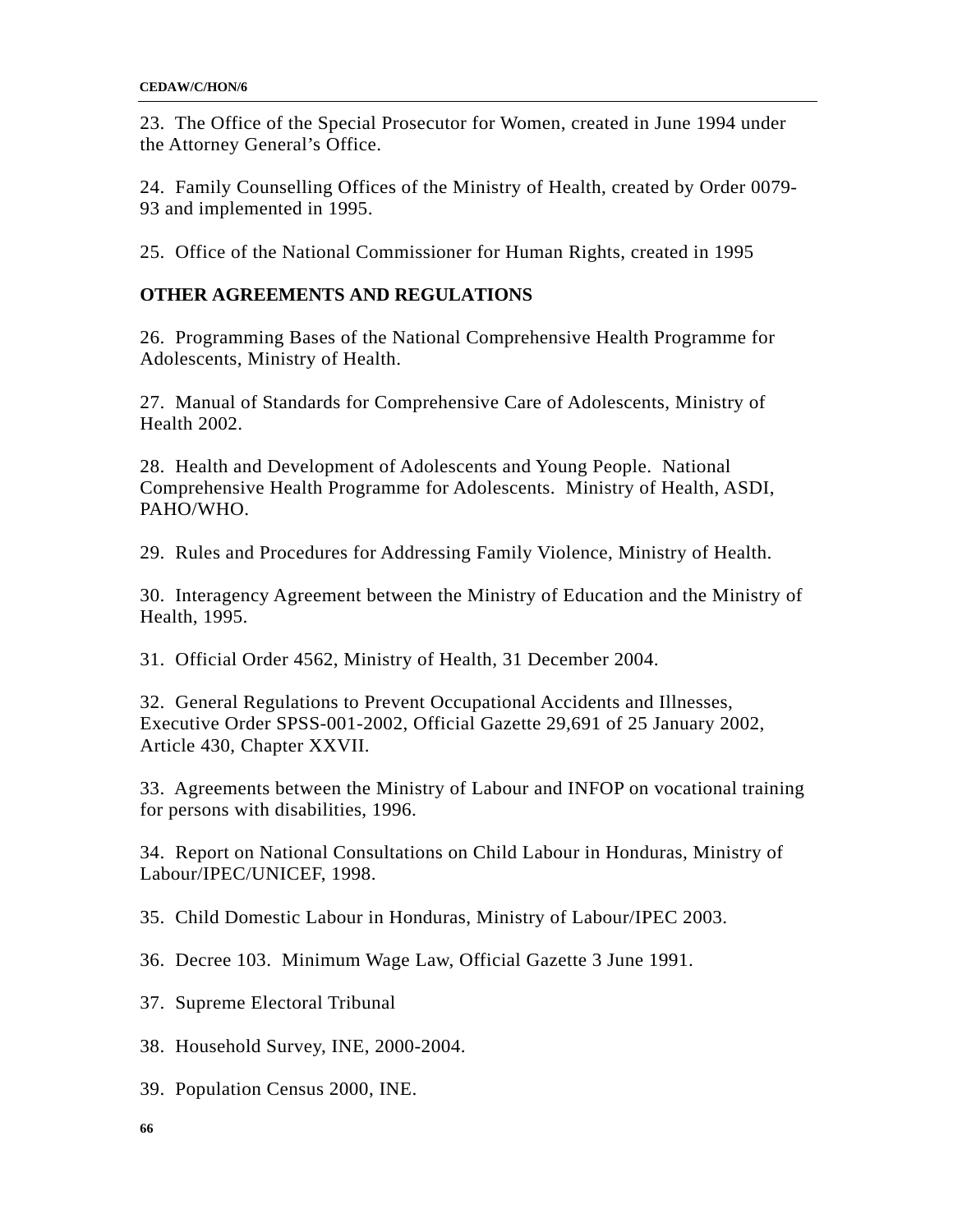40. International Conference on Human Rights (INAM 1993)

41. World Summit for Social Development (Copenhagen, 1995).

42. Fourth World Conference on Women (Beijing, 1995).

43. United Nations Convention on the Elimination of All Forms of Discrimination against Women (CEDAW).

44. Permanent Multi-Purpose Dwellings Survey, October 1995, INE.

45. Family Code, recompiled, Jorge Fernando Martinez Gabourel, Attorney, Training Officer, National Registry of Persons of Honduras.

46. *Como Vivimos la Pobreza y Qué Tipo de Desarrollo Queremos las Mujeres* ("How We Women Experience Poverty and What Type of Development We Want"), COFEMUN, 2004.

47. Hospitalization Statistics Bulletin 2003, Ministry of Health

48. Outpatient Statistics Bulletin 2003, Ministry of Health

49. Evaluation of the Impact of the Second National Strategic Plan (PENSIDA) for the Prevention of HIV in Honduras, Ministry of Health, 2004.

50. Second Strategic Plan to Combat HIV/AIDS 2003-2007, CONASIDA, Ministry of Health.

51. HIV/AIDS in Honduras, Executive Report 2002, CONASIDA, Ministry of Health, USAID.

52. Report to the National Congress from the Attorney General's Office, 1998.

53. *Cinco Años Decisivos* ("Five Decisive Years"), Attorney General's Office 1999.

54. "Public Prosecutions: a Challenge", Attorney General's Office 1999.

55. Annual Report, Attorney General's Office 1996.

56. Annual Report, Attorney General's Office 1999.

57. Fish Hatchery Statistics, DIGEPESCA.

58. Agreement on Administration of Funds, Ministry of Finance/BANADESA/INA.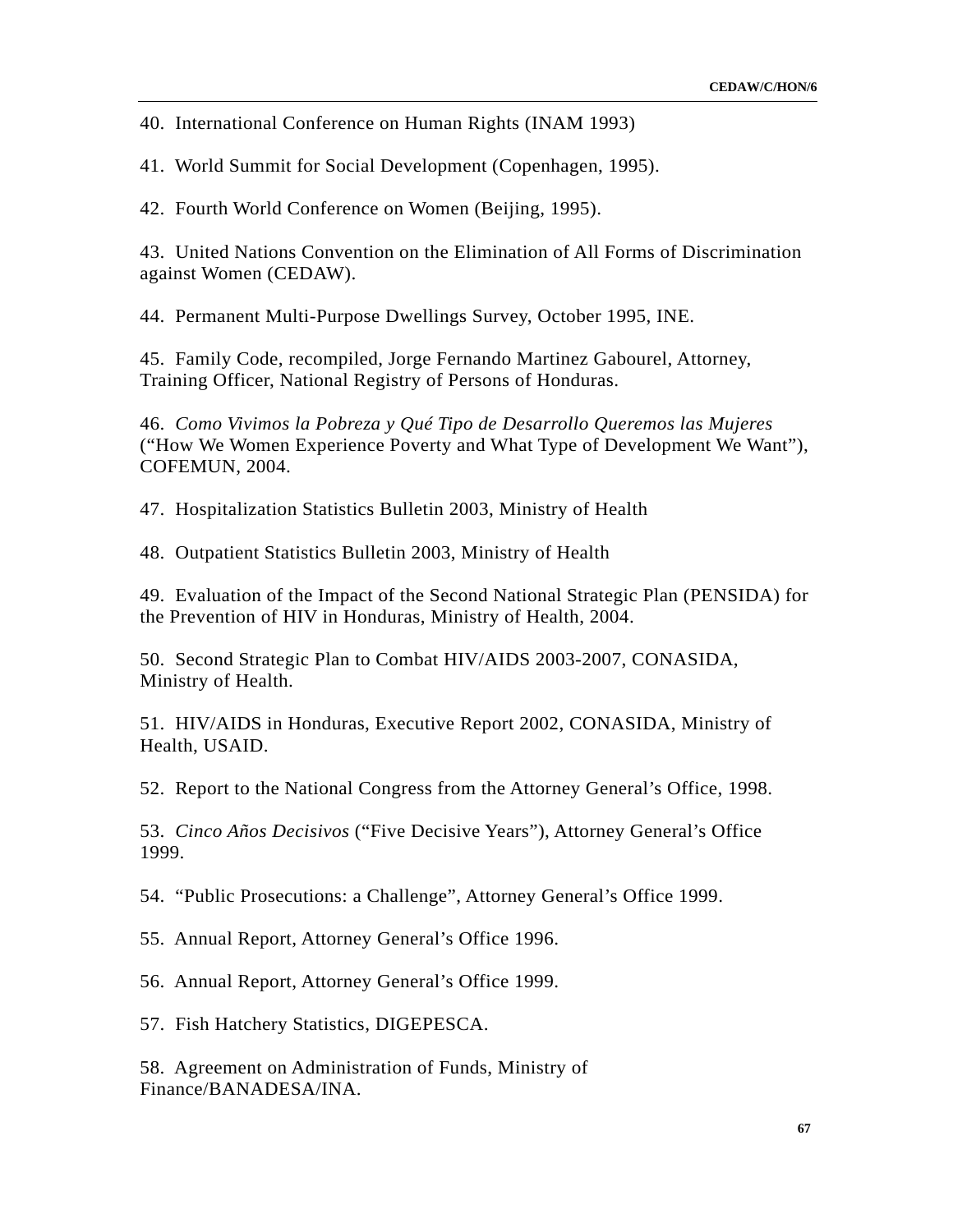59. Addendum to the Agreement on Administration of Funds signed November 24, 1999 by the Ministry of Finance/BANADESA/INA.

60. Addendum II to the Agreement on Administration of Funds signed November 24, 1999 by the Ministry of Finance/BANADESA/INA.

61. Decree 222-2001, Official Gazette 28 February 2002.

62. Executive Order STSS-154-2000, Official Gazette, 6 November 2000.

63. Domestic Violence Statistics, Attorney General's Office, 2000-2004.

64. AIDS Cases 1985-2004, Ministry of Health

65. Monthly Statistics Report on the HIV/AIDS Situation, October 2004, Ministry of Health.

66. Ministry of Labour and Social Prevention, Persons Served, 2001-2004.

67. Ministry of External Relations, Official Note 248-SGAE, May 2005.

68. Personnel of the Armed Forces, by Sex, Ministry of Defence 2005.

69. Pre-Candidate Lists for Internal Elections 2005, *El Heraldo* newspaper, 13 January 2005

## **REPORTS DELIVERED BY OTHER AGENCIES**

- 70. Ministry of Public Health
- 71. Ministry of Labour
- 72. Ministry of Economy and Commerce
- 73. Ministry of External Relations
- 74. Ministry of Culture, Arts and Sports.
- 75. Ministry of Agriculture and Livestock.
- 76. Ministry of Natural Resources.
- 77. Ministry of Defence.
- 78. Office of the Special Prosecutor for Women.
- 79. National Agrarian Institute, INA.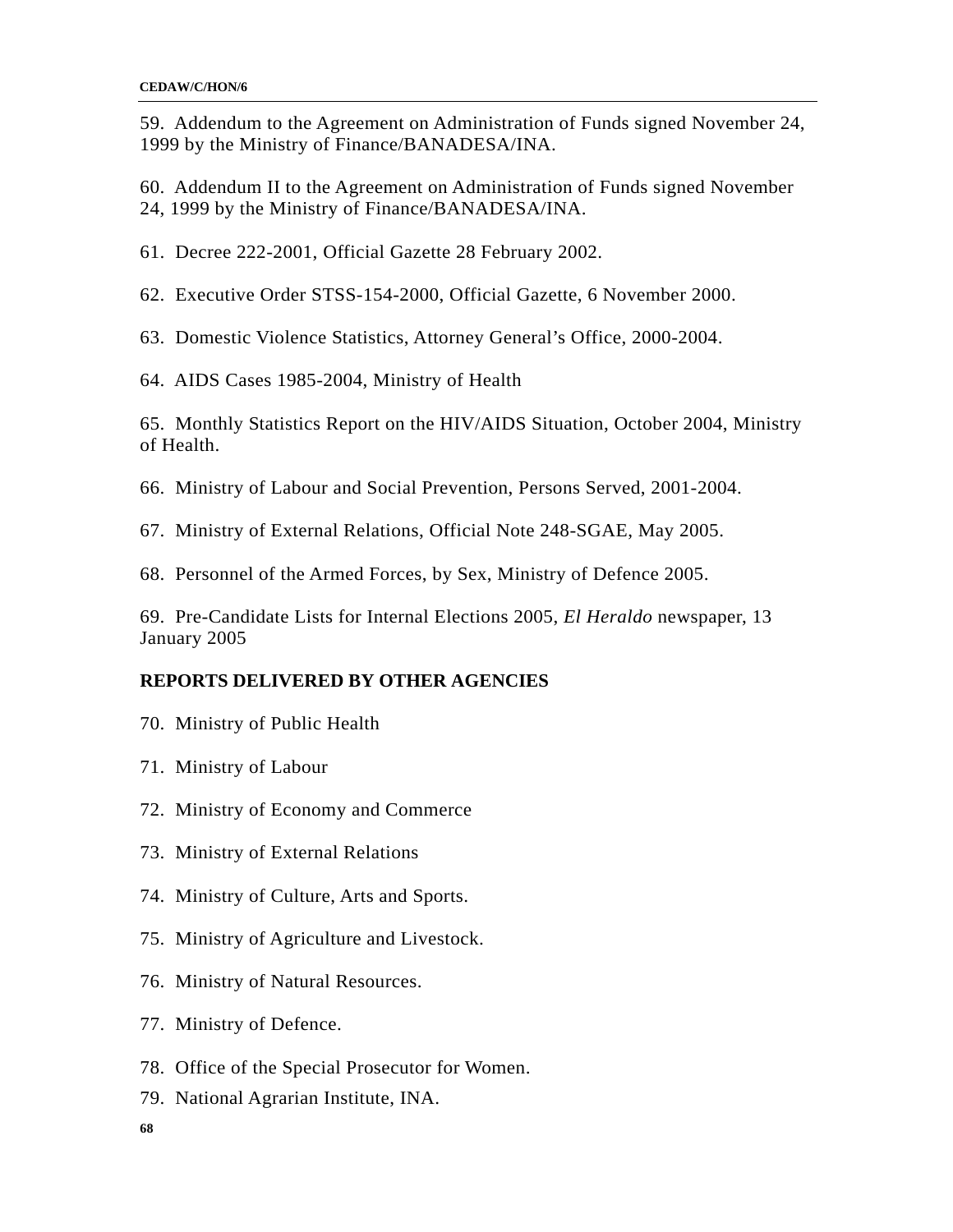### **Sources of information used for the indicators**

- 1. Ministry of Public Health
- 2. National Women's Institute
- 3. Ministry of Education
- 4. Ministry of Labour
- 5. Ministry of Economy and Commerce
- 6. Ministry of External Relations
- 7. Ministry of Culture, Arts and Sports
- 8. Ministry of Agriculture and Livestock
- 9. Ministry of Natural Resources
- 10. Ministry of the Interior
- 11. Ministry of Defence
- 12. Ministry of Finance
- 13. Ministry of Tourism
- 14. Supreme Court of Justice
- 15. Office of the Special Prosecutor for Women
- 16. National Statistics and Census Institute, INE
- 17. National Agrarian Institute, INA
- 18. Honduran Institute of Social Security, IHSS
- 19. Documentation Centre, Ministry of Health